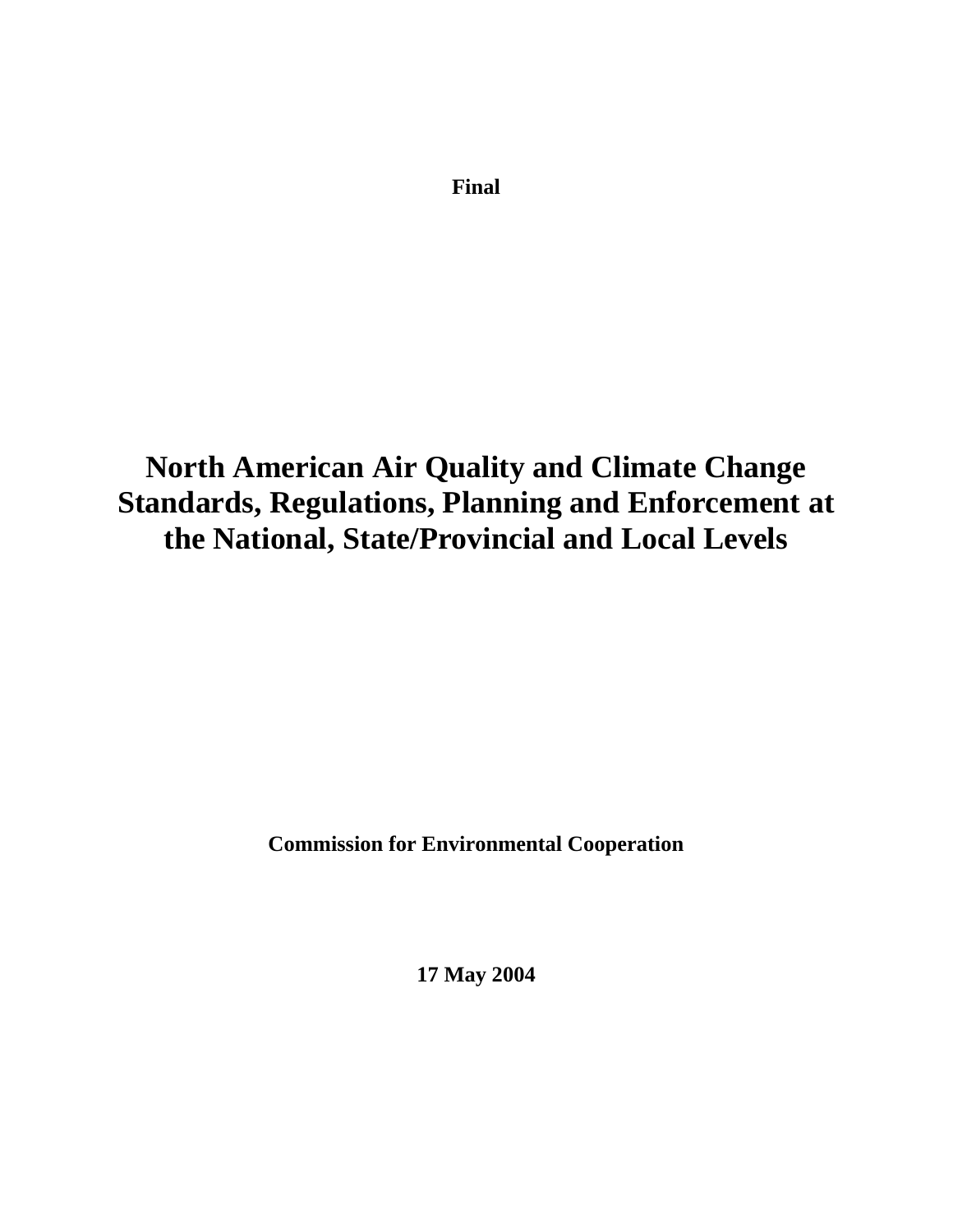This document was prepared for the CEC Secretariat by M.J. Bradley and Associates, Inc., under an activity in the CEC's 2003 work plan to conduct a comparative study of the air quality standards, regulations, planning, and enforcement practices at the national, state/provincial, and local levels in the three North American countries, building on previous research and work undertaken by the CEC on North American air management systems. The opinions, views or other information contained herein do not necessarily reflect the views of the CEC, or the governments of Canada, Mexico or the United States.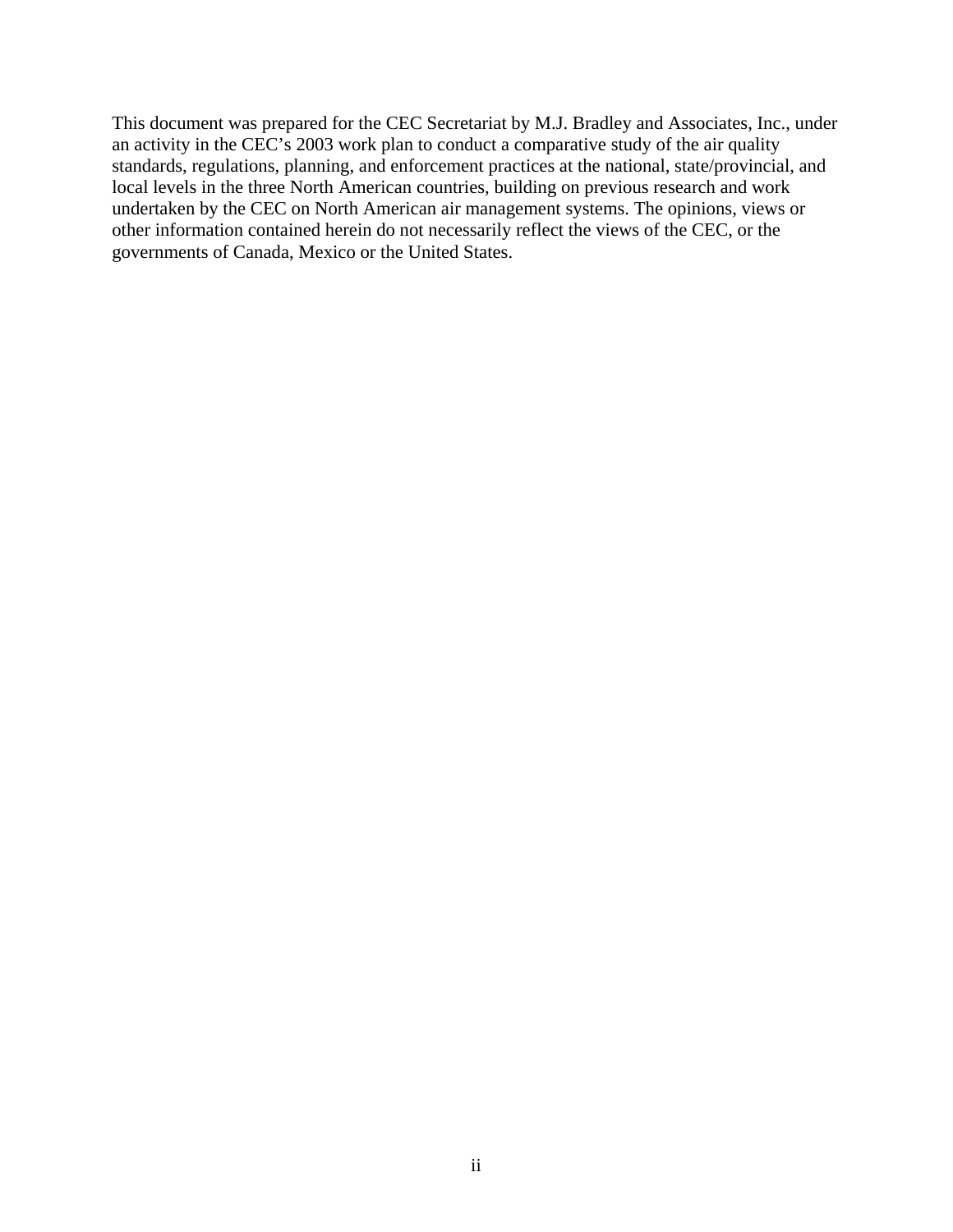# **Table of Contents**

| 1           |                      |       |    |  |
|-------------|----------------------|-------|----|--|
|             | 1.1                  |       |    |  |
|             |                      | 1.1.1 |    |  |
|             |                      | 1.1.2 |    |  |
|             |                      | 1.1.3 |    |  |
|             | 1.2                  |       |    |  |
|             |                      | 1.2.1 |    |  |
|             |                      | 1.2.2 |    |  |
|             | 1.3                  |       |    |  |
|             | 1.4                  |       |    |  |
|             |                      | 1.4.1 |    |  |
|             |                      | 1.4.2 |    |  |
|             | 1.5                  |       |    |  |
|             | 1.6                  |       |    |  |
| $\mathbf 2$ |                      |       |    |  |
|             | 2.1                  |       |    |  |
|             | 2.2                  |       |    |  |
|             |                      | 2.2.1 |    |  |
|             |                      | 2.2.2 |    |  |
|             | 2.3                  |       |    |  |
|             |                      | 2.3.1 |    |  |
|             |                      | 2.3.2 |    |  |
|             | 2.4                  |       |    |  |
|             | 2.5                  |       |    |  |
| 3           | <b>United States</b> |       | .9 |  |
|             | 3.1                  |       |    |  |
|             |                      | 3.1.2 |    |  |
|             |                      | 3.1.3 |    |  |
|             |                      | 3.1.4 |    |  |
|             |                      | 3.1.5 |    |  |
|             |                      | 3.1.6 |    |  |
|             |                      | 3.1.7 |    |  |
|             |                      | 3.1.8 |    |  |
|             | 3.2                  |       |    |  |
|             |                      | 3.2.1 |    |  |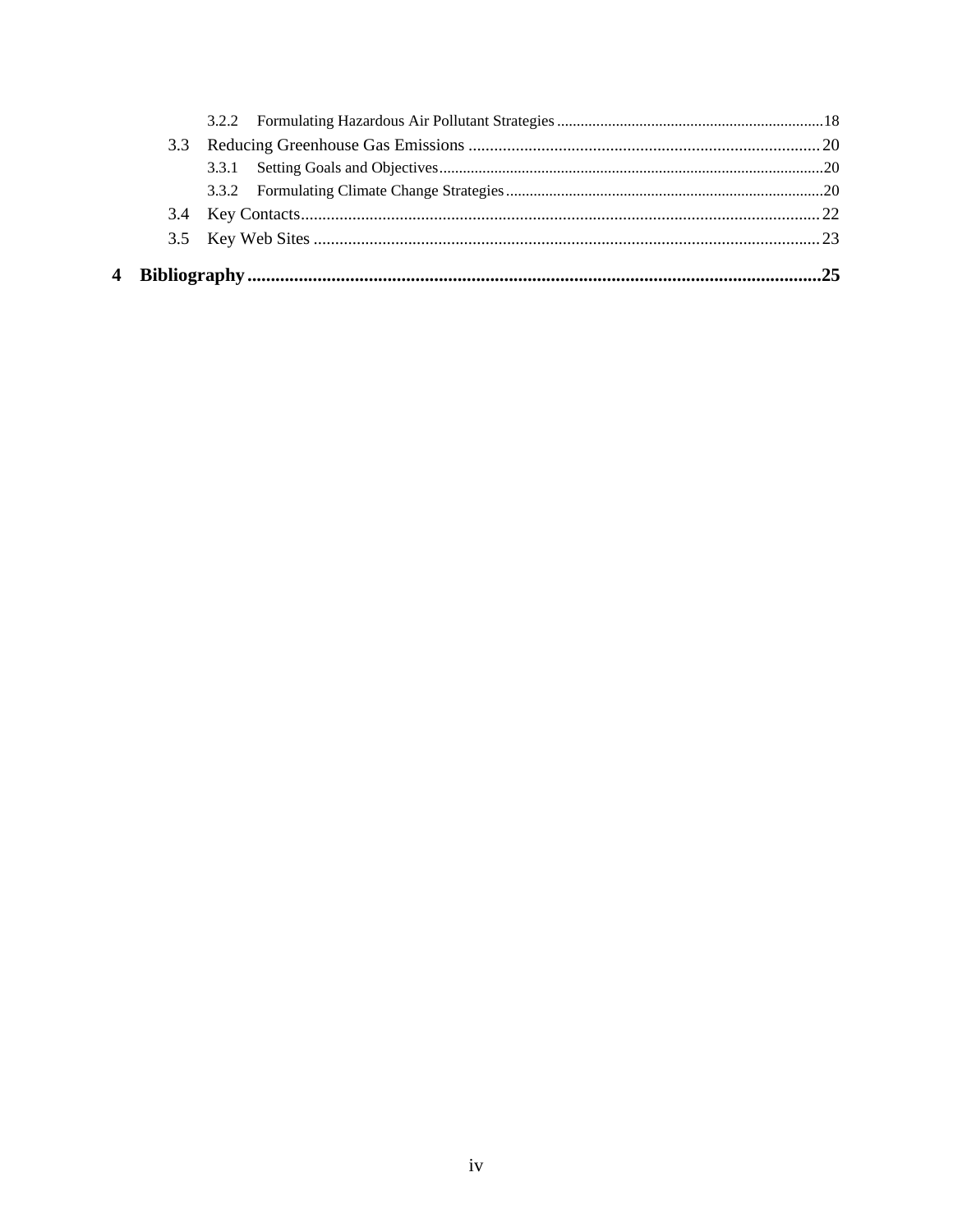# **Acronym and Symbol List**

| <b>Best Available Control Technology</b>                | <b>BACT</b>     |
|---------------------------------------------------------|-----------------|
| Canada-wide Standard                                    | <b>CWS</b>      |
| Canadian Council of Ministers of the Environment        | <b>CCME</b>     |
| Carbon dioxide                                          | CO <sub>2</sub> |
| Carbon monoxide                                         | CO              |
| Clean Air Act                                           | <b>CAA</b>      |
| Clean Air Scientific Advisory Committee                 | CASAC           |
| Comisión Ambiental Metropolitana                        | <b>CAM</b>      |
| Corporate Average Fuel Economy                          | <b>CAFE</b>     |
| <b>Federal Implementation Plan</b>                      | <b>FIP</b>      |
| Greenhouse gas                                          | <b>GHG</b>      |
| <b>Gross Domestic Product</b>                           | <b>GDP</b>      |
| Hazardous air pollutants                                | <b>HAPs</b>     |
| Indice Metropolitano de la Calidad del Aire             | Imeca           |
| <b>International Thermonuclear Experimental Reactor</b> | <b>ITER</b>     |
| <b>Large Final Emitters</b>                             | <b>LFE</b>      |
| Lead                                                    | Pb              |
| <b>Lowest Achievable Emission Rate</b>                  | <b>LAER</b>     |
| Maximum Achievable Control Technology                   | <b>MACT</b>     |
| Mexico City Metropolitan Area                           | <b>MCMA</b>     |
| <b>Multi-pollutant Emissions Reduction Strategies</b>   | <b>MERS</b>     |
| National Ambient Air Quality Objective                  | <b>NAAQO</b>    |
| National Ambient Air Quality Standard                   | <b>NAAQS</b>    |
| National Institute of Ecology                           | <b>INE</b>      |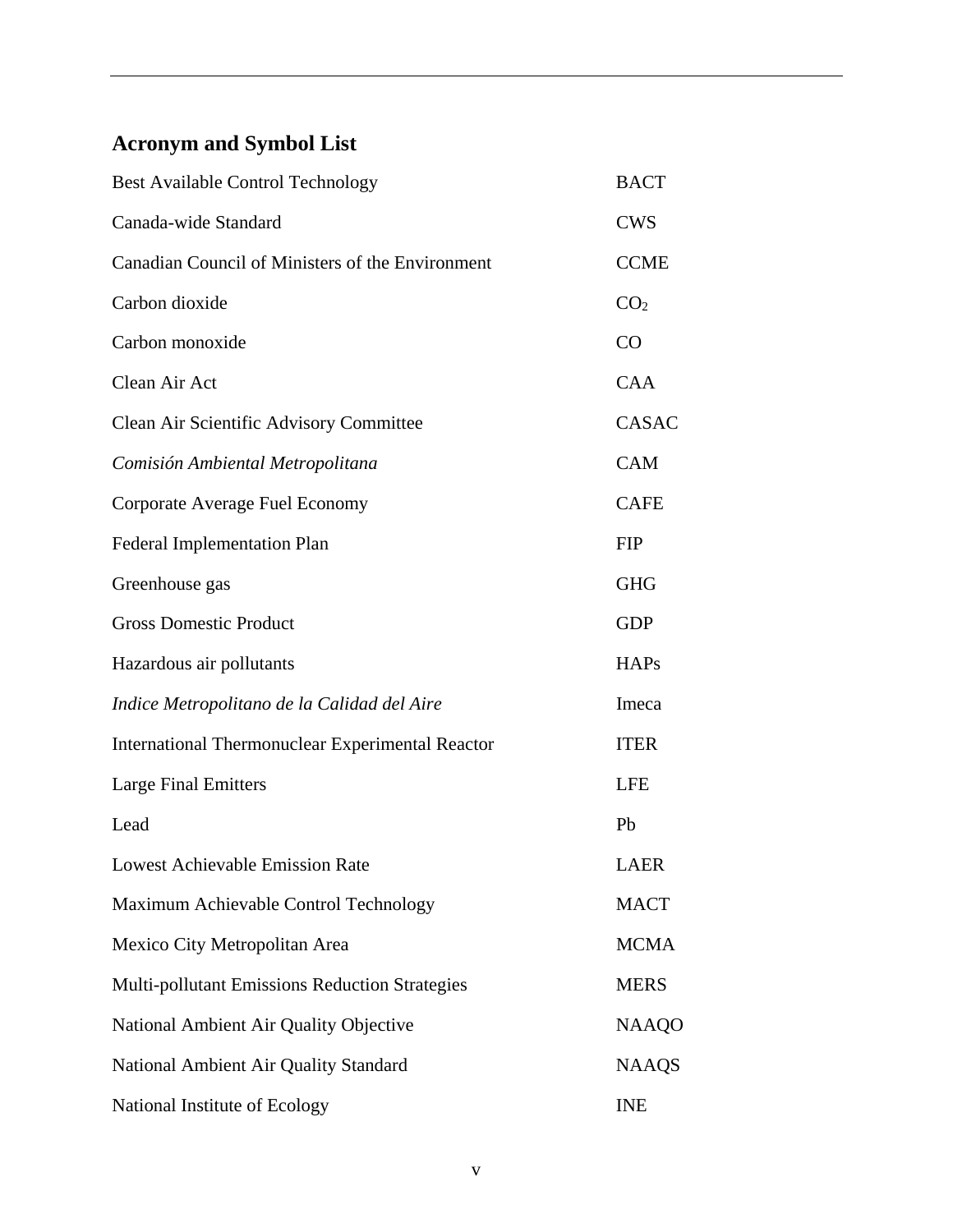| <b>New Source Performance Standards</b>                                 | <b>NSPS</b>       |
|-------------------------------------------------------------------------|-------------------|
| <b>New Source Review</b>                                                | <b>NSR</b>        |
| <b>New Substances Notification Regulations</b>                          | <b>NSNR</b>       |
| Nitrogen dioxide                                                        | NO <sub>2</sub>   |
| Nitrogen oxides                                                         | NO <sub>x</sub>   |
| Office of Air Quality Planning and Standards                            | <b>OAQPS</b>      |
| Official Mexican Standard (Norma Oficial Mexicana)                      | <b>NOM</b>        |
| Ozone                                                                   | $O_3$             |
| Particles less than 10 micrometers in diameter                          | $PM_{10}$         |
| Particles less than 2.5 micrometers in diameter                         | PM <sub>2.5</sub> |
| Persistent organic pollutants                                           | <b>POPs</b>       |
| <b>Pest Control Products Act</b>                                        | <b>PCPA</b>       |
| Prevention of Significant Deterioration                                 | <b>PSD</b>        |
| <b>Priority Substances List</b>                                         | <b>PSL</b>        |
| Procuraduría Federal de Protección al Ambiente                          | Profepa           |
| Programa Para Mejorar la Calidad del Aire en el Valle de México Proaire |                   |
| Reasonably Available Control Technology                                 | <b>RACT</b>       |
| Registro de Emisiones y Transferencia de Contaminantes                  | <b>RETC</b>       |
| Secretaría del Medio Ambiente y Recursos Naturales                      | Semarnat          |
| Secretaría de Salud                                                     | <b>SSA</b>        |
| <b>State Implementation Plan</b>                                        | <b>SIP</b>        |
| Sulfur dioxide                                                          | SO <sub>2</sub>   |
| <b>Sulfur Oxides Management Area</b>                                    | <b>SOMA</b>       |
| The Canadian Environmental Protection Act                               | <b>CEPA</b>       |
| Total suspended particulates                                            | <b>TSP</b>        |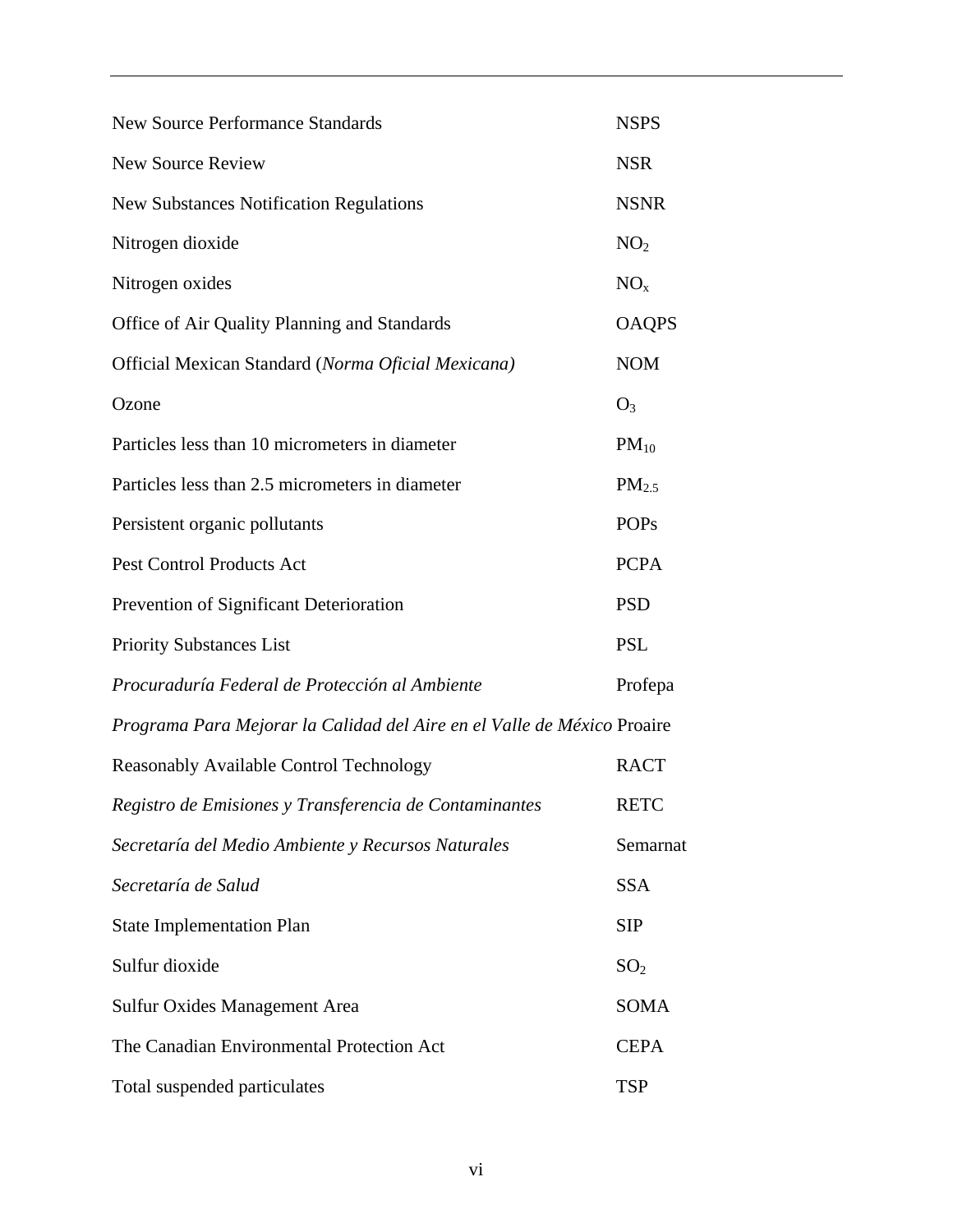| <b>Toxic Substances Management Policy</b>             | <b>TSMP</b>   |
|-------------------------------------------------------|---------------|
| <b>Toxics Management Process</b>                      | TMP           |
| United Nations Framework Convention on Climate Change | <b>UNFCCC</b> |
| United States Environmental Protection Agency         | EPA           |
| Volatile organic compounds                            | VOC's         |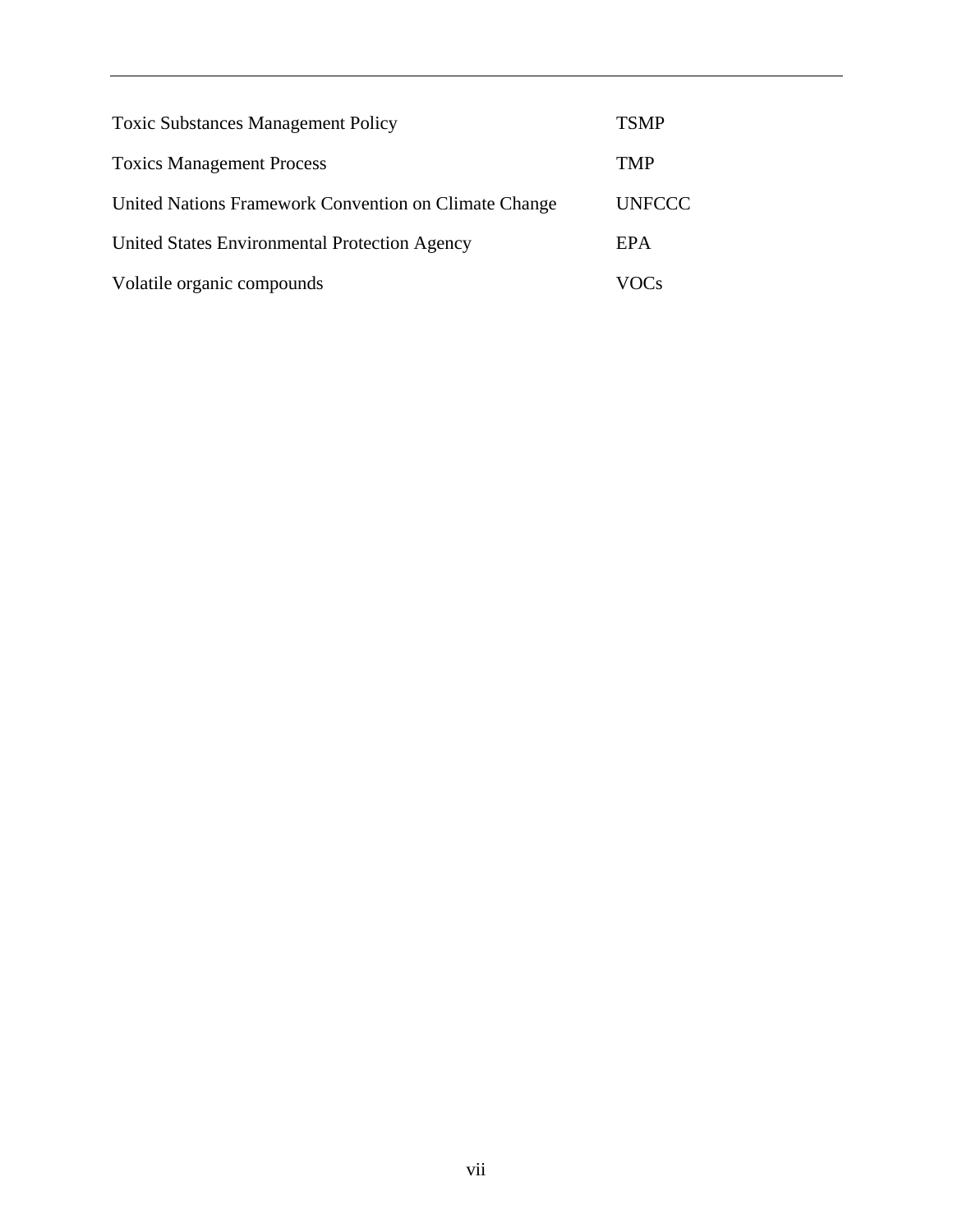#### List of Tables

Table 1.1: National Ambient Air Quality Objectives in Canada

Table 2.1 Official Mexican Standards for Ambient Concentrations of Specific Pollutants

Table 2.2: Proaire 2002–2010 Transportation Measures in Mexico

Table 2.3 Primary Licenses and Permits for Stationary Sources in Mexico

Table 3.1: US National Ambient Air Quality Standards

Table 3.2: Schedule for Making Ozone and PM Attainment Designations in US

Table 3.3: Schedule for Review and Possible Revision of the Ozone and PM NAAQS in US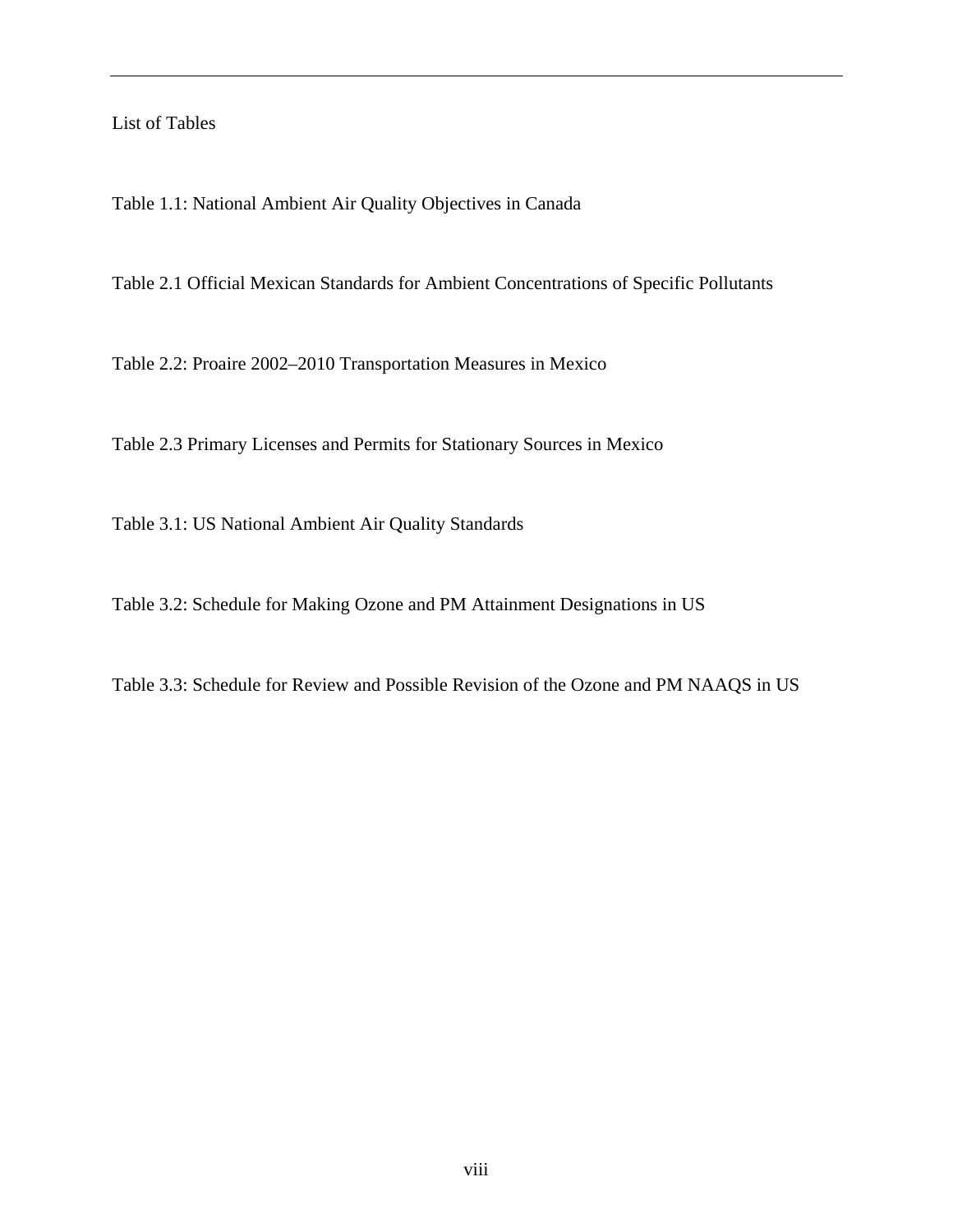# **Introduction**

This descriptive report details how Canada, Mexico, and the United States define and pursue their air quality and climate change goals, objectives and strategies. The report is intended for an audience that is familiar with air quality issues, and is particularly intended for air quality planners who would like to know more about air management systems implemented in other parts of North America.

The report describes air quality management systems in each of the countries, but is not a comparison of them, as components of these systems are not always directly comparable. The discussion of the air quality management systems are organized by major area as follows:

- 1. criteria air pollutants or contaminants,
- 2. hazardous air pollutants or toxics, and
- 3. greenhouse gases.

For each of these main areas, the report summarizes how goals and objectives are developed as well as how strategies are formulated and implemented.

This report contains updated information on the key air quality initiatives of each country through the end of 2003. Internet links (URLs) and contacts were valid as of that time.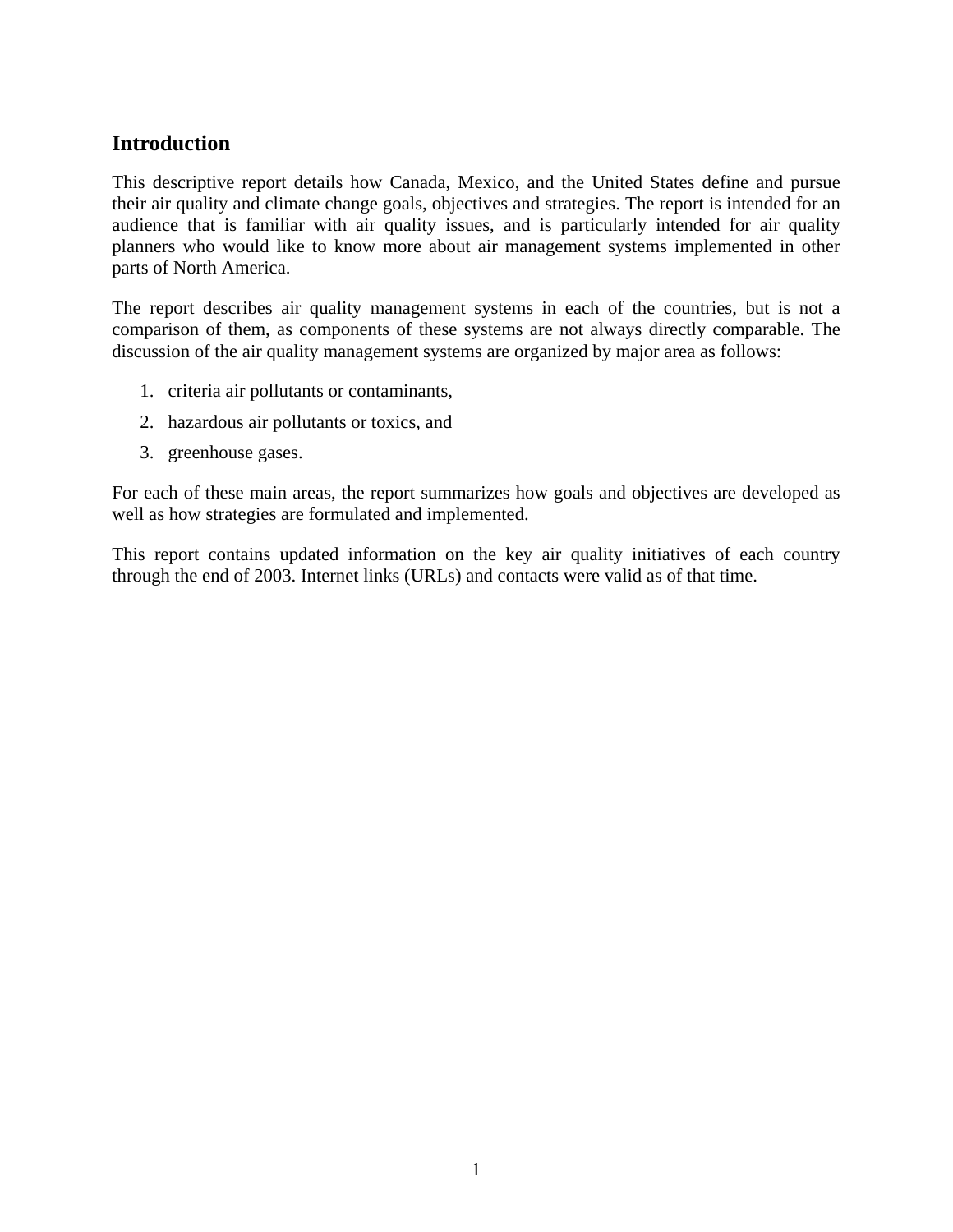# **1 Canada**

In Canada, air quality management is a partnership between the federal and provincial governments to develop national strategies, which involve a commitment to act, but are generally non-binding in nature (though there are some exceptions such as toxic emissions). Such strategies generally include a range of implementation measures that could be undertaken by the level(s) of government best situated to achieve air quality goals.

The Canadian Environmental Protection Act (CEPA) is the principal act for regulation of environmental contaminants. Under CEPA, the federal government regulates air pollution through three main types of measures:

- National Ambient Air Quality Objectives non-binding ambient concentrations for certain pollutants.
- Guidelines technology-based goals or suggestions by the federal government of maximum levels of emissions of various pollutants that should not be exceeded by individual facilities. These guidelines, intended to reflect best available technology in particular industrial sectors, have traditionally been developed by government-industry committees coordinated by Environment Canada. The intention is to encourage provinces to adopt them as binding standards.
- Standards/regulations CEPA retains the provision of the earlier Canada 1971 Clean Air Act regarding the authority of the federal government to establish enforceable emissionbased standards or regulations if human health is endangered or if an international treaty is at risk of being violated.

In addition to objectives, guidelines, and regulations, CEPA gives the Minister of the Environment the authority to require a company or facility to prepare and implement a pollution prevention plan in certain circumstances. CEPA also allows the Governor in Council to pass fuel regulations, and it incorporates authority formerly from the Motor Vehicle Safety Act to set emissions standards for engines in new on-road and off-road vehicles.

CEPA also gives the federal government greater authority to address toxic substances.<sup>1</sup> Health Canada and Environment Canada work together to assess potentially toxic substances and to develop regulations for toxic substances. (See the section entitled *Reducing Toxic Emissions* for more information on regulation of these substances.)

This chapter addresses the Canadian system of air quality management in the following sections:

- Reducing Environmental Contaminants (discusses the Canada-wide Standards, the National Ambient Air Quality Objectives, and the Canada-wide Acid Rain Strategy for Post-2000)
- Reducing Toxic Emissions
- Reducing Emissions From Vehicles, Engines and Fuels

<sup>&</sup>lt;sup>1</sup> See the following web site <http://www.ec.gc.ca/EnviroRegs/ENG/SearchDetail.cfm?intAct=1001>.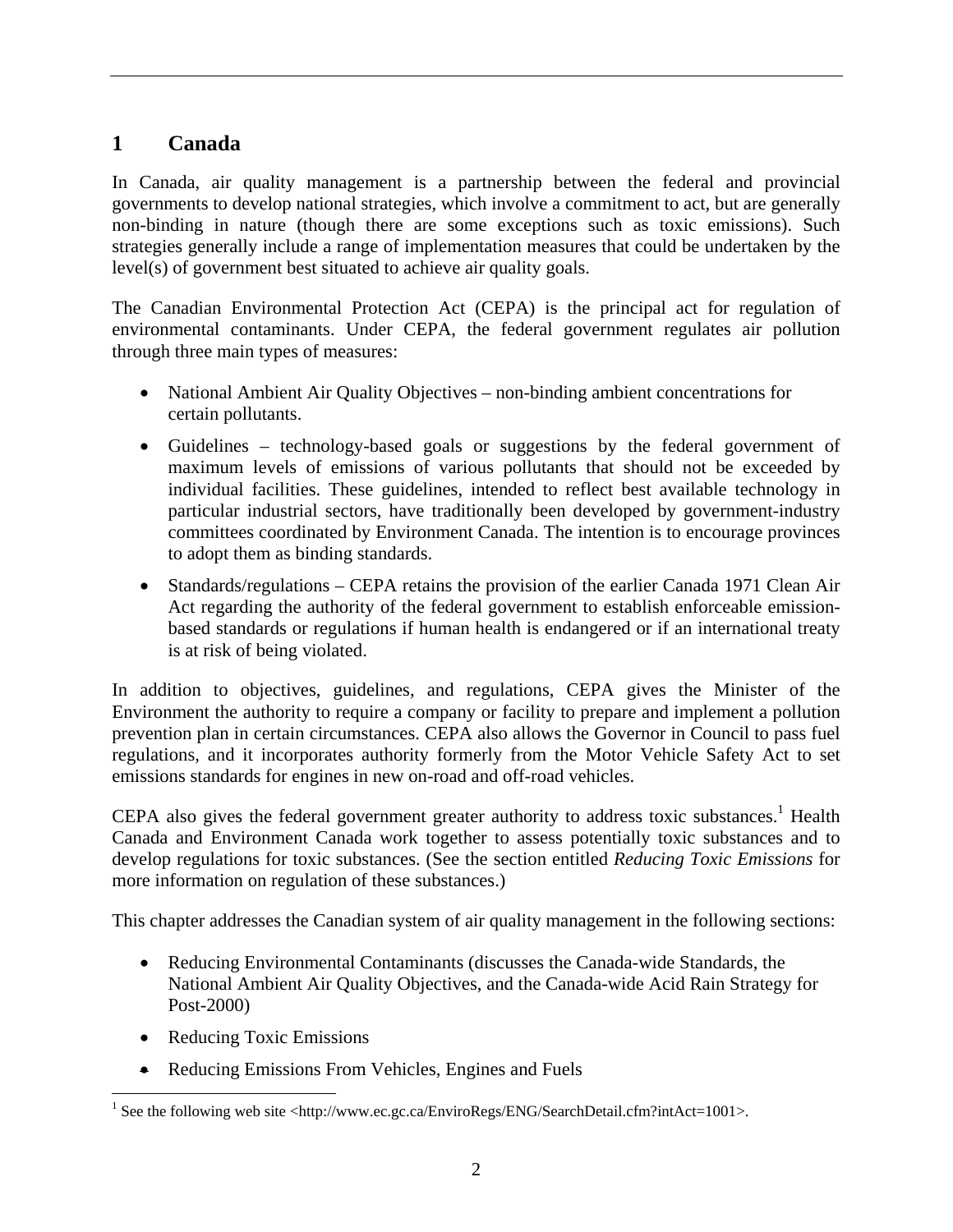• Reducing Greenhouse Gas Emissions

# **1.1 Reducing Environmental Contaminants**

The Canada approach to reducing environmental contaminants provides for a different "level of effort" in each jurisdiction in recognition that air quality and the number and nature of sources contributing to emissions vary significantly from region to region. Federal and provincial ministers and their designated officials have discretion to choose which measures they wish to implement within particular time frames in order to achieve their air quality goals. Measures taken by all levels of government combined are coordinated in order to achieve these objectives.

For different issues, one level of government may also be seen as best situated to act due to its history of involvement and existing legislative framework. For example, the federal government sets emission standards for vehicles and requirements for fuel quality, which are federal regulations and national in scope. The federal government is also involved in issues that span provincial or national boundaries. Provinces and territories (and in two cases, large municipalities with authority delegated from the provincial level) oversee the permitting of large stationary sources to protect local air quality under the authority of legislation made in provincial legislatures. Provincial governments have the primary responsibility for many facets of air pollution control, but provinces' actions are becoming increasingly coordinated with federal actions and priorities.

The more significant collaborative national strategies include the Canada-wide Standards (which address benzene, dioxins and furans, mercury, fine particulate matter, ground-level ozone, and petroleum hydrocarbons in soil), the National Ambient Air Quality Objectives (which address SO<sub>2</sub>, total suspended particulates (TSP), CO, NO<sub>2</sub>, and ozone) and the Canada-wide Acid Rain Strategy for Post 2000 (which addresses sulfur dioxide and nitrogen oxides). Note that although the Canada-wide Standards address some pollutants traditionally labeled "toxics," we will discuss specific strategies for managing toxic substances in the section on *Reducing Toxic Emissions*.

### *1.1.1 Canada-wide Standards*

<u>.</u>

The signing of the Canada-wide Accord on Environmental Harmonization by the federal, provincial and territorial Ministers of the Environment (with the exception of Quebec<sup>2</sup>) in January 1998, established Canada-wide Standards (CWSs) as the primary process for development of national goals for the management of air pollutants and other substances of concern (other than those associated with global climate change). This process is outlined in the Canada-wide Environmental Standards Sub-Agreement, one of three sub-agreements under the Accord. The Canadian Council of Ministers of the Environment (CCME) administers the CWS process.

 $2^2$  The province of Quebec has indicated that it intends to act within its area of jurisdiction in a manner consistent with the other Canadian Council Ministers of the Environment member jurisdictions regarding the Canada-Wide Standards and the deadlines for attaining them, although it did not sign the 1998 Canada-wide Accord on Environmental Harmonization.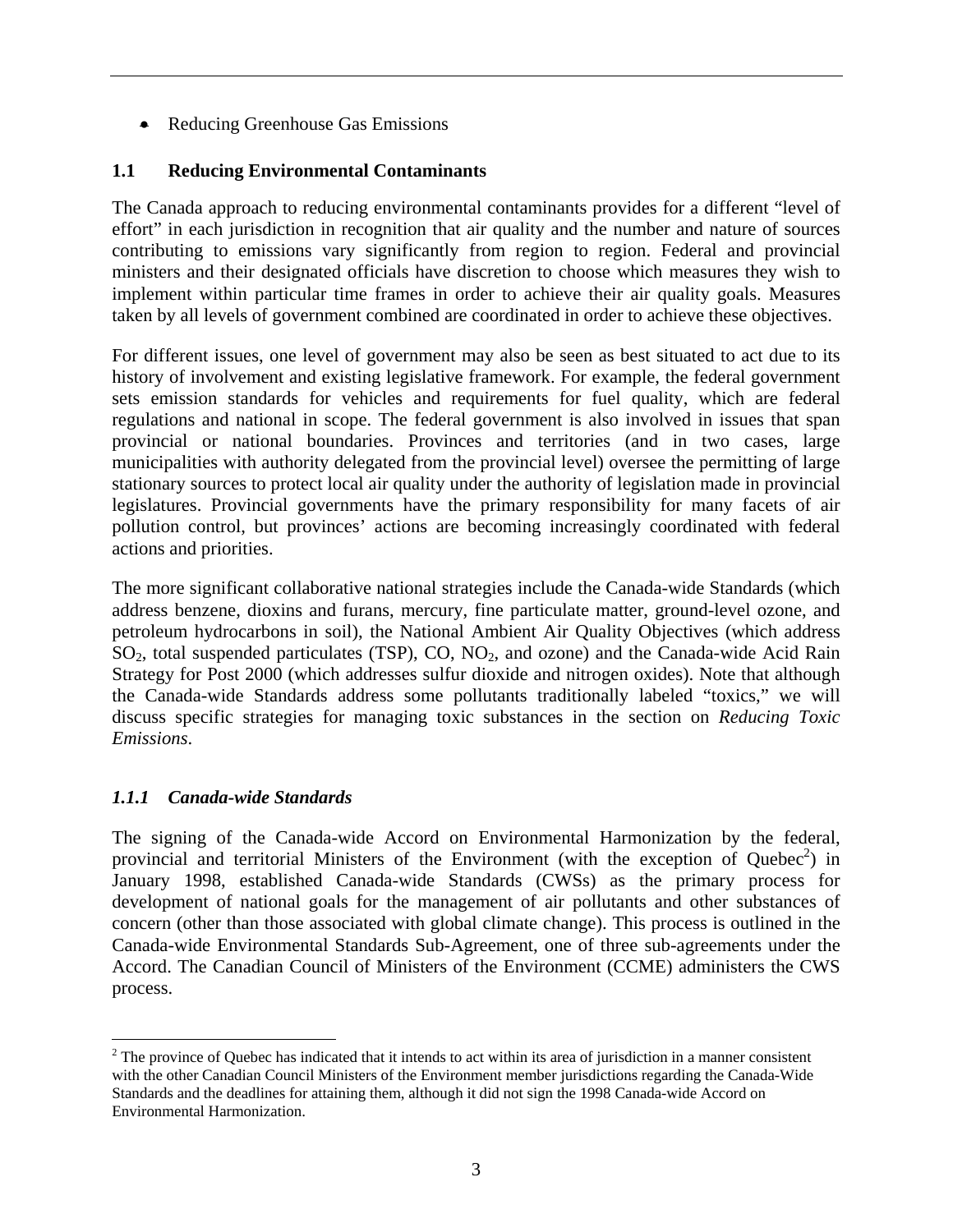Environment ministers from the federal, provincial, and territorial governments are all members of the CCME. Meeting as peers, the 14 ministers discuss national environmental priorities and determine, through consensus, which issues would benefit from joint action. CCME ministers set national strategies, develop long-term plans, and pool resources to create technical products that can assist them in carrying out their own environmental mandates.

### *1.1.1.1 Setting Goals and Objectives*

Under the terms of the Standards sub-agreement, the CWSs encompass qualitative or quantitative standards, guidelines, objectives and criteria for protecting the environment and human health. While the main focus of this sub-agreement is on ambient standards, standards can also take the form of discharge and product limits or codes of practice.

The CWSs have been and will be developed for substances deemed by the CCME to be priorities. Once the Ministers establish priorities, jurisdictions work together to develop the appropriate type of standard. Development of standards, as well as opportunities for public comment, will vary for different substances depending on what is appropriate in each case but are required to meet general requirements for openness and transparency set out in the subagreement and CCME policy relating to the conduct of consultations with stakeholders.

The CWS process differs from processes traditionally used in Canada to develop guidelines. The CWS process must consider socioeconomic and technical factors (technical feasibility). In addition, greater public participation is planned in the process. Finally, governments are expected to commit to attaining the CWSs and to prepare implementation plans, which are to be made available to the public. Implementation is fundamentally at the discretion of individual jurisdictions.

When CWSs are proposed to the Ministers for endorsement, they are generally expected to include numeric limits, a commitment and timetable for attainment, a list of initial actions to attain the standard, and a framework for reporting to the public. Once endorsed by the Ministers, final CWSs are made public.

The ministers have endorsed the following CWSs:

- Benzene (Phases 1 and 2);
- Dioxins and furans for waste incinerators, pulp and paper boilers burning salt-laden wood, iron sintering, and steel manufacturing;
- Mercury from incineration and base metal smelting, as well as mercury in lamps and dental amalgam waste;
- Fine particulate matter and ground-level ozone; and
- Petroleum hydrocarbons in soil.

Additional CWSs are under development for:

• Dioxins and furans emissions from conical waste burners and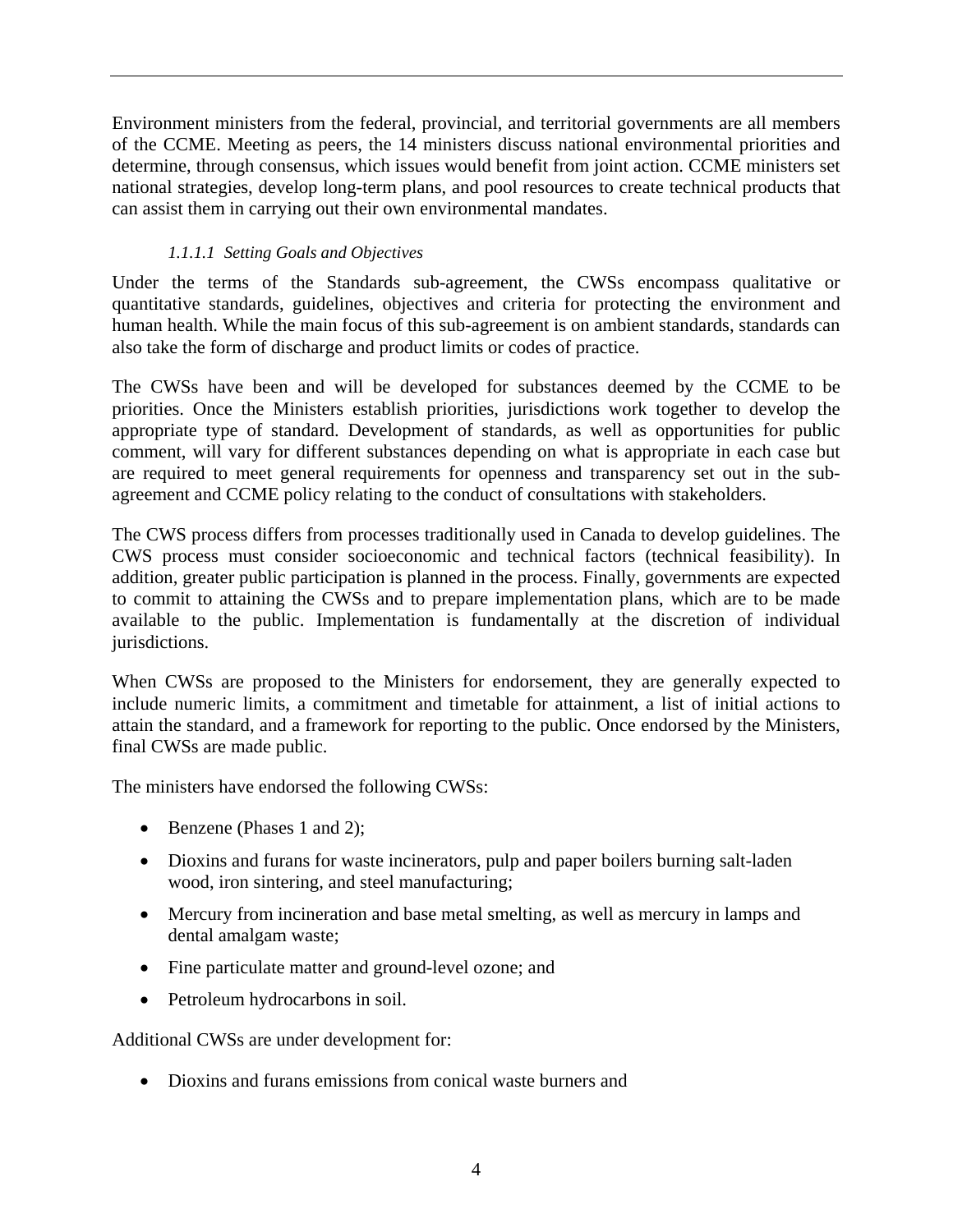• Mercury emissions from electric power generation.

#### *PM and Ozone CWSs*

The CWSs for PM and ozone were established by the CCME in June, 2000. The primary commitment in the CWSs is to meet ambient target concentrations for the pollutants  $PM_{2.5}$  and ozone by the year 2010. The CWSs provisions include numeric targets for  $\overline{PM}_{2.5}$  and ozone, and their associated statistical forms. The numeric targets are:

- PM<sub>2.5</sub>: 30  $\mu$ g/m<sup>3</sup>, 24-hour (midnight to midnight) averaging time
- Ozone: 65 ppb, 8-hour averaging time

The statistical forms of the numeric targets are:

- PM<sub>2.5</sub>: 98th percentile ambient measurement annually, averaged over three consecutive years
- Ozone: 4th highest measurement annually, averaged over three consecutive years

### *Mercury CWS for Electric Power Generation*

Although mercury is on the List of Toxic Substances in CEPA, and therefore could be regulated as a toxic, it is not on that list from recent scientific assessments, but rather from an older assessment. Therefore, Canada has more flexibility in controlling mercury and can choose other methods such as the CWSs. Many provinces have already begun implementation of the mercury CWSs that have been endorsed by the ministers (mercury from incineration, base metal smelting, lamps, and dental amalgam). The status of implementation is uneven across provinces, as some provinces have already developed implementation plans while others have not. Some provinces, however, do not have sources affected by all of the standards (e.g., some provinces do not have smelters).

In further work, the CCME has committed to developing a standard by 2005 to reduce mercury emissions from the coal-fired electric power generation sector by 2010. The group is exploring targets in the range of 60–90 percent capture of mercury emitted from coal combustion. The CCME also committed to align with United States standards for mercury. The United States recently published a proposed maximum achievable control technology rule for mercury from power plants with less stringent targets and timeframes than proposed previously. This creates a gap between the CCME commitment to explore the capture of 60–90 percent mercury from coal combustion and aligning this target range with the United States mercury rule in its most recent proposal, which the CCME will need to address.

### *1.1.1.2 Formulating Air Quality Strategies*

Each government is responsible for implementation of the various CWSs in its own jurisdiction and each government also has responsibility for public consultations during implementation. "CWSs do not themselves have any legal force. In implementing the standards, governments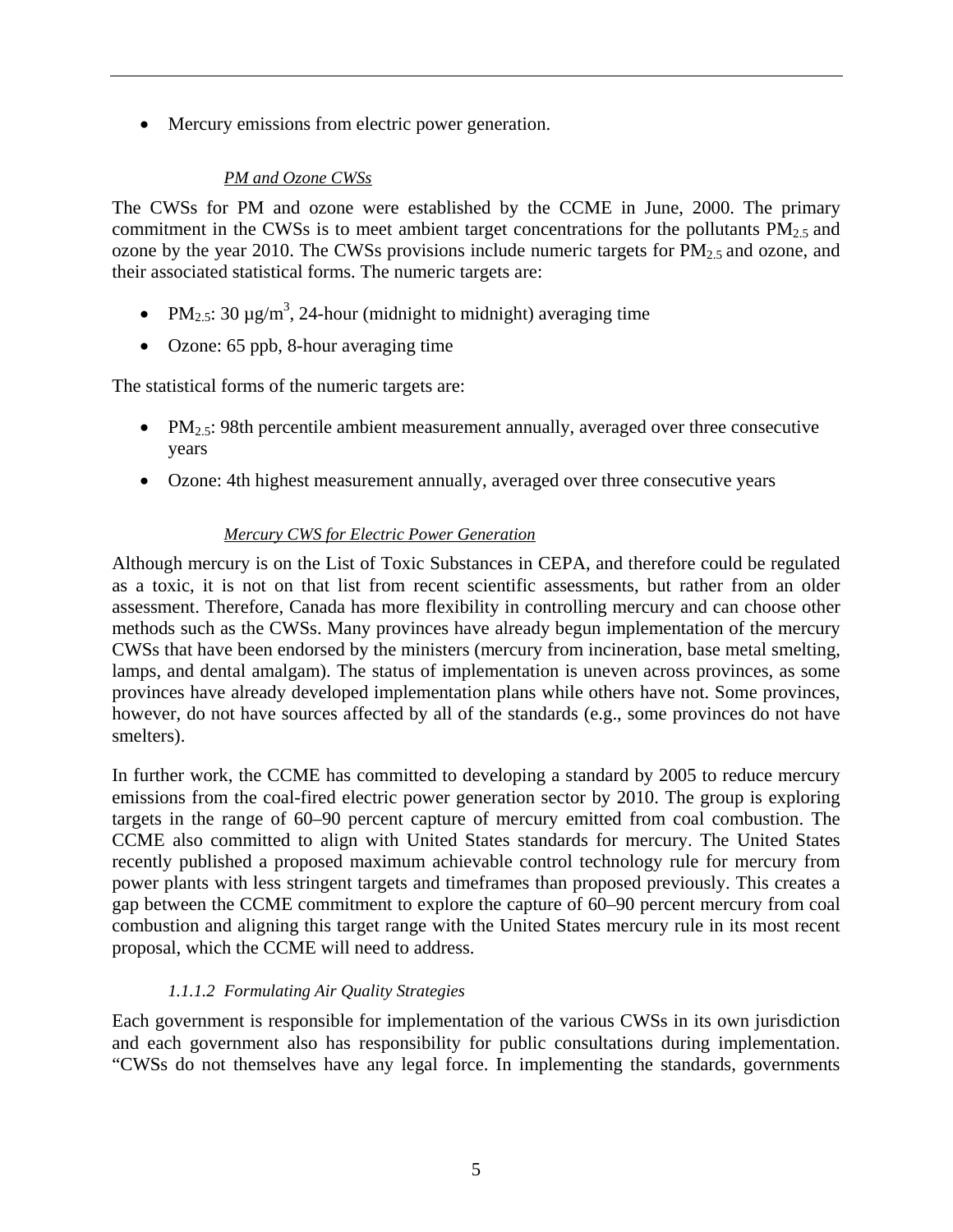may choose to use their existing legal authorities, or create new ones where necessary."3 Different governments may take measures such as pollution prevention planning, voluntary programs, codes of practice, guidelines, economic instruments, or regulations.

Each jurisdiction is responsible for meeting the CWSs, including those for PM and ozone. The agreement on these two pollutants requires jurisdictions to develop implementation plans for achievement of the CWSs by establishing and maintaining monitoring networks, producing air quality management plans and tracking progress. Jurisdictional implementation plans are the primary vehicle for CWSs implementation, and outline more comprehensive actions being taken within each jurisdiction. Another important commitment is to consider the principles of continuous improvement, pollution prevention, and keeping-clean-areas-clean (with respect to areas with ambient concentrations below the CWSs levels) when developing implementation plans.

The first steps toward achieving the PM and ozone CWSs are a set of joint initial actions, to be undertaken by all of Canada's jurisdictions. These include the development of multi-pollutant emissions reduction strategies (MERS) for certain industry sectors, including electric power, iron and steel, base metals smelting, pulp and paper, lumber and allied wood products, and concrete and asphalt plants. The goal is to have these strategies in place by 2005, while the target date to achieve the CWSs for PM and ozone is 2010. For the electricity-generating sector, the CCME has made available a "workbook" of information related to multi-pollutant strategies. Though the jurisdictions are collaborating on the MERS, each jurisdiction will develop its own implementation plan.

# *1.1.2 National Ambient Air Quality Objectives*

Prior to the Canada-wide Standards process, the federal government developed and issued nonbinding National Ambient Air Quality Objectives (NAAQOs). These objectives are in the form of specific ambient concentrations for certain pollutants. They have not historically represented a binding obligation on the part of any province or territory to achieve, or maintain, that level of air quality. Instead, they represent the view of the federal government of target ambient concentrations taking into account the best available science and social, economic and technological considerations. The NAAQOs have not included attainment plans or schedules, and there is no reporting mechanism to determine the extent of implementation of objectives nationally.

The federal government in the 1970s set NAAQOs for the five common or 'criteria' pollutants—  $SO_2$ , TSP, CO, NO<sub>2</sub>, and ozone  $(O_3)$ —which are shown in Table 1.1. In 1997, the federal ministers of environment and health established the current framework of a single-level NAAQO. This is a national air quality goal set to protect public health, the environment, or aesthetic properties of the environment. Although it is primarily an effects-based objective, it also takes into account technological, economic and societal information. Recommendations from the CEPA National Advisory Committee Working Group on Air Quality Objectives and Guidelines form the basis for establishing and reviewing the NAAQOs. This group is composed

 $\overline{a}$ <sup>3</sup> See the following web site <http://www.ccme.ca/initiatives/standards.html?category\_id=45>.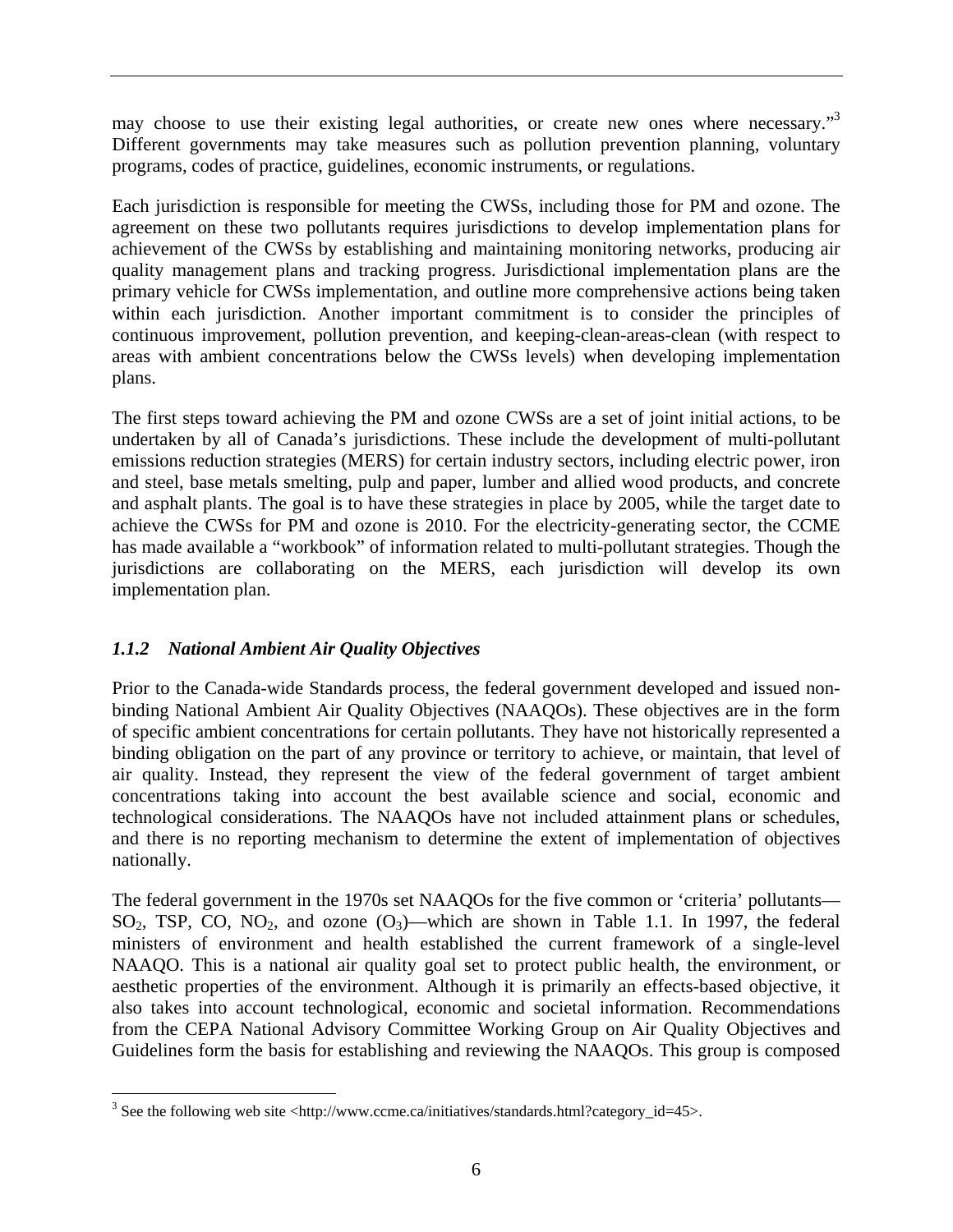of representatives of federal, provincial, and territorial departments of environment and health. The role of this group is now under review and the mechanism for the review and establishment of NAAQOs is subject to change as a result of this activity.

| <b>Pollutant</b>       | <b>Averaging Time</b> | <b>Maximum</b><br><b>Desirable Level</b> | <b>Maximum</b><br><b>Acceptable Level</b> | <b>Maximum</b><br><b>Tolerable Level</b> |
|------------------------|-----------------------|------------------------------------------|-------------------------------------------|------------------------------------------|
| Sulfur dioxide         | Annual                | $11$ ppb                                 | 23 ppb                                    | ---                                      |
| (SO <sub>2</sub> )     | 24 hours              | 57 ppb                                   | $115$ ppb                                 | $306$ ppb                                |
|                        | 1 hour                | 172 ppb                                  | 334 ppb                                   | ---                                      |
| <b>Total Suspended</b> | Annual                | $60 \mu g/m^3$                           | $70 \mu g/m^3$                            | ---                                      |
| Particulates (TSP)     | 24 hours              | $---$                                    | $120 \mu g/m^3$                           | $400 \mu g/m^3$                          |
| Carbon monoxide        | 8 hours               | 5 ppm                                    | 13 ppm                                    | 17 ppm                                   |
| (CO)                   | 1 hour                | 13 ppm                                   | 31 ppm                                    | ---                                      |
| Nitrogen dioxide       | Annual                | 32 ppb                                   | 53 ppb                                    | ---                                      |
| (NO <sub>2</sub> )     | 24 hours              |                                          | $106$ ppb                                 | $160$ ppb                                |
|                        | 1 hour                |                                          | $213$ ppb                                 | 532 ppb                                  |
| Ozone $(O_3)$          | Annual                |                                          | 15 ppb                                    |                                          |
|                        | 24 hours              | 15 ppb                                   | $25$ ppb                                  |                                          |
|                        | 1 hour                | $51$ ppb                                 | 82 ppb                                    | $153$ ppb                                |

**Table 1.1: National Ambient Air Quality Objectives in Canada** 

The federal government promulgates the NAAQOs but provincial governments may adopt the NAAQOs through processes they choose. They may also implement them as they choose; therefore, the NAAQOs may be used differently across provinces and territories. In many cases, provincial objectives are based on the NAAQOs. As well, provinces, particularly those with more research and modeling capacity (such as British Columbia, Alberta and Ontario), may develop autonomous guidelines or objectives based on their own assessment of relevant factors. The approach taken by a province in making this determination may depend on the pollutant in question. Provinces generally develop their own objectives if they wish to reflect particular regional ecosystem sensitivities, or consider a different range or weighting of issues than the federal government in the development of objectives. In addition, provinces may develop ambient objectives for substances for which NAAQOs are not available.

### *1.1.3 Canada-wide Acid Rain Strategy for Post-2000*

The Canada-wide Acid Rain Strategy for Post-2000 constitutes a further step past the 1985 Eastern Canada Acid Rain Program. The Strategy sets out new commitments by Canadian governments to work toward achievement of critical loads for acidic deposition to the environment, to protect clean ecosystems, and to further reduce emissions of acidifying pollutants. A federal-provincial task group, reporting to the National Air Issues Coordinating Committee, has been developed and is overseeing an implementation strategy on acid rain. This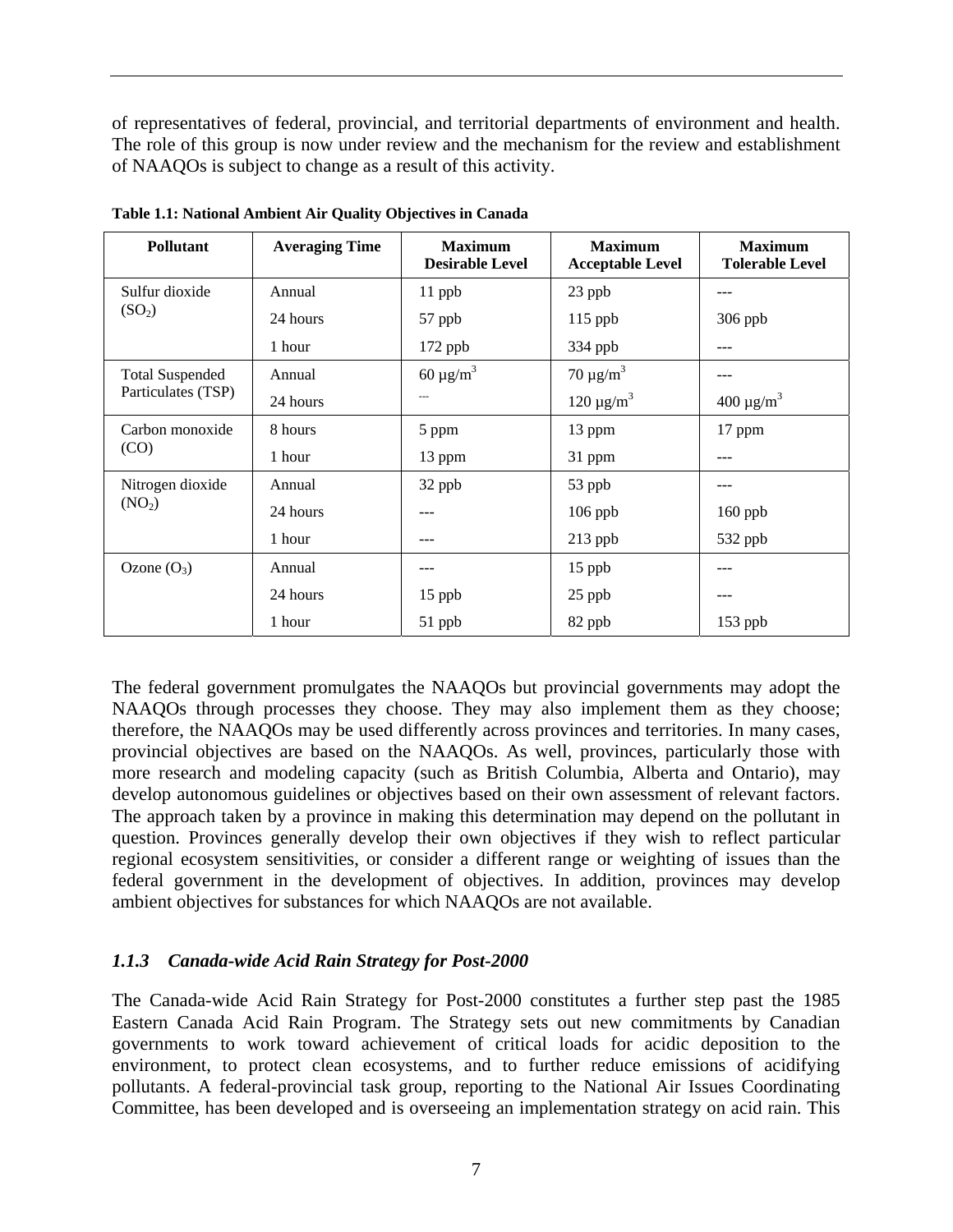group has most recently been expanded into a Full Task Force, to include nongovernmental stakeholders. So far, Ontario, Quebec, New Brunswick and Nova Scotia have announced new targets and timetables for  $SO_2$  emission reductions. Such targets could be the basis for further discussions to revise the regional Sulfur Oxides Management Area (SOMA) target for eastern Canada. Future program needs, both on the policy and science side, will flow from a comprehensive Acid Rain Science Assessment which will be published in December 2004. As part of the strategy, Canada will also continue to work with the United States under the Canada-United States Air Quality Agreement to seek further reductions in the transboundary flows of acidifying pollutants.

### **1.2 Reducing Toxic Emissions**

#### *1.2.1 Setting Goals and Objectives*

The federal process for establishing air quality goals for air toxics differs from those used with respect to other air pollutants. The degree to which national goals and standards are set for air toxics, whether ambient or emission-based, is largely defined by CEPA. CEPA formally incorporates key elements of the 1995 federal Toxic Substances Management Policy (TSMP) developed by Environment Canada. This policy elaborates procedures for setting goals for toxics emissions. In 1998, the Canadian Council of Environment Ministers embraced the Policy for the Management of Toxic Substances that is virtually identical to the 1995 TSMP policy.

The TSMP and CEPA set virtual elimination as the goal for toxic substances that are persistent and bioaccumulative, and result predominantly from human activity. For other substances, the goal is management throughout their entire life cycles to prevent or minimize their release.

CEPA defines substances as toxic if they:

- have or may have an immediate or long-term harmful effect on the environment or its biological diversity;
- constitute or may constitute a danger to the environment on which life depends; or
- constitute or may constitute a danger in Canada to human life or health.

Under CEPA, the Minister of the Environment and the Minister of Health are responsible for developing the "Priority Substances List" (PSL), which is a list of substances that must be assessed to determine if they are toxic or capable of becoming toxic under the Act. CEPA prescribes a five-year time period for these assessments. If a substance is assessed and found to be toxic and recommended by the Ministers, it is then proposed for addition to the List of Toxic Substances in Schedule 1 of CEPA.

By February 1994, assessments had been completed for 44 substances from the first PSL under CEPA 1988 ("PSL1"). Assessment Reports for each of these PSL1 substances were published following a critical review of relevant identified data. Conclusions of whether the substances were considered toxic under CEPA were published. In some cases, there were substances for which a conclusion could not be reached. Follow-up to the original assessment report has been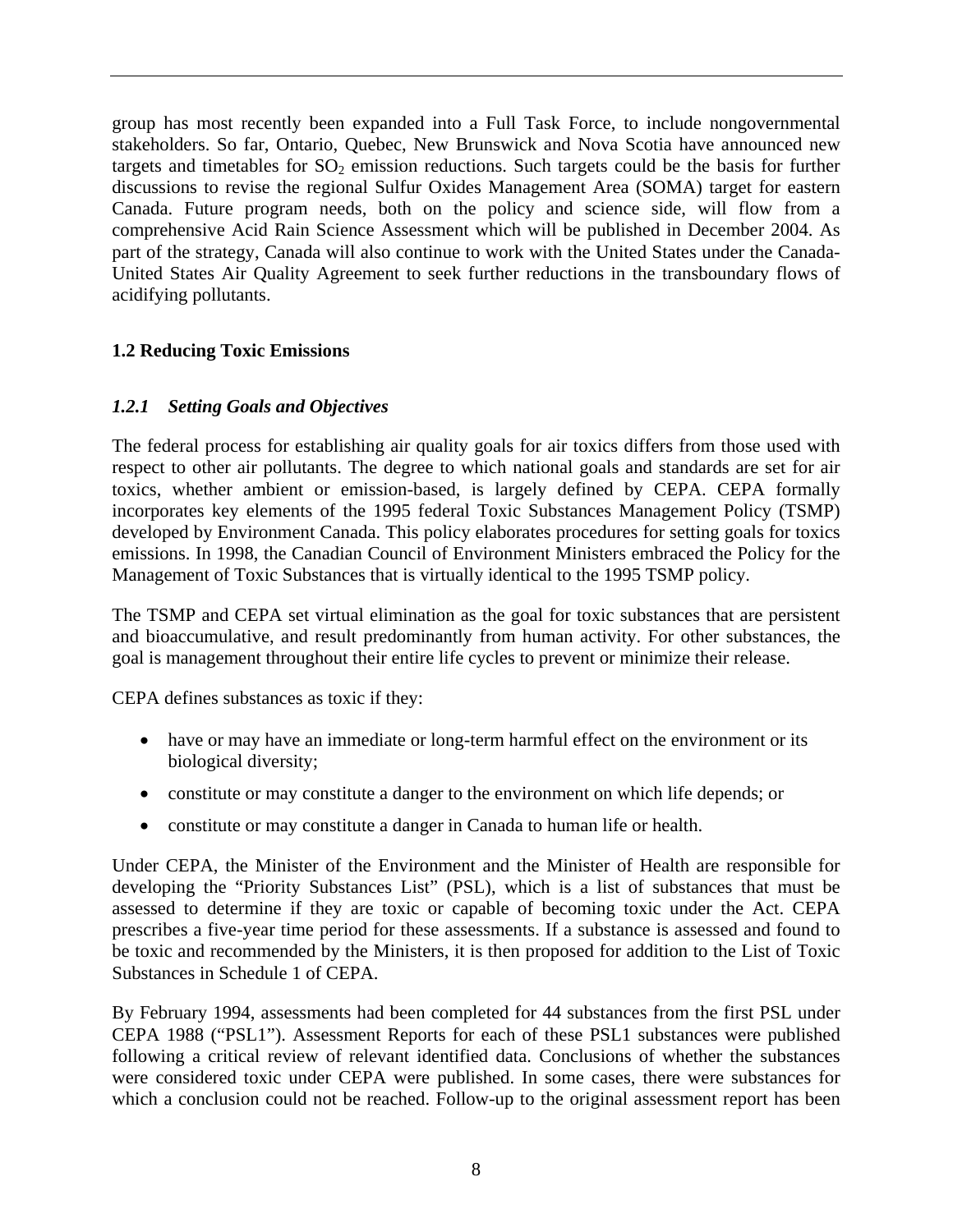undertaken following a review of new information. A second list of 25 substances (known as PSL2) was established in December 1995 following recommendations of an Expert Advisory Panel. Reports have been completed for 23 of these substances, and the Ministers have suspended the assessment period for the other two to allow more time to collect information.

As of July 2003, the List of Toxic Substances in Schedule 1 of CEPA included 68 toxic substances. The List of Toxic Substances includes substances traditionally considered toxics, such as formaldehyde and asbestos, but it also includes substances such as ozone, sulfur dioxide, and respirable particulate matter less than or equal to 10 microns.

For new substances, the New Substances Notification Regulations (NSNR) of CEPA 1999 are an integral part of the federal government's national pollution prevention strategy. As part of the "cradle to grave" management approach for toxic substances laid out in the Act, the NSNR were created to ensure that no new substances are introduced into the Canadian marketplace before an assessment of whether they are potentially toxic has been completed, and any appropriate or required control measures have been taken. Requirements for assessment do not apply if the new substance is regulated under another Act of Parliament.

The federal Pest Control Products Act (PCPA) and regulations are intended to protect people and the environment from risks posed by pesticides. Any pesticide imported into, sold or used in Canada must first be registered under the PCPA which is administered by the Pest Management Regulatory Agency (PMRA). In December 2002, the new PCPA received Royal Assent and is expected to come into force some time in 2004 pending the development of supporting regulations.

### *1.2.2 Formulating Toxic Strategies*

 $\overline{a}$ 

Under CEPA 1999, within two years of the Ministerial recommendation that a substance be added to the List of Toxic Substances in the Act, Environment Canada and Health Canada are required to publish in the *Canada Gazette* a proposed instrument to address preventative or control actions for managing the substance. The instruments provided for by CEPA 1999 are regulations, environmental quality objectives and guidelines, release guidelines, codes of practice, pollution prevention plans, environmental emergency plans, and administrative agreements.

The instruments chosen are developed in consultation with industry, provincial, territorial and aboriginal governments, municipal governments, other federal departments and nongovernmental organizations (environmental, health, academia, youth, aboriginal, etc.). After publishing the proposed instrument in the *Canada Gazette,* there is a 60-day public comment period and Environment Canada then determines if further discussions or review are necessary. Environment Canada must finalize and publish the instrument within 18 months of publication of the proposed instrument. Affected parties will then have a set period of time, as outlined in the instrument, to meet its requirements.<sup>4</sup>

<sup>&</sup>lt;sup>4</sup> Note that the overall objective of the Toxics Management Process is similar to that of the formerly used Strategic Options Process, which developed goals, targets, and options for management of substances found to be toxic under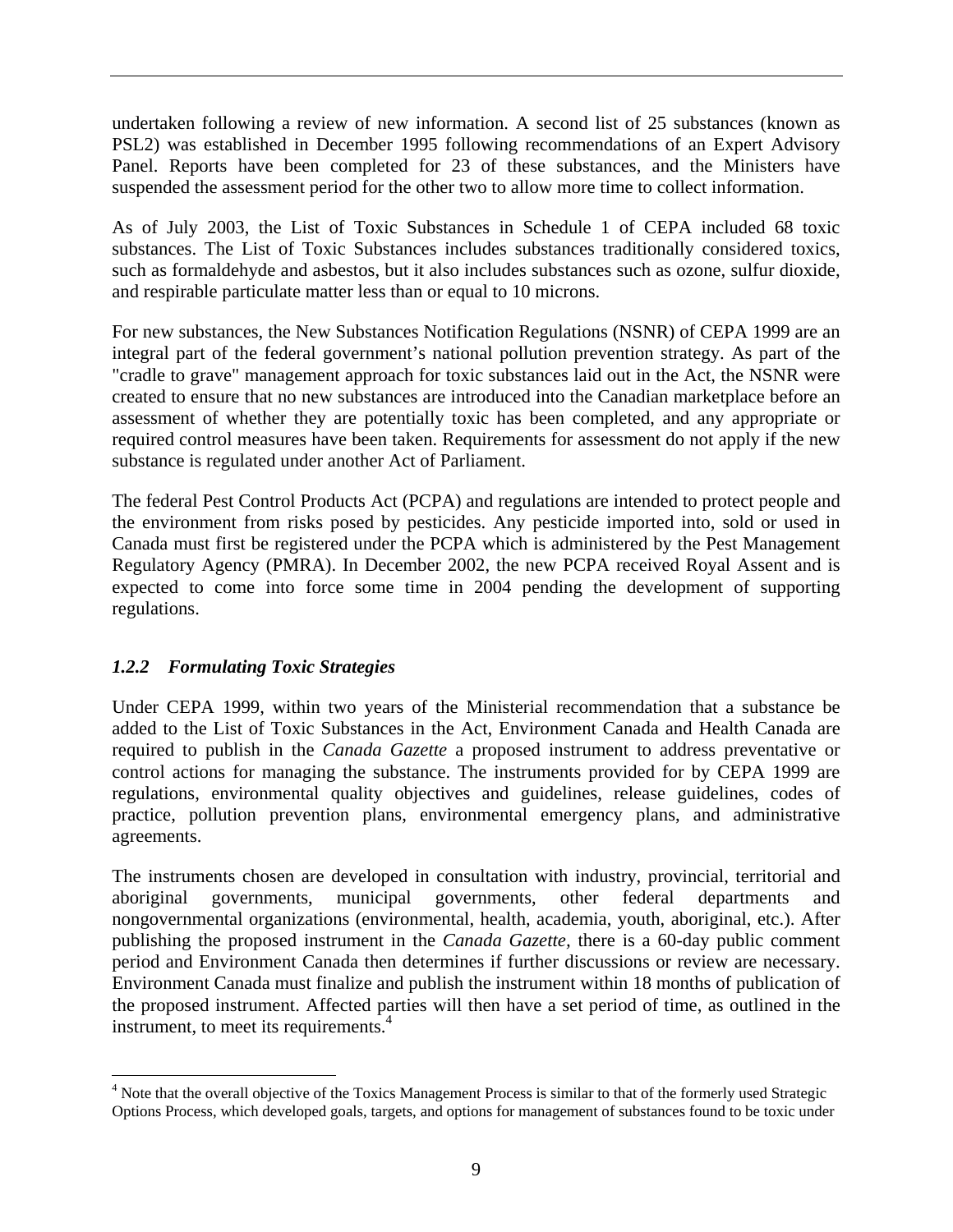For substances added to the List of Toxic Substances under CEPA, the Toxics Management Process (TMP), administered by Environment Canada in conjunction with Health Canada, is the approach used to develop management tools, including preventive or control instruments. A central component of the TMP is the Risk Management Strategy, which describes the proposed approach for reducing the risks to human health and the environment that are posed by the use or release of the toxic substance:

"In developing the Risk Management Strategy, Environment Canada identifies the sectors that pose the greatest risk to the environment and human health, guided by the science in the risk assessment. A risk management objective is then identified for these sectors. This objective is usually based on results achieved from the best available processes, products, or techniques used by the sector or, in some cases, environmental quality objectives."<sup>5</sup>

Next, to achieve the risk management objective, the management tools and instruments are selected for each sector to be addressed. These management tools and instruments may be used to control any aspect of the substance's life cycle—from the design and development stage to its manufacture, use, storage, transport, and ultimate disposal. The process considers all available tools, including existing management initiatives. These include instruments under CEPA 1999 as well as other risk management tools that are outside of CEPA 1999, including the regulatory provisions of other governments and voluntary approaches. A combination of tools, representing the most feasible options for managing a substance can be used. However, for substances added to the List of Toxic Substances, at least one of the risk management tools used must be a "CEPA Instrument" that meets the requirements of Sections 91 and 92 of CEPA 1999.<sup>6</sup>

As examples, there are a number of management tools that have been employed to manage the risk associated with acetaldehyde and respirable particulate matter less than or equal to 10 microns in diameter ( $PM_{10}$ ). Both acetaldehyde and  $PM_{10}$  are found on the Toxic Substances List, and therefore require at least one CEPA instrument be employed. For acetaldehyde, the tools established include Environmental Emergency Regulations, On-Road Vehicle and Engine Emission Regulations, and Off-Road Small Spark-Ignition Engine Emission Regulations. For  $PM<sub>10</sub>$ , the tools developed to manage risks associated with the substance include the New Source Emission Guidelines for Thermal Electricity Generation, Canada-wide Standards for PM and Ozone, On-Road Vehicle and Engine Emission Regulations, Sulfur in Diesel Fuel Regulations, Sulfur in Gasoline Regulations, and Off-Road Small Spark-Ignition Engine Emission Regulations.

#### **1.3 Reducing Emissions from Vehicles, Engines and Fuels**

Both the federal government and the provinces regulate fuels. Provinces generally regulate aspects such as vapor pressure of gasoline, which pertains to regional smog problems. The federal government controls aspects of fuels that are of general concern, such as sulfur, benzene, and vehicle/fuel compatibility.

the original CEPA. The Toxics Management Process, however, was developed to meet requirements of CEPA 1999 and it replaces the Strategic Options Process.

 $^5$  <http://www.ec.gc.ca/CEPARegistry/gene\_info/fs\_rm1.cfm>

 $6$  <http://www.ec.gc.ca/CEPARegistry/gene\_info/fs\_rm1.cfm>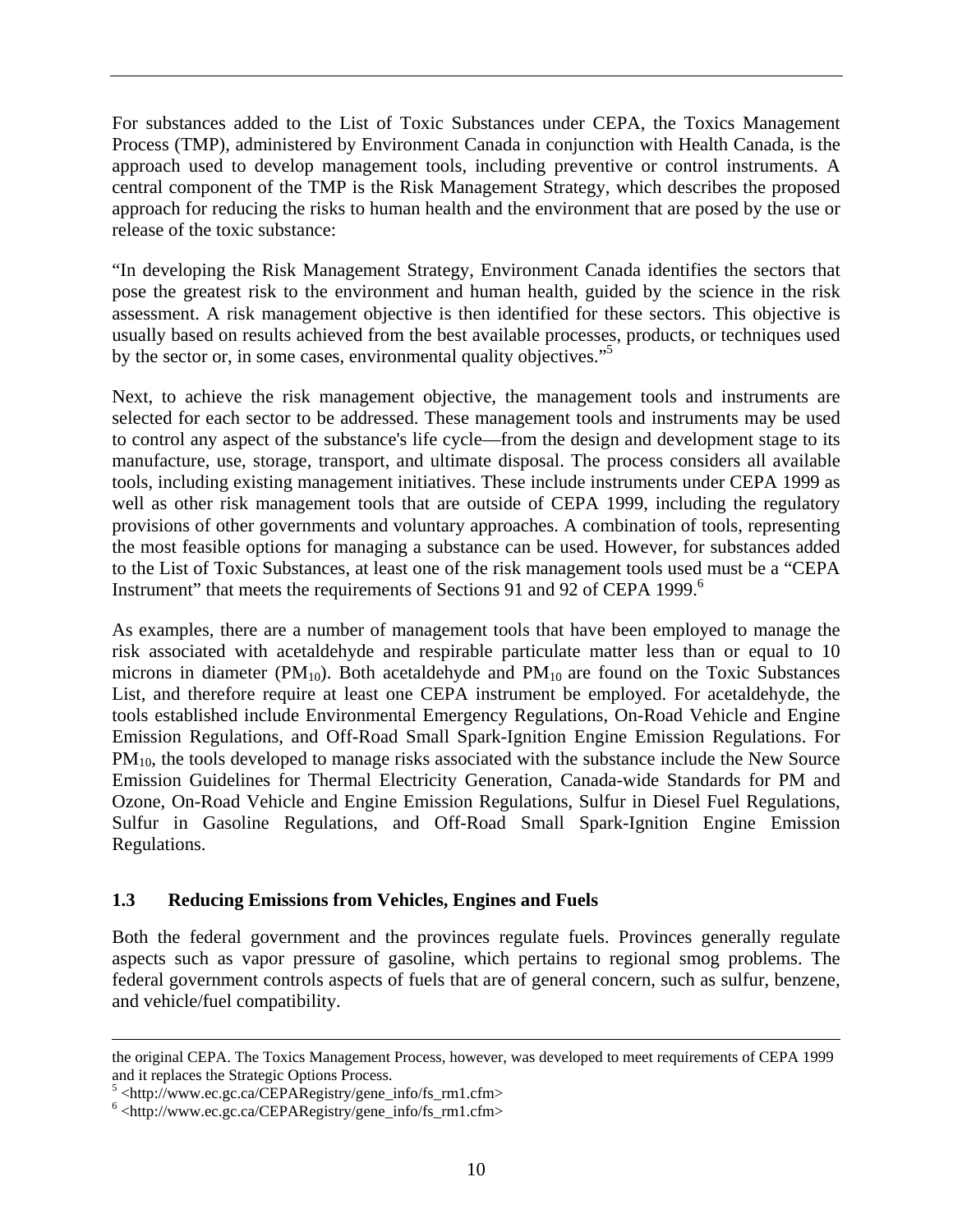The details of a 10-year Plan of Action for cleaner vehicles, engines, and fuels were released in February 2001. The measures will be supported by regulations, guidelines, and studies and were developed through consultations with provincial and territorial governments, environmental and health organizations, and automobile and fuel sector industry representatives.

Canada has established national emission standards for on-road vehicles and engines. These regulations came into effect on 1 January 2004. In addition, in November 2003, Environment Canada announced new regulations for emissions standards for off-road engines (engines found in lawnmowers, chainsaws, snowblowers and other small tools and equipment). The sources will be subject to the new standards by 2005. Canada also regulates sulfur in gasoline and benzene in gasoline. Diesel fuel regulations will set a new limit for sulfur in 2006. Canada's general approach in this area is to harmonize standards with the US Environmental Protection Agency (EPA) standards.

# **1.4 Reducing Greenhouse Gas Emissions**

Canada is a party to the United Nations Framework Convention on Climate Change (UNFCCC) and has ratified the Kyoto Protocol. Canada's legally binding commitment under Kyoto, once in force, will be to reduce its greenhouse gas (GHG) emissions to six percent below 1990 levels between 2008 and 2012—a reduction of 240 megatonnes (Mt) from the projected "business-asusual" emissions level in 2010.

# *1.4.1 Setting Goals and Objectives*

Canada's "National Climate Change Process" was created after the Kyoto Protocol was negotiated in December 1997. The National Climate Change Secretariat coordinated the National Climate Change Process. Through this process, the federal government released the Climate Change Plan for Canada in November 2002, a package of policies and measures to help reach its Kyoto Protocol commitment. To address the industry concerns over the costs of meeting the Kyoto Protocol reduction target, the Government of Canada made a commitment to cap permit prices at C\$15 per tonne for the first commitment period. Canada's Climate Change Plan challenges all Canadians to reduce their greenhouse gas emissions by one tonne. That is about 20 percent of what each individual Canadian produces on average each year.

As a core part of the Canadian Climate Change Plan, the government is in the process of establishing the Large Final Emitters (LFE) system, which will seek 55 Mt of emission reductions from industrial sectors. This is equivalent to a 15-percent reduction in emission intensities (i.e., the amount of greenhouse gas emissions generated per a given amount of output) from the Government's business-as-usual forecast for 2010. Canada defines the industry sectors that form part of the LFE system as those sectors where: (1) average annual greenhouse gas emissions per facility are 8 kilotonnes of  $CO<sub>2</sub>$  equivalent or more and (2) average annual emissions per \$1,000 output are 20 kilograms of  $CO<sub>2</sub>$  equivalent or more. The "CO<sub>2</sub> equivalent" is a mass adjusted amount for non- $CO<sub>2</sub>$  greenhouse gases that takes into account their different global warming potentials over a 100 year period. Large Final Emitters encompass the oil and gas, thermal electricity generation, and manufacturing and mining sectors. The mining and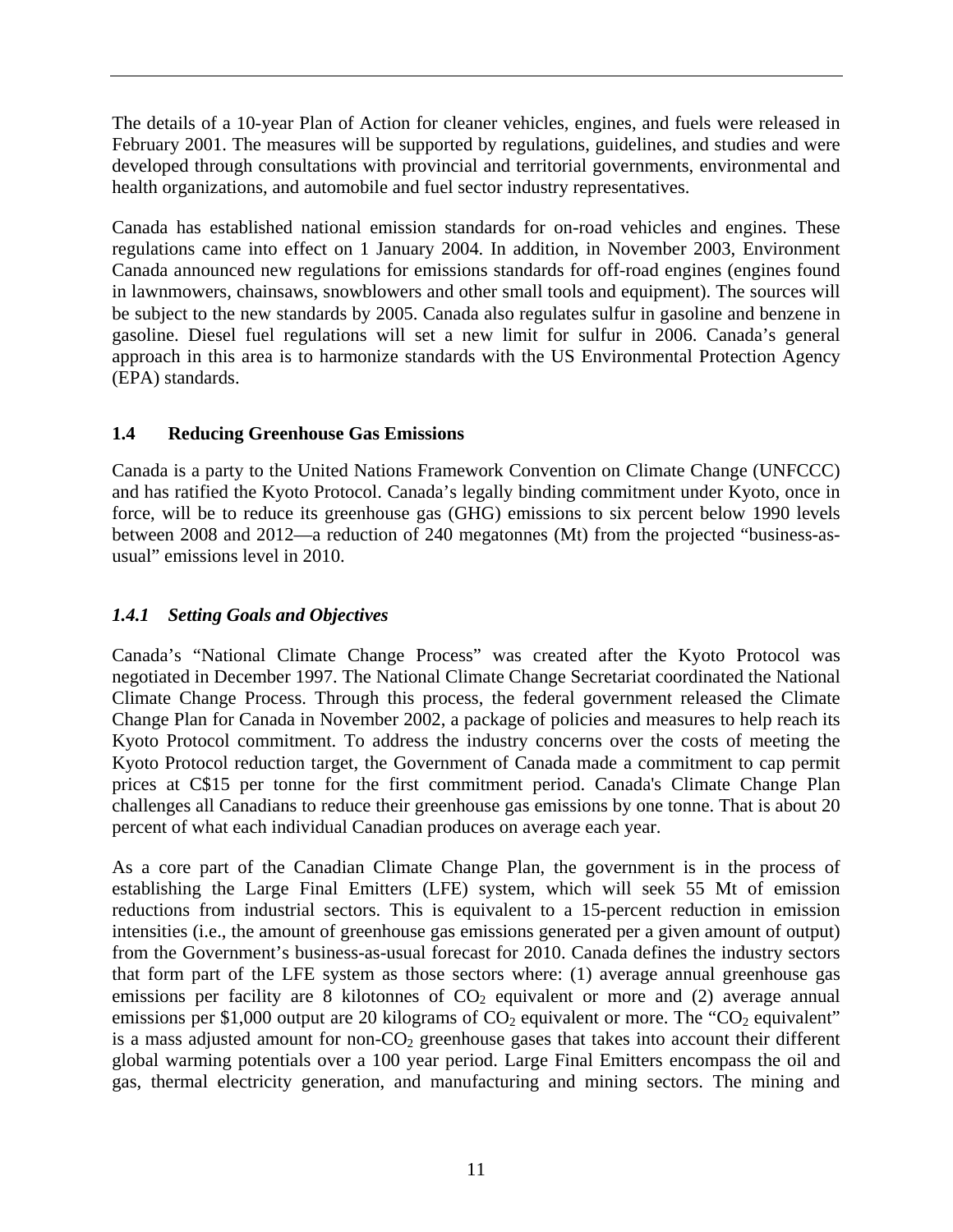manufacturing sectors include chemicals, fertilizers, pulp and paper, mining, smelting and refining (including aluminum), steel, cement, lime, and glass.

### *1.4.2 Formulating Climate Change Strategies*

The Climate Change Plan for Canada sets out the targets in terms of emission intensity as opposed to absolute emission reductions. The Government of Canada has been working with industry since late 2002 to determine greenhouse gas emissions reduction targets in these sectors. The Government of Canada will need a number of tools to meet these goals, including backstop legislation and regulations, negotiated covenants, a domestic emissions trading system, domestic offsets, and the international carbon market established under the Kyoto Protocol.

The legal framework for emission reduction targets will set out the measurement, reporting and compliance guidelines. In addition, emitters can, if they wish and the government agrees, vary certain aspects of the regulations, such as their emissions intensity target, through a negotiated covenant with the federal government. As part of the LFE system, the Canadian government plans to allocate permits to each LFE where one permit confers the authorization to emit one tonne of  $CO<sub>2</sub>$  equivalent. Firms that operate under either the backstop or a negotiated covenant will have the option to trade these permits as a means to achieve compliance.

In addition, LFE sectors will be able to use credits generated from offsets projects to help reach their emission reduction targets. The federal government is currently developing rules for such a domestic offsets program. Sectors, such as agriculture, forestry and possibly landfills, are being considered for inclusion in an offset system. In addition, a variety of targeted measures will be implemented to achieve emission reductions in other sectors. For example, for the transportation sector, the Ethanol Expansion Program will provide up to \$100 million over the next three years toward the construction of fuel ethanol production facilities in Canada. This is to help achieve the *Climate Change Plan for Canada* target of having at least 35 percent of gasoline contain ten percent ethanol by 2010.

### **1.5 Key Contacts**

Canada-wide Standards for Particulate Matter and Ground-level Ozone Carmelita Olivotto Environment Canada (819) 953-4544 Carmelita.Olivotto@ec.gc.ca

Multi-Pollutant Emission Reductions Strategies Geoff Ross (Electric Power sector) Environment Canada (819) 997-1222 Geoff.Ross@ec.gc.ca

Mercury, Dioxins & Furans from Base Metal Smelters Pat Finlay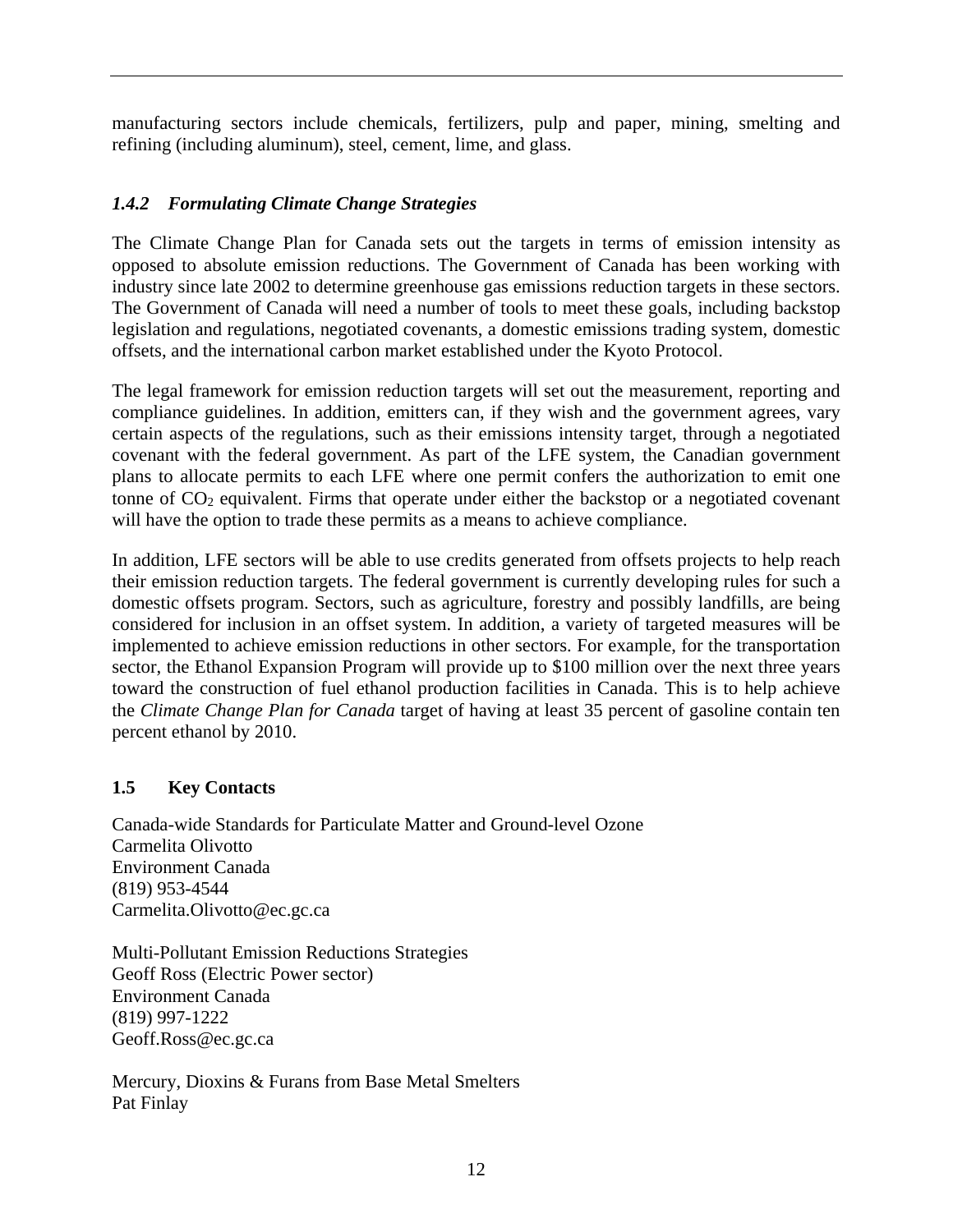Environment Canada (819) 953-1103 Patrick.Finlay@ec.gc.ca

Mercury from Coal-fired Electric Power Generation Peggy Hallward Environment Canada (819) 994-2640 Peggy.Hallward@ec.gc.ca

Climate Change Bryan Bogdanski Environment Canada (819) 956-5647 Bryan.Bogdanski@ec.gc.ca

#### **1.6 Key Web Sites**

Environment Canada <http://www.ec.gc.ca/>

Health Canada <http://www.hc-sc.gc.ca/>

Natural Resources Canada <http://www.nrcan-rncan.gc.ca/inter/index.html>

The Canadian Council of Ministers of the Environment <http://www.ccme.ca>

National Air Issues Coordinating Committee <http://www.ccme.ca/initiatives/climate.html?category\_id=37>

The National Air Pollution Surveillance Network (NAPS) <http://www.etc-cte.ec.gc.ca/naps/index\_e.html>

CCME Canada-wide Standards site <http://www.ccme.ca/initiatives/standards.html>

CCME Mercury Standard/Status site <http://www.ccme.ca/initiatives/standards.html?category\_id=53>

CCME Particulate Matter and Ground-level Ozone Standard/Status site <http://www.ccme.ca/initiatives/standards.html?category\_id=59>

CCME Acid Rain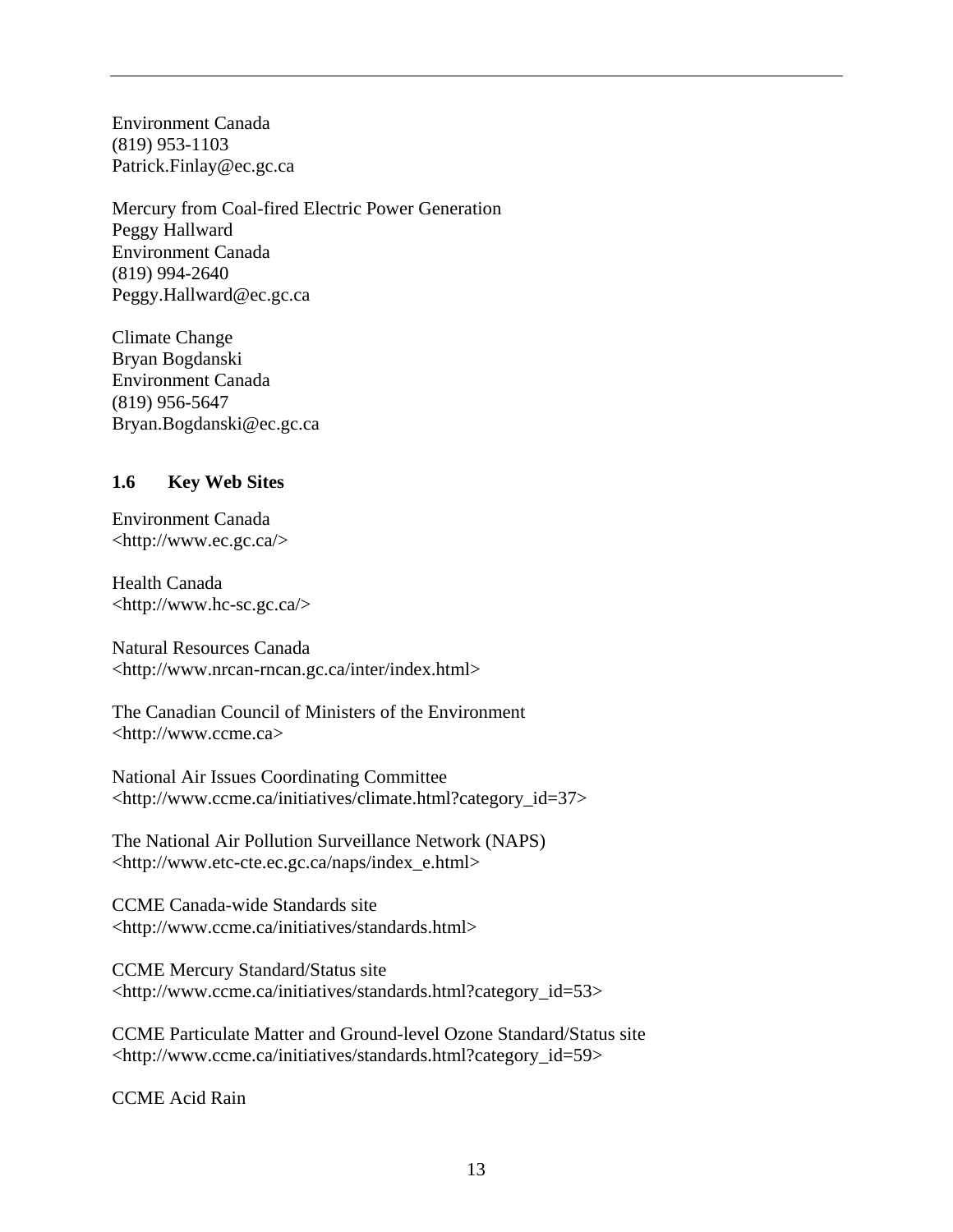<http://www.ccme.ca/initiatives/climate.html?category\_id=31>

The CEPA Environmental Registry <http://www.ec.gc.ca/CEPARegistry/>

Environment Canada Management of Toxic Substances (includes a list of some of the toxics and the various instruments that have been established) <http://www.ec.gc.ca/TOXICS/EN/mainlist.cfm?par\_actn=s2>

Health Canada Fuels and Engines Emissions <http://www.hc-sc.gc.ca/hecs-sesc/air\_quality/fuels.htm>

Government of Canada Climate Change Website <http://www.climatechange.gc.ca>

Government of Canada Climate Change Hub Gateway <http://www.nccp.ca/NCCP/cchg/index\_e.html>

Canada's National Climate Change Process <http://www.nccp.ca>

Natural Resources Canada Large Final Emitters Group <http://www.nrcan-rncan.gc.ca/lfeg-ggef/>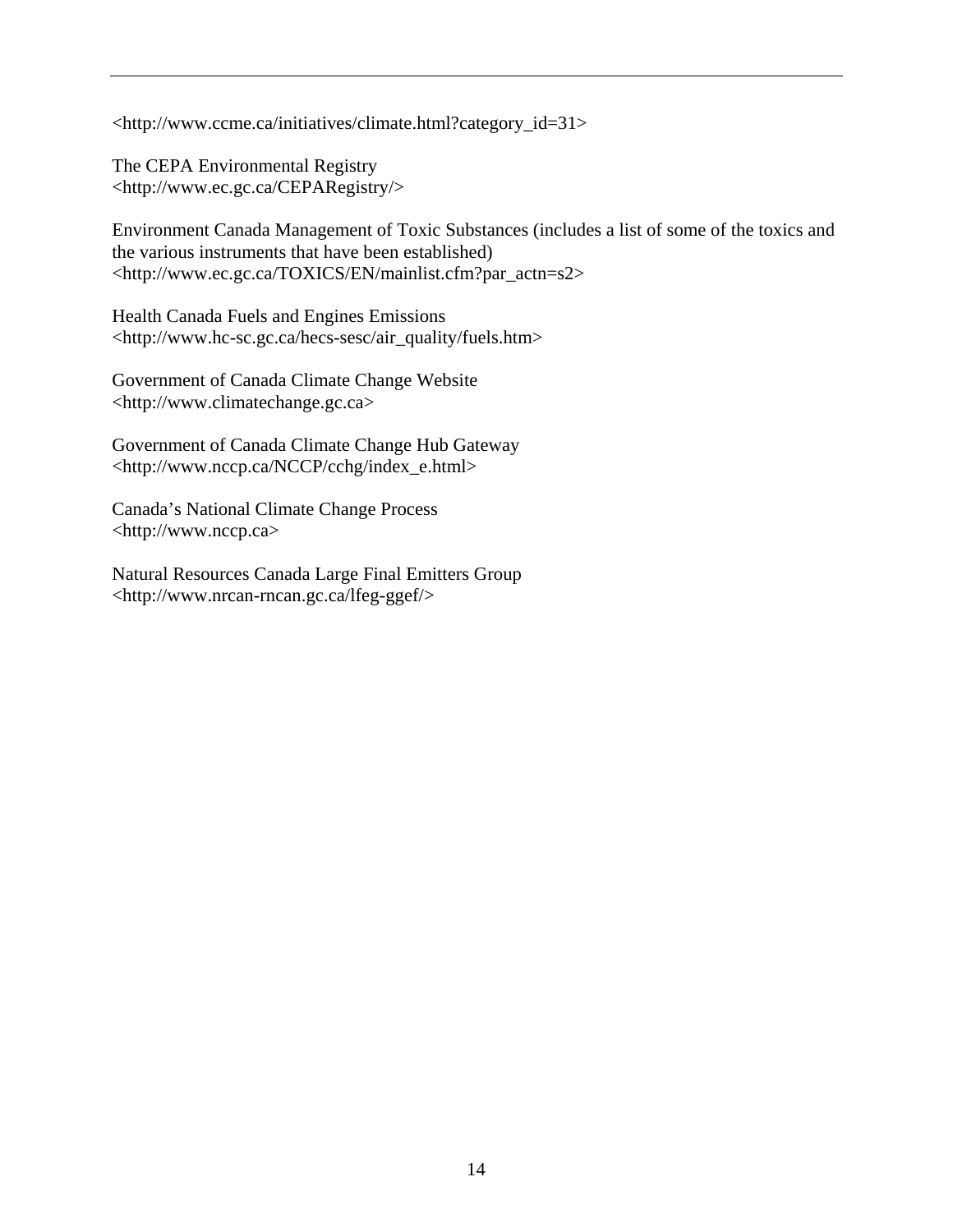# **2 Mexico**

Mexico's air quality management system is largely based on the authority provided to the federal government to regulate all air pollution sources by Mexico's General Law of Ecological Balance and Environmental Protection. Air pollution management is increasingly characterized by collaboration between the federal, state and local levels of government. The air quality management system in Mexico is a combination of federal non-binding ambient air quality standards and mandatory emission-based standards. The focus has been on the Mexico City Metropolitan Urban Area since 1990 and the metropolitan areas of Guadalajara, Monterrey, Toluca and Ciudad Juárez since 1996. While the federal government has the responsibility for setting air quality standards at the federal level, states may implement more stringent standards at the local level while the federal standards set a floor for state standards to adhere to. States have jurisdiction to apply their State laws and to prevent and control air pollution from industries and mobile sources not under federal jurisdiction. All 31 states and the Federal District (Mexico City) in Mexico now have enacted their own set of environmental laws. Many municipal governments have also adopted their own laws addressing a broad range of environmental matters as well.

### **2.1 National Development Plans**

The Mexican Federal Planning Law requires the issuance of National Development Plans by each President at the beginning of his or her six-year term. The National Development Plan establishes the specific goals and strategies that govern the policies within plans or programs developed by each secretariat of the federal government. Most recently, the Mexican government initiated a new National Program of Environment and Natural Resources 2001–2006 following the 2000 presidential election.

The first step in the new environmental policy for Mexico following the 2000 elections was a restructuring of the federal government to create the Secretariat for the Environment and Natural Resources (*Secretaría del Medio Ambiente y Recursos Naturales* or Semarnat). The main responsibilities of Semarnat are the creation of regulations, development of environmental strategies, and environmental management. Under the new environmental policy for 2001–2006, Semarnat outlines its new regulatory goals and legislative directives as they relate to air, water, and soil concerns. Enforcement goals are contained in the Program of Environmental Justice Procuration 2001–2006.

### **2.2 Reducing Atmospheric Pollution**

Mexico's General Law of Ecological Balance and Environmental Protection (otherwise known as the Ecology Law) establishes federal authority over air pollution management. Under Mexico's system, a fundamental element in the effort to improve air quality is the establishment of standards defining emission limits for activities, processes and technologies. Federal regulatory standards applicable to the industries under federal jurisdiction generally specify maximum permissible limits, require procedures for monitoring and reporting emissions, and require the use of pollutant reduction technologies and less polluting processes. Industries with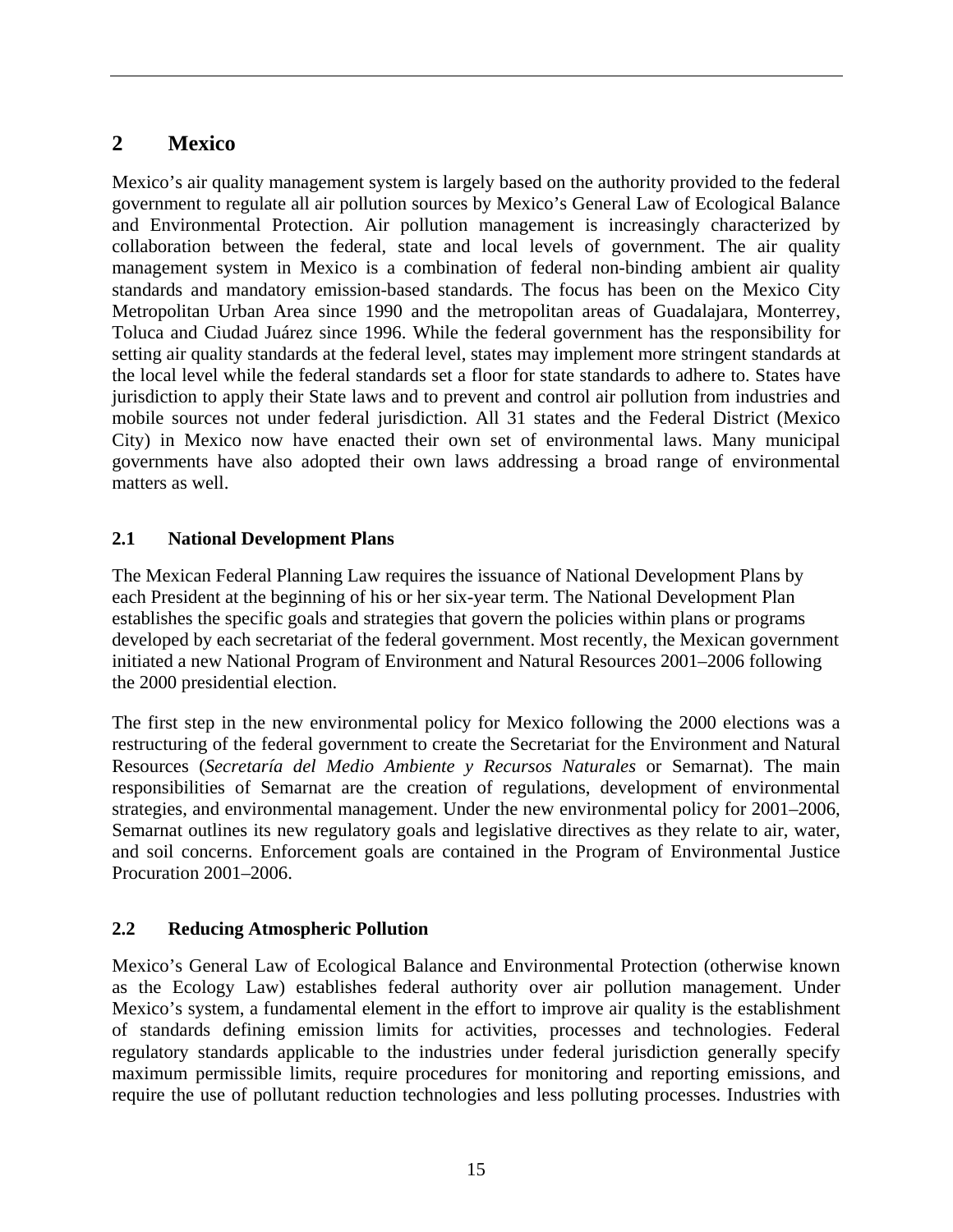pollution sources under explicit federal jurisdiction include chemical, petroleum and petrochemical, paints and inks, automobile manufacturing, cellulose and paper, metallurgical, glass, power generation, asbestos, cement and limestone, and hazardous waste treatment. The Ecology Law requires the states to control pollution produced by other stationary sources operating as industrial establishments. Municipalities must enforce environmental laws regarding emissions from stationary sources operating as commercial or service-provider establishments.

### *2.2.1 Setting Goals and Objectives*

The Secretariat of Health (*Secretaría de Salud*—SSA) sets Official Mexican Standards (*Norma Oficial Mexicana—*NOM) for ambient concentrations of specific pollutants. The air quality standards must be reviewed every five years. The air quality goals apply, thus far, to criteria pollutants, but not to toxics or acid rain. The SSA utilizes a multidisciplinary and multi-sectoral work group to assist it with its review.

Chapter II of the Fourth Title of the Ecology Law deals with the Prevention and Control of Atmospheric Pollution for both mobile and stationary sources. This title charges the Semarnat with the issuance of NOMs for maximum allowable emissions in different areas or regions within the national territory, based on the maximum permissible limits of pollutants in the environment for public health as determined by the Secretariat of Health. Semarnat also determines the standards for monitoring ambient levels of criteria pollutants (see Table 2.1).

#### **Table 2.1 Official Mexican Standards for Ambient Concentrations of Specific Pollutants**

|                                                           | <b>Acute Exposure</b>                |                                        | <b>Chronic Exposure</b>                               |
|-----------------------------------------------------------|--------------------------------------|----------------------------------------|-------------------------------------------------------|
| Pollutant/Standard                                        | <b>Concentration/time</b>            | <b>Maximum acceptable</b><br>frequency | (For the protection of<br>susceptible<br>populations) |
| Ozone/NOM-020-<br>SSA1-1993                               | $0.11$ ppm $(1 \text{ hr})$          | $1/3$ years                            |                                                       |
| $SO2/NOM-022$ -<br>SSA1-1993                              | $0.13$ ppm $(24 \text{ hr})$         | $1$ /year                              | 0.03ppm (annual<br>arithmetic mean)                   |
| $NO2/ NOM-023-$<br>SSA1-1993                              | $0.21$ ppm $(1 \text{ hr})$          | $1$ /year                              |                                                       |
| CO/NOM-021-<br>SSA1-1993                                  | 11ppm(8 hr)                          | $1/\text{yr}$                          |                                                       |
| <b>Total Suspended</b><br>Particles/NOM-024-<br>SSA1-1993 | $260\mu\text{g/m}^3 (24 \text{ hr})$ | $1/\text{yr}$                          | $75\mu$ g/m <sup>3</sup> (annual<br>arithmetic mean)  |
| $PM_{10}$ / NOM-025-<br>SSA1-1993                         | $150\mu g/m^3$ (24 hr)               | $1/\text{yr}$                          | $50\mu\text{g/m}^3$ (annual<br>arithmetic mean)       |
| Lead/NOM-026-<br>SSA1-1993                                |                                      |                                        | $1.5\mu\text{g/m}^3$ (three-month<br>arithmetic mean) |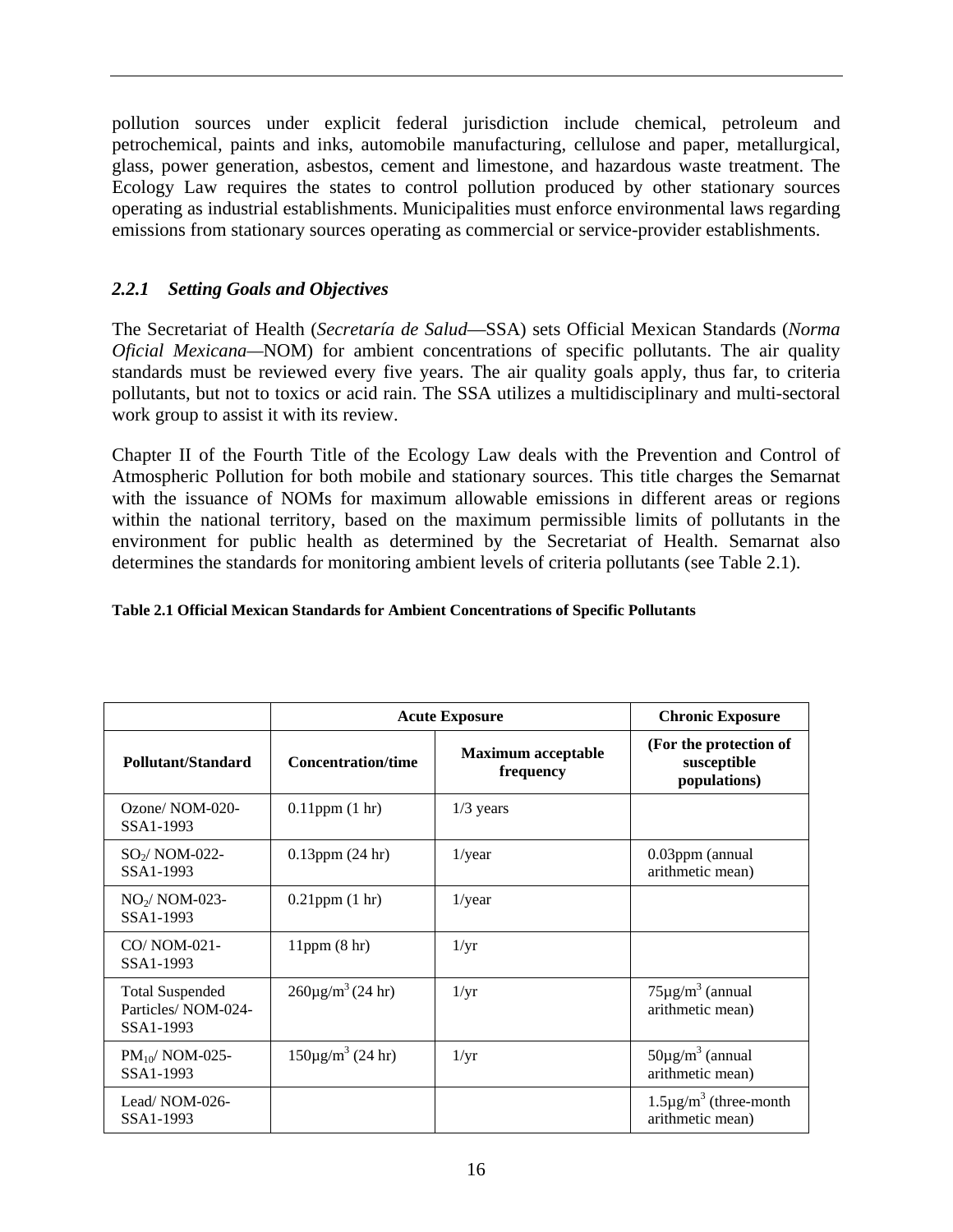As defined in the NOMs, both the federal stationary source and mobile source emission limits are applied nationwide. In accordance with a provision of the Ecology Law, however, they are applied with different stringency depending upon their defined zones, which are (1) metropolitan areas or zones, (2) Mexico's northern border with the United States, (3) critical areas or those deemed to have the most severe pollution problems, and (4) the rest of the country.

In the past, the National Institute of Ecology (*Instituto Nacional de Ecología*—INE) was responsible for issuing other air-related standards not covered by the Secretariat of Health. Standards historically under INE's jurisdiction included stationary source emissions (including combustion sources), mobile source emissions, fuel characteristics, environmental monitoring, and industry emission standards for  $NO<sub>x</sub>$ ,  $SO<sub>2</sub>$  and PM. However, upon its creation, Semarnat undertook responsibility for the issuance of standards. As a result, the nomenclature of all environmental standards changed in April of 2003 to reflect the new structure.

Currently, the INE serves as a decentralized research institute of Semarnat. It was reorganized in June 2001 to promote and coordinate research on environmental issues to inform the policy making process. The INE consists of four General Directorates; 1) Ecological Land-use, Planning and Ecosystem Conservation, 2) Research on Urban, Regional, and Global Pollution, 3) Research on Public Policies and Environmental Economics, and 4) National Environmental Research and Training Center. These directorates reflect a division of research into four specific "scientific agendas"—green, brown, socioeconomic, and experimental research and training, as outlined below.

- The "green ecology agenda" aims to carry out research that leads to the sustainable use of natural resources through ecological land use planning, biodiversity conservation, and the integrated management of basins.
- The "brown ecology agenda" encompasses pollution control measures at a local, regional, and global scale. Its aim is to develop research to formulate policies that allow the prevention of pollution and the adequate management of hazardous materials.
- The "socioeconomic agenda" is formed by research projects oriented at designing new economic instruments for environmental policy, developing economic assessment methodologies for natural capital and environmental services, and, in general, establishing environmental accounting systems.
- The "experimental research and training agenda" includes research activities with an experimental approach, studying pollution-control technologies, and monitoring and characterization of pollutants, substances, and waste in all environmental matrices. It also includes the practical and theoretical training of human resources oriented towards the analysis of the environment in state-of-the-art laboratories where applied studies of specific problems are performed.

Since 23 January 2003, the actual structure of Semarnat is composed of three undersecretaries; 1) the Undersecretary of Management for Environmental Protection (*Subsecretaría de Gestión para la Protección Ambiental*), 2) the Undersecretary of Planning and Environmental Policy (*Subsecretaría de Planeación y Políticas Ambientales*), and 3) the Undersecretary of Development and Environmental Standards (*Subsecretaría de Fomento y Normatividad*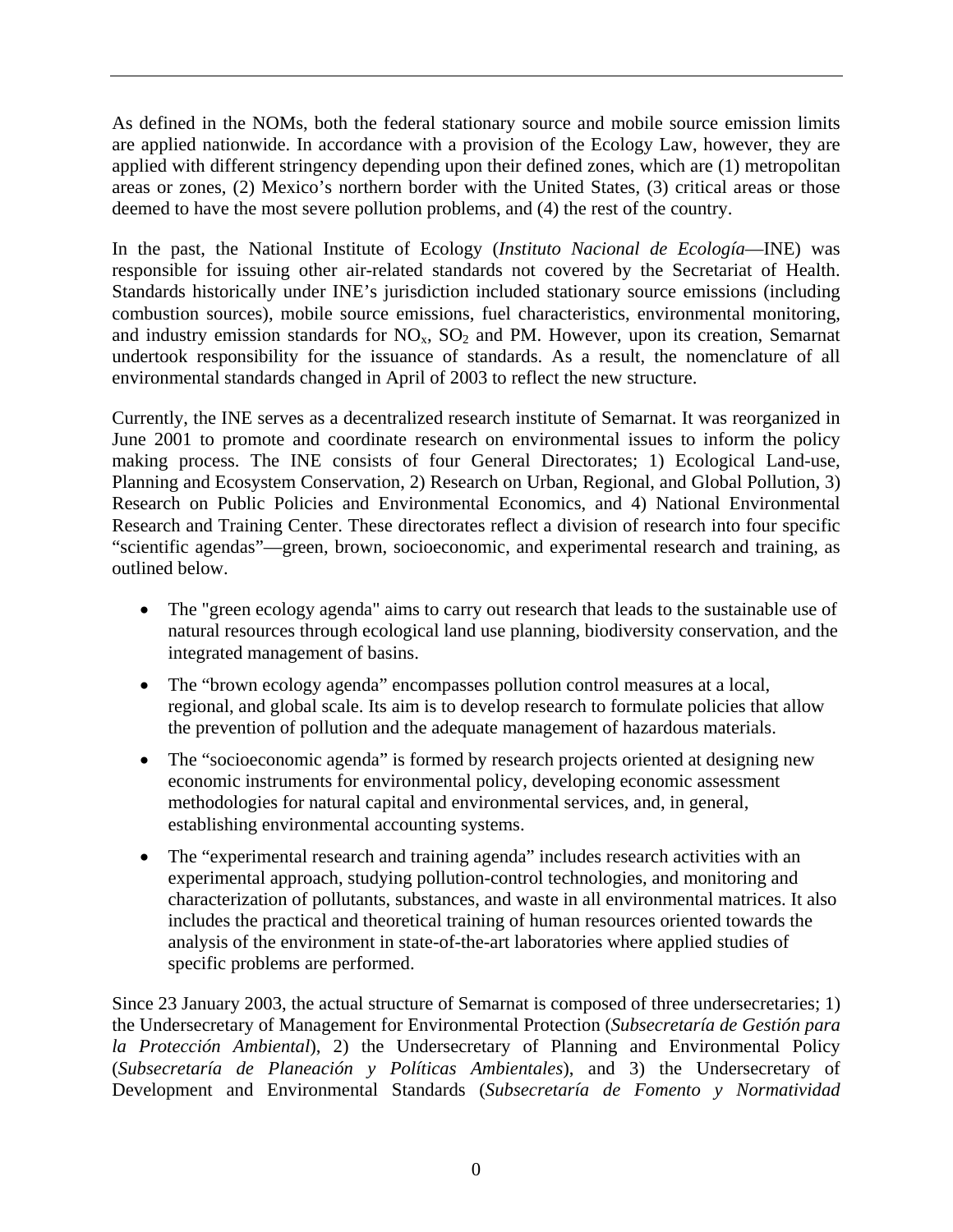*Ambiental*), which function as the fundamental pillars for the execution of environmental policy. In this context, in combination with modifications of the rules of procedure of Semarnat, the basic structure of the Secretariat was modified and the General Directorate of Management of Air Quality and Registry of Emissions and Transference of Pollutants was created under the Undersecretary of Management for Environmental Protection.

The Undersecretary of Management for Environmental Protection is responsible for establishing primary targets for sustainable development. The General Directorate of Management of Air Quality and Registry of Emissions and Transference of Pollutants has the mission of preventing the deterioration of, as well as improving, air quality in Mexico.

# *2.2.2 Formulating Atmospheric Pollution Strategies*

Since the Mexican ambient air quality standards are viewed as goals, the Ecology Law does not establish a deadline for the attainment of these ambient standards. However, they do have an obligatory aspect in that states are required to formulate air quality improvement plans within 180 days of an ambient standard's promulgation that describe how attainment will be achieved. Mexican air quality plans are designed to improve air quality, but do not necessarily provide for the attainment of air quality standards. No current sanctions exist for states failing to comply with the requirements.

The federal government gives priority to the development of air quality management programs in major urban centers. The government sets its priorities based on the severity of the air pollution and the interest expressed by state and local agencies, as well as other organizations. The Mexican federal government, which works with the state and local entities to develop ambient air quality plans, provides considerable latitude regarding the form of measures proposed to achieve emissions reductions.

The three main areas in the development of strategies to meet the national ambient goals and enforceable emission standards include; 1) Programs to Improve Air Quality (otherwise known as Proaire Plans), 2) the issuance of licenses and permits, and 3) an emissions registry system.

# *2.2.2.1 Proaire Plans*

 $\overline{a}$ 

As noted above, the federal government gives priority to the development of air quality management programs in urban centers. In 1996, the government created the *Comisión Ambiental Metropolitana* (CAM) to coordinate responsible institutions involved in the development of air quality plans for the Valley of Mexico.<sup>7</sup> In 1996, the *Programa Para Mejorar la Calidad del Aire en el Valle de México* 1995–2000 (Proaire) began, combining the efforts of the CAM, and federal, state and municipal environmental authorities.

Due to the severity of its air quality problems, Mexico City receives much of the attention. Proaire plans, however, have also been or are being developed for Guadalajara, Monterrey, Toluca, Ciudad Juárez, Mexicali, Tijuana-Rosarito and Salamanca. Proaire plans are not legally enforceable, but do commit participating agencies to implement specific measures and evaluate

 $<sup>7</sup>$  The area covered includes the Federal District (Mexico City) and 18 surrounding municipalities.</sup>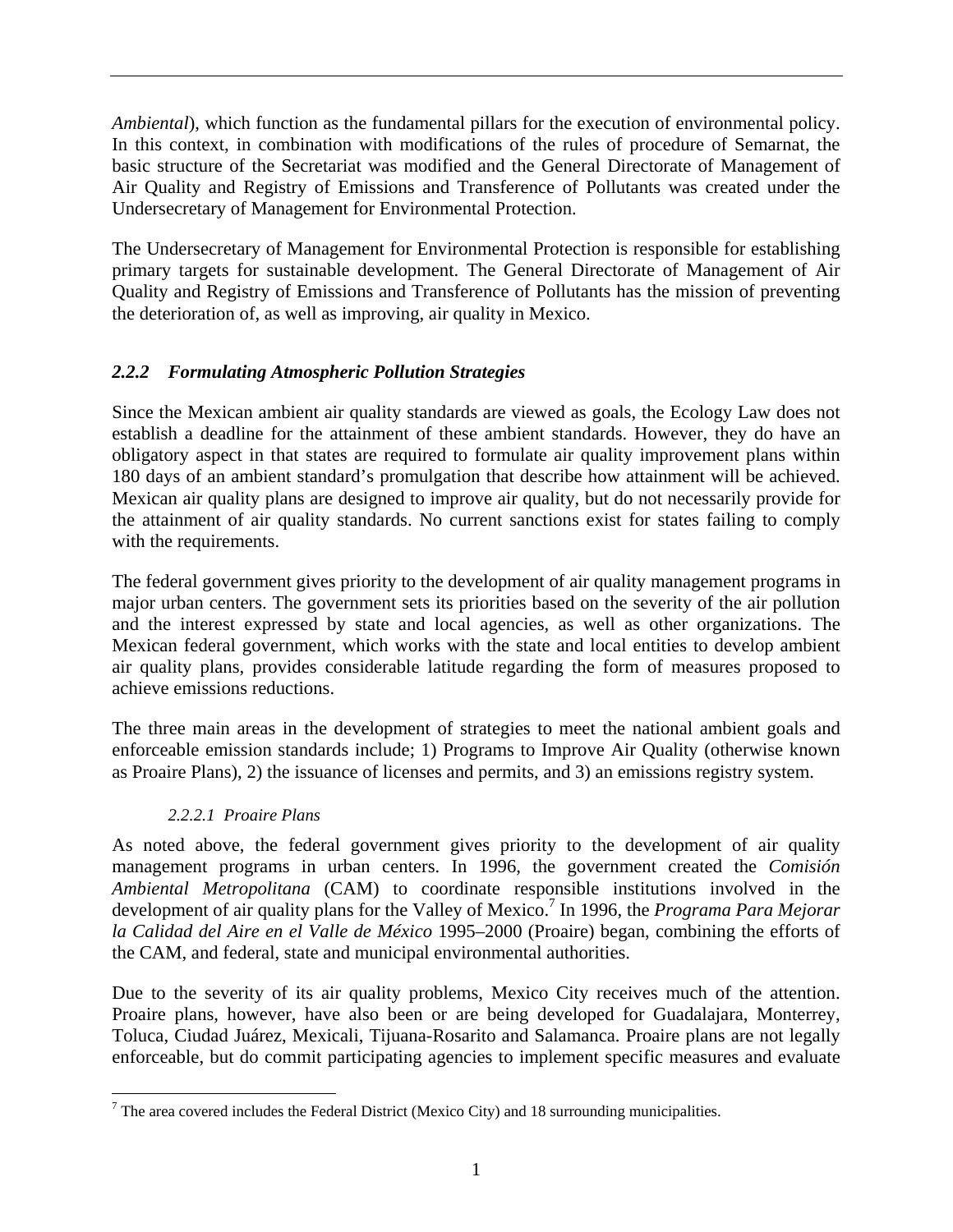the results. The goals of the plans are expressed in what are known as Imeca points. Imeca stands for *Indice Metropolitano de la Calidad del Aire* or Metropolitan Air Quality Index.

Due to the severity of poor air quality in the Mexico Valley Metropolitan Area, the Federal, State of Mexico, and Mexico City governments extended the Proaire 1995–2000 program to Proaire 2002–2010, covering a time horizon of nine years. Among the priorities of this expanded plan are conversion of public transportation vehicles to natural gas, stricter limits for  $NO<sub>x</sub>$  emissions, regulation of PM2.5, and the introduction of TIER II motor vehicles. Tier II refers to vehicles in the United States that meet new US emission standards promulgated pursuant to the 1990 Clean Air Act Amendments.

Proaire 2002–2010 is a collaboration of municipal, state, and federal governments to improve air quality and protect the public health of people living in the Valley of Mexico. Proaire 2002–2010 calls for spending \$14.7 billion on 89 projects to reduce emissions, with contributions in approximately equal parts from public and private investments. The plan focuses on the reduction of ozone and particulate matter, and emphasizes environmental education and citizen participation.

Proaire 2002–2010 contains many provisions for the reduction of air pollutant emissions in the Mexico City Metropolitan Area (MCMA). The program includes more than 80 measures affecting the transportation sector, the service sector, natural resources, health, and education. Through these types of measures, the plan seeks to achieve reductions of 18% in  $PM_{10}$ , 16% in  $SO_2$ , 26% in CO, 43% in NO<sub>x</sub> and 17% in hydrocarbons by 2010 relative to 1998 total emissions. Emissions from motor vehicles are responsible for a significant portion of the MCMA's air pollution. Based on the 1998 MCMA emission inventory (Proaire 2002–2010, Chapter 5), motor vehicles are responsible for 36% of  $PM_{10}$  emissions, 21% of SO<sub>2</sub>, 98% of CO, 80% of NO<sub>x</sub>, and 40% of hydrocarbons in the region. As such, several programs specifically address transportation in this area (see Table 2.2).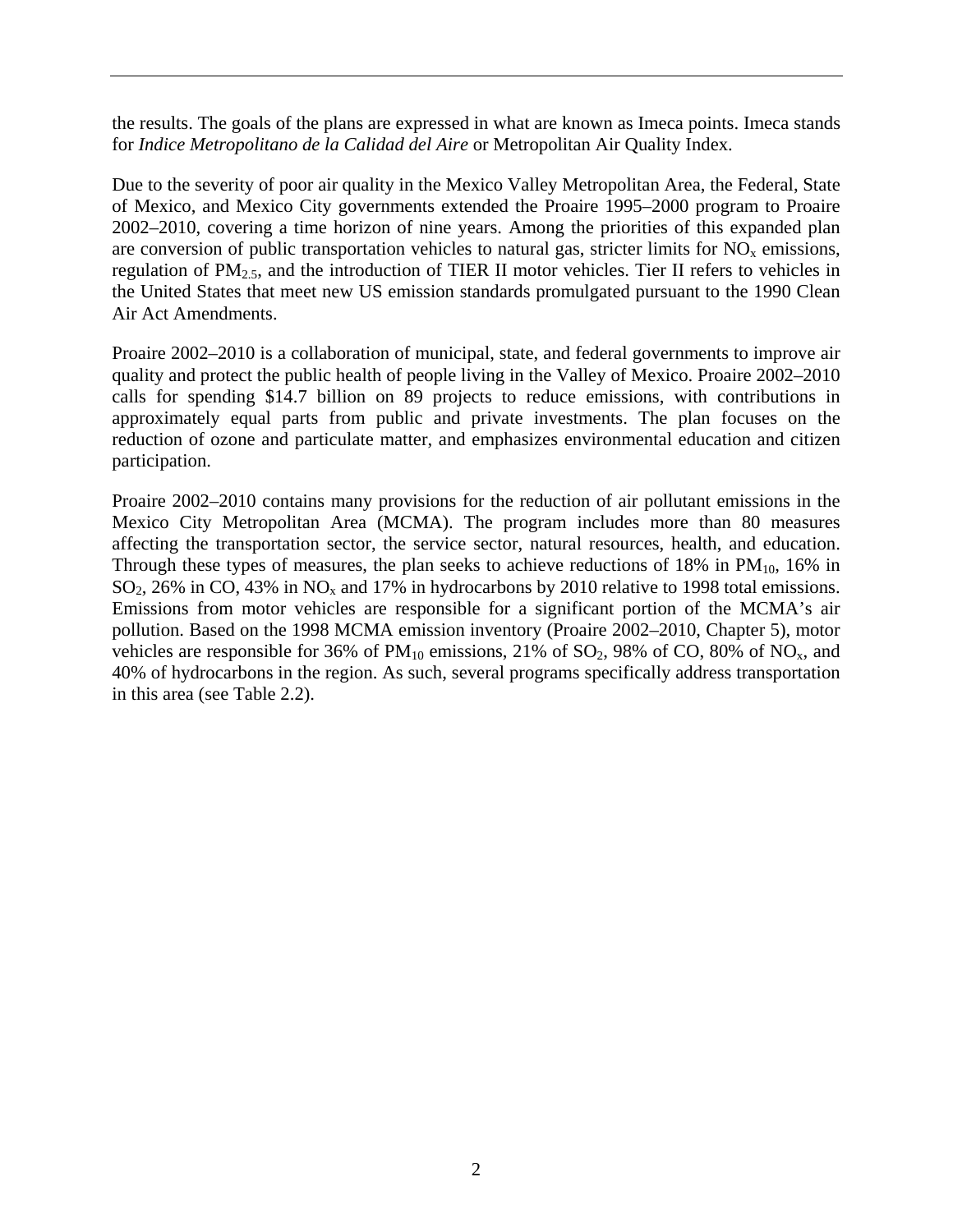| <b>Gasoline Vehicles</b>                                                                               | <b>Diesel Vehicles</b>                                                                                  | Other                                                                                       |
|--------------------------------------------------------------------------------------------------------|---------------------------------------------------------------------------------------------------------|---------------------------------------------------------------------------------------------|
| Stricter emission limits for<br>new vehicles                                                           | Stricter emissions limits for<br>new vehicles                                                           | Establishment of transport<br>corridors                                                     |
| Sulfur content reduction to 50<br>ppm in gasoline                                                      | <b>Update the Emissions Test</b><br>Program of the federal<br>jurisdiction fleet for diesel<br>vehicles | Foster the management and<br>coordination for the<br>construction of peripheral<br>highways |
| Improvement of the mandatory<br>emissions test program                                                 | Diesel retrofit program                                                                                 | Elimination of old polluting<br>vehicles in private use                                     |
| No-Driving Day Program<br>improvement                                                                  | Revision and reinforcement of<br>the Diesel Vehicles Regulation<br>Program                              | Integral Program of the local<br>cargo carrier fleet                                        |
| Redesign of the Catalytic<br><b>Converter Replacement</b><br>Program (PIREC)                           | Renewal of diesel public<br>transport and electric vehicles<br>fleets                                   | Encourage use of alternative<br>fuels by public transportation<br>fleet                     |
| Adapt emissions control<br>program for unequipped<br>vehicles                                          | Regulate driving schedule of<br>the local cargo carrier fleet                                           |                                                                                             |
| Redesign Ostensible Pollutant<br>Vehicles Program and vehicles<br>without pollutant emissions<br>test. | Reduction of sulfur content in<br>diesel fuel                                                           |                                                                                             |
| Renewal of the low-capacity<br>public transportation vehicular<br>fleet                                |                                                                                                         |                                                                                             |
| New high-capacity vehicles in<br>public transportation fleet.                                          |                                                                                                         |                                                                                             |

**Table 2.2: Proaire 2002–2010 Transportation Measures in Mexico** 

#### *2.2.2.2 Licenses and Permits*

Implementation mechanisms for emission standards are provided for under Mexico's air regulations and include a permitting regime for emission sources under federal jurisdiction. The Director General of Management of Air Quality and Registry of Emissions and Transference of Pollutants administers three primary licenses and permits for stationary sources; 1) the Annual Operating Certificate (*Cédula de Operación Anual*), 2) the Sole Environmental License (*Licencia Ambiental Única*), and 3) the Operation License (*Licencia de Funcionamiento*) (see Table 2.3).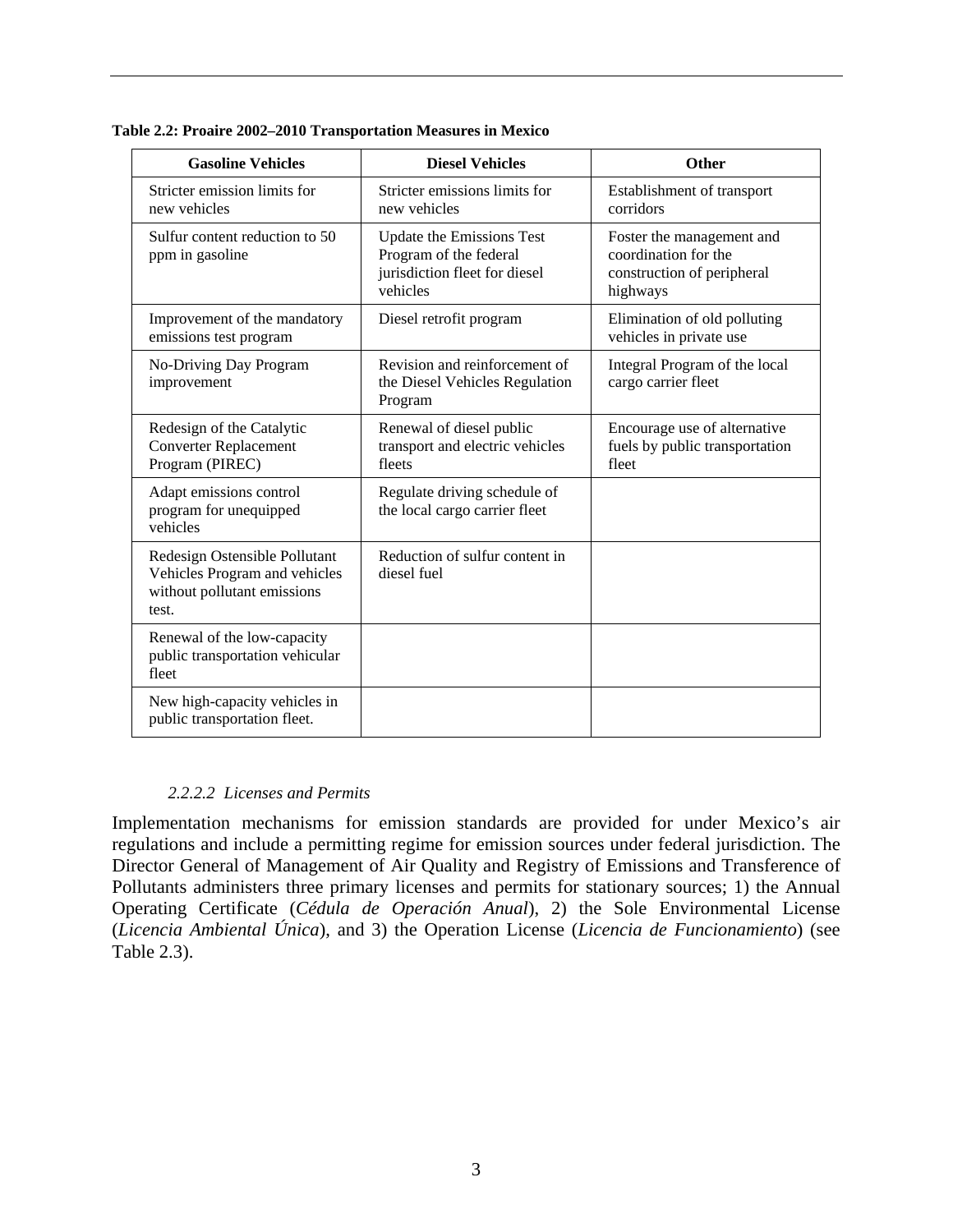| <b>Certificate</b>                     | <b>Purpose</b>                                                                                                                                                                                                                                           | <b>Affected sources</b>                                                                                                                                            |
|----------------------------------------|----------------------------------------------------------------------------------------------------------------------------------------------------------------------------------------------------------------------------------------------------------|--------------------------------------------------------------------------------------------------------------------------------------------------------------------|
| <b>Annual Operating</b><br>Certificate | For tracking of the licenses and recording<br>annual emissions and transference<br>information (water, air, soil, and<br>hazardous waste)                                                                                                                | All stationary sources under<br>federal jurisdiction                                                                                                               |
| Sole<br>Environmental<br>License       | Created in 1995 to streamline regulation<br>of stationary sources. Includes<br>environmental impact and risk studies, air<br>pollution release, hydraulic services, and<br>generation and handling of hazardous<br>waste (Replaces License of Operation) | Required for new or re-licensed<br>stationary sources under federal<br>jurisdiction, optional for<br>existing stationary sources with<br><b>Operating Licenses</b> |
| Operation<br>License                   | Precursor to the Sole Environmental<br>License                                                                                                                                                                                                           | Stationary sources under federal<br>jurisdiction established prior to<br>1995                                                                                      |

**Table 2.3 Primary Licenses and Permits for Stationary Sources in Mexico** 

Additional permits include the Open Air Burning Permit (*Permiso para la Combustión a Cielo Abierto*), and Approval and Registry for the Use of Equipment, Processes, Test Methods, Mechanisms, Procedures or Alternative Technologies to the Established Ones in the Mexican Official Norms in Environmental Matter *(Aprobación y Registro para el Uso de Equipos, Procesos, Métodos de Prueba, Mecanismos, Procedimientos o Tecnologías Alternativas a las Establecidas en las Normas Oficiales Mexicanas en Materia Ambiental)*.

The Federal Environmental Protection Agency (*Procuraduría Federal de Protección al Ambiente*—Profepa) acts as the federal environmental justice agency and therefore handles enforcement activities including environmental audits and industrial inspections. Under the new environmental justice program, Profepa seeks by 2006 to increase the percentage of industrial inspections at facilities considered as highest risk from 50 to 100 percent and increase compliance with national standards from 40 to 75 percent.

#### *2.2.2.3 Emissions Registry*

The Director General of Management of Air Quality and Registry of Emissions and Transference of Pollutants, which operates under Semarnat, administers the Registry of Emissions and Transference of Pollutants (*Registro de Emisiones y Transferencia de Contaminantes*—RETC). The RETC integrates information about some substances (toxics, criteria air pollutants, and unregulated compounds) that are emitted to the environment and that cause an adverse impact on human health and ecosystems. The registry includes data derived annually from the Annual Operating Certificate. This information includes discharges, emissions and transference of contaminants, as well as details of the particular chemical species of the contaminant, the type of establishment, and the specific industrial sector to which it belongs. The RETC is based on the listings in the registries of the Toxics Release Inventory (TRI) of the United States and the National Pollutant Release Inventory (NPRI) of Canada. Currently, the RETC looks to develop its capacity for database administration, use of GIS, and modeling of indirect emissions from non-point sources.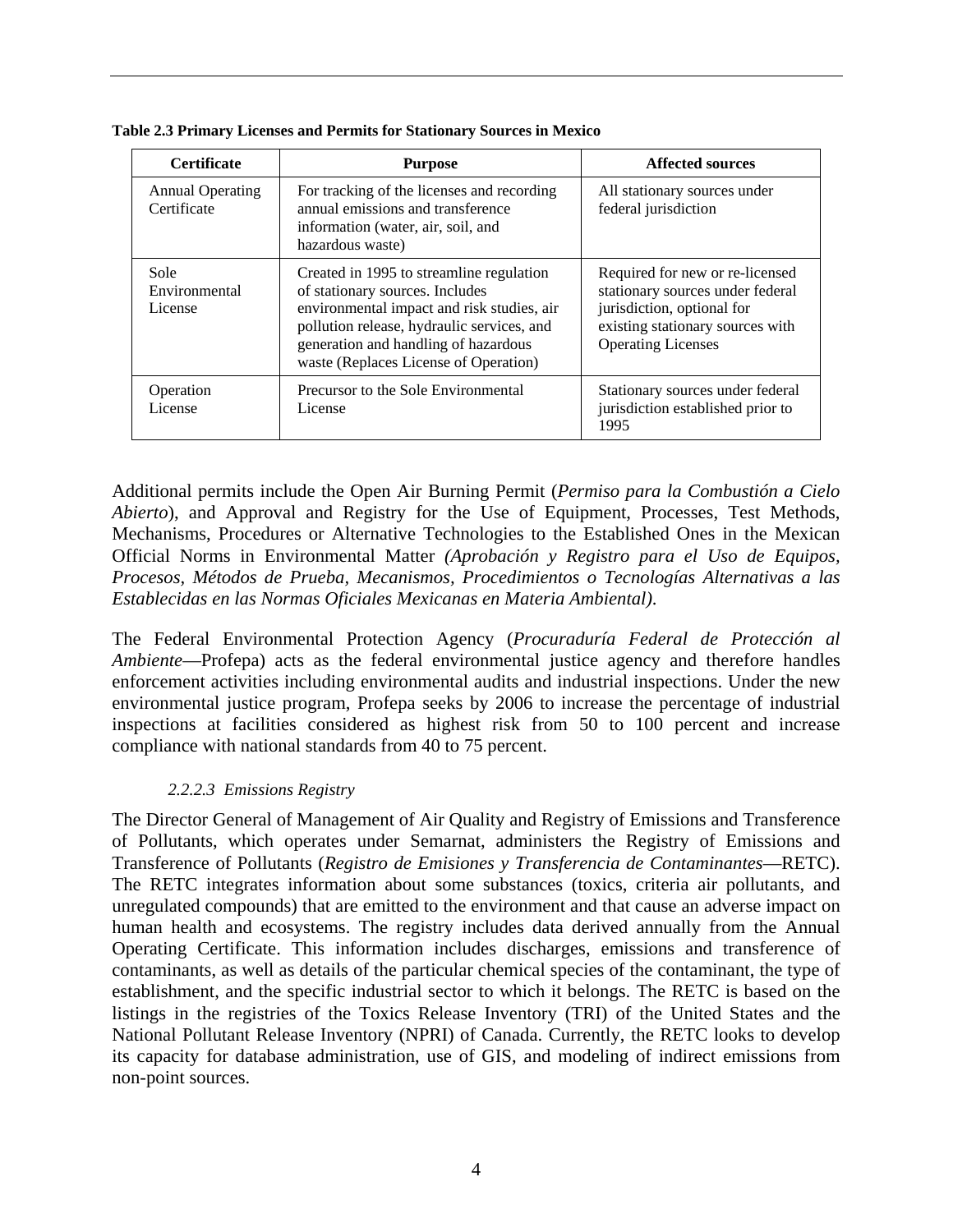#### *2.2.2.4 The Border 2012 Program*

For decades, the United States and Mexico have collaborated on efforts to protect the environment and health of border communities. In 2002, the US EPA, the US Department of Health and Human Services, Mexico's Secretariat of Environment and Natural Resources, Mexico's Secretariat of Health, the US border Tribes, and the environmental agencies from each of the ten US-Mexico border states drafted a new binational border program called Border 2012.<sup>8</sup> The Border 2012 Program is the latest multi-year, binational planning effort to be implemented under the La Paz Agreement and succeeds Border XXI, a previous bilateral initiative begun in 1996 and ended in 2002.

The mission of the Border 2012 Program is to protect public health and the environment in the US-Mexico border region, consistent with the principles of sustainable development. Border 2012 emphasizes a bottom-up approach with local decision making, priority setting and project implementation to address environmental issues in the border region. The program seeks to include concrete measurable results, public participation, transparency, and timely access to environmental information. The Border 2012 Program proposes some key changes from the earlier Border XXI including: 1) a new mission statement; 2) integration of natural resource issues, pollution prevention, and environmental information into the activities of all coordinating bodies; and 3) a new organizational structure that focuses on regional workgroups to facilitate regional- and local-level planning and priority setting.

One of the main goals of the Border 2012 program is to improve regional air quality, and it sets the following air quality objective:

- Objective 1 By 2012 or sooner, reduce air emissions as much as possible toward attainment of respective national ambient air quality standards, and reduce exposure in the border region, as supported by the following interim objectives:
	- Interim Objective  $1 By 2003$ , define baseline and alternative scenarios for emissions reductions along the border, and their impacts on air quality and human exposure.
	- Interim Objective  $2 By\ 2004$ , based on results from Interim Objective 1, define specific emission reductions strategies and air quality and exposure objectives to be achieved by 2012.

Regional workgroups established under the Border 2012 Program are to coordinate activities at the regional level and support the efforts of local task forces. The workgroups are multimedia and geographically focused, emphasizing regional public health and environmental issues. Four binational regional workgroups will be established in the following regions: 1) California-Baja California, 2) Arizona-Sonora, 3) New Mexico-Texas-Chihuahua, and 4) Texas-Coahuila-Nuevo León-Tamaulipas. The regional workgroups will:

• Identify and prioritize regional environmental issues;

1

<sup>&</sup>lt;sup>8</sup> Border 2012: US Mexico Environmental Program, US EPA Doc. No. EPA-160-D-02-001 (23 September 2002), available at <http://www.epa.gov/usmexicoborder/pdf/2012\_english\_web.pdf> (accessed 30 April 2004).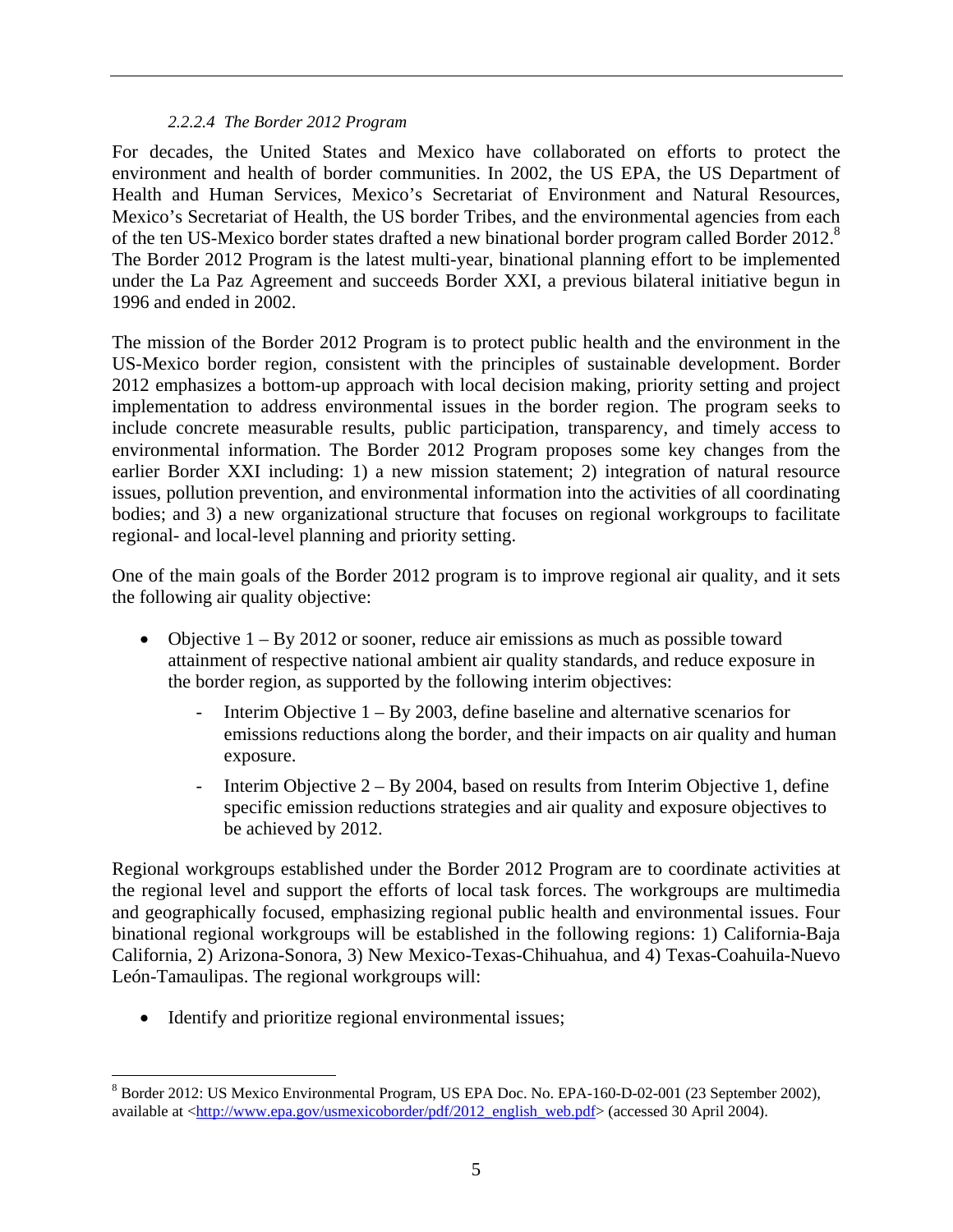- Recommend issues beyond a regional scope to be addressed by border-wide workgroups or policy forums; and
- Work with border-wide bodies to address those issues.

Each regional workgroup will have one state and one federal co-chair from each country. The regional workgroups will be broad-based and will include representatives from local communities from both sides of the border, as well as from binational organizations such as the Border Environment Cooperation Commission, the North American Development Bank, the International Boundary and Water Commission, nongovernmental and community-based organizations, academic institutions, and the private sector. In addition, the regional workgroups will include relevant federal, state, local, and tribal government agencies, including representatives from environment, health, natural resource, and emergency response agencies.

There will also be border-wide workgroups to concentrate on issues that are multi-regional, (identified as a priority by two or more regional workgroups) and considered primarily federal in nature. One example is a common cross-border emergency response protocol, whose development and consistent application is considered a federal role.

#### **2.3 Reducing Greenhouse Gas Emissions**

The Director General of Management of Air Quality and Registry of Emissions and Transference of Pollutants in Semarnat has responsibility for participating in the definition and development of strategies for climate action undertaken by the Secretariat and other dependencies and organizations of the Federal Public Administration.

### *2.3.1 Setting Goals and Objectives*

On 7 September 2000, Mexico was the first North American signatory to ratify the Kyoto Protocol. As a developing nation, Mexico does not have a legally binding greenhouse gas emission reduction obligation under the Kyoto Protocol. Within INE, the Director General for the Investigation of Urban, Regional and Global Pollution (*Dirección General de Investigación Sobre la Contaminación Urbana Regional y Global*) conducts much of the research and sets many goals for Mexico in the area of climate change.

Specific objectives of the INE climate change activities are:

- Update the national inventory of greenhouse gas emissions.
- Elaboration of National Communications before the United Nations Framework Convention on Climate Change.
- Conduct studies on mitigation of GHG emissions from the power and forest sectors
- Conduct analysis of climatic variability and climatic change.
- Assess vulnerability and adaptation options.
- Project future emissions scenarios.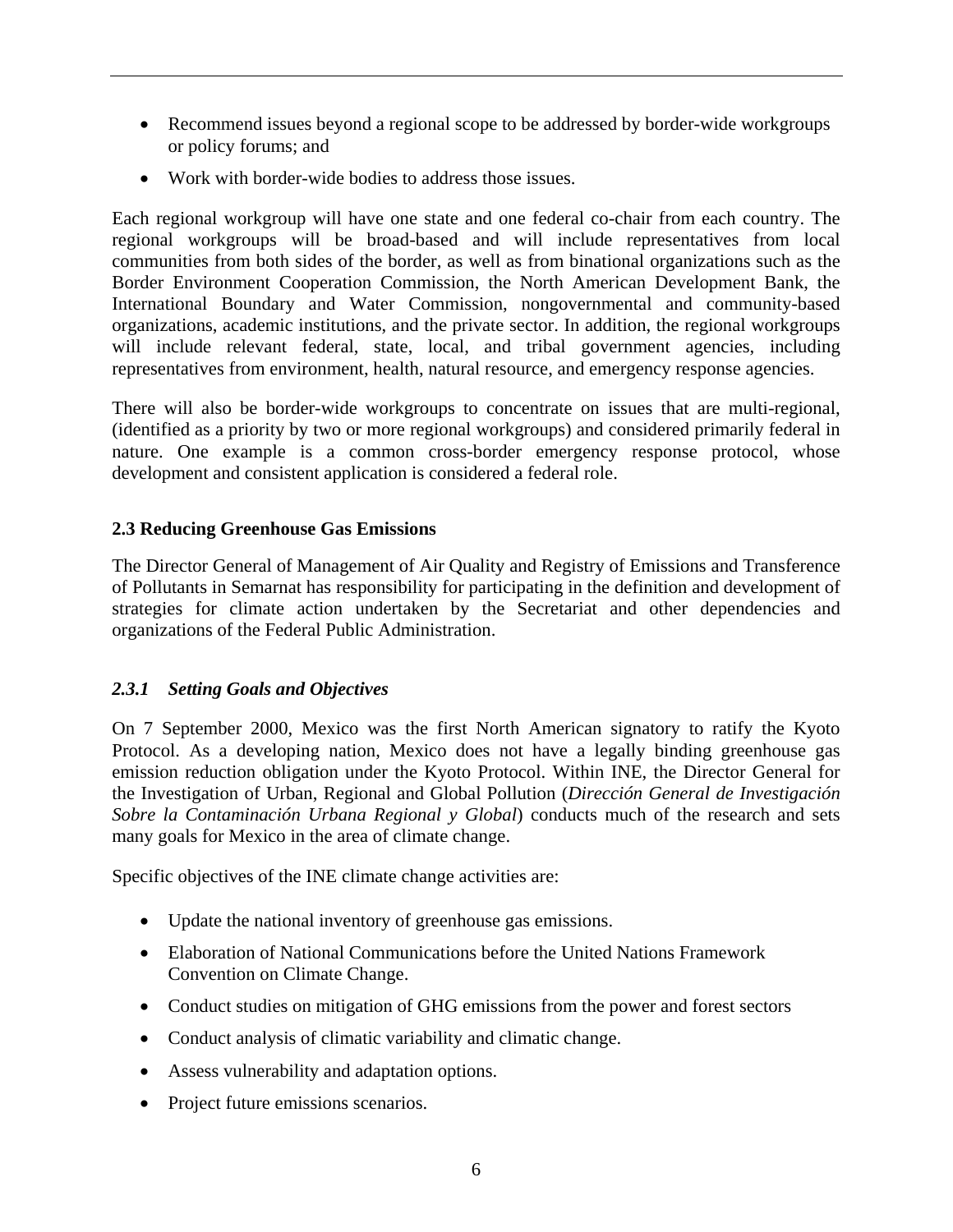• Study co-benefits of reduction of fossil fuel combustion in cities to promote the development of cleaner technologies.

## *2.3.2 Formulating Climate Change Strategies*

Although Mexico does not have a legally binding greenhouse gas reduction target under the Kyoto Protocol, it is implementing strategies to reduce emissions. These strategies seek to reduce carbon dioxide and methane emissions mostly through forestry sequestration, energy efficiency improvements, technology upgrades, and fuel switching. Some of the projects include the reforestation of more than 740 thousand hectares (PRONARE Program) of land, forest planting of more than 47 thousand hectares between 1997 and 2003 (PRODEPLAN Program), and reclaiming of over 1.3 million hectares of agricultural lands for forestry production. According to INE, during the period from 1997 to 2000, these reclaiming actions captured 3.3 million tons of carbon.

Mexico is looking to expand participation in the Kyoto Protocol through the Clean Development Mechanism. In 2003, the Mexican government created the Office of Clean Development Mechanism (CDM) and, in conjunction with the Secretariat of Energy and Sagarpa (*Secretaría de Agricultura, Ganadeña, Desarollo Rural, Pesca y Alimentación*), formed the *Comité Mexicano para Proyectos de Mitigación y Captura de Gases de Efecto Invernadero* (Mexican Committee for Mitigation Projects and Capture of Greenhouse Gases). This committee is charged with identifying and developing CDM projects for Mexico's industry. In 2004, Mexico will meet with European nations to further explore these possibilities.

### **2.4 Key Contacts**

Air Quality Standards and Reporting Sergio Sánchez Martínez, sergio.sanchez@semarnat.gob.mx

Enrique Rebolledo enrique.rebolledo@semarnat.gob.mx

Climate Change Dr. Adrián Fernández Bremauntz afernand@ine.gob.mx

### **2.5 Key Web Sites**

Semarnat home page: <http://www.semarnat.gob.mx/wps/portal>

INE home page <http://www.ine.gob.mx>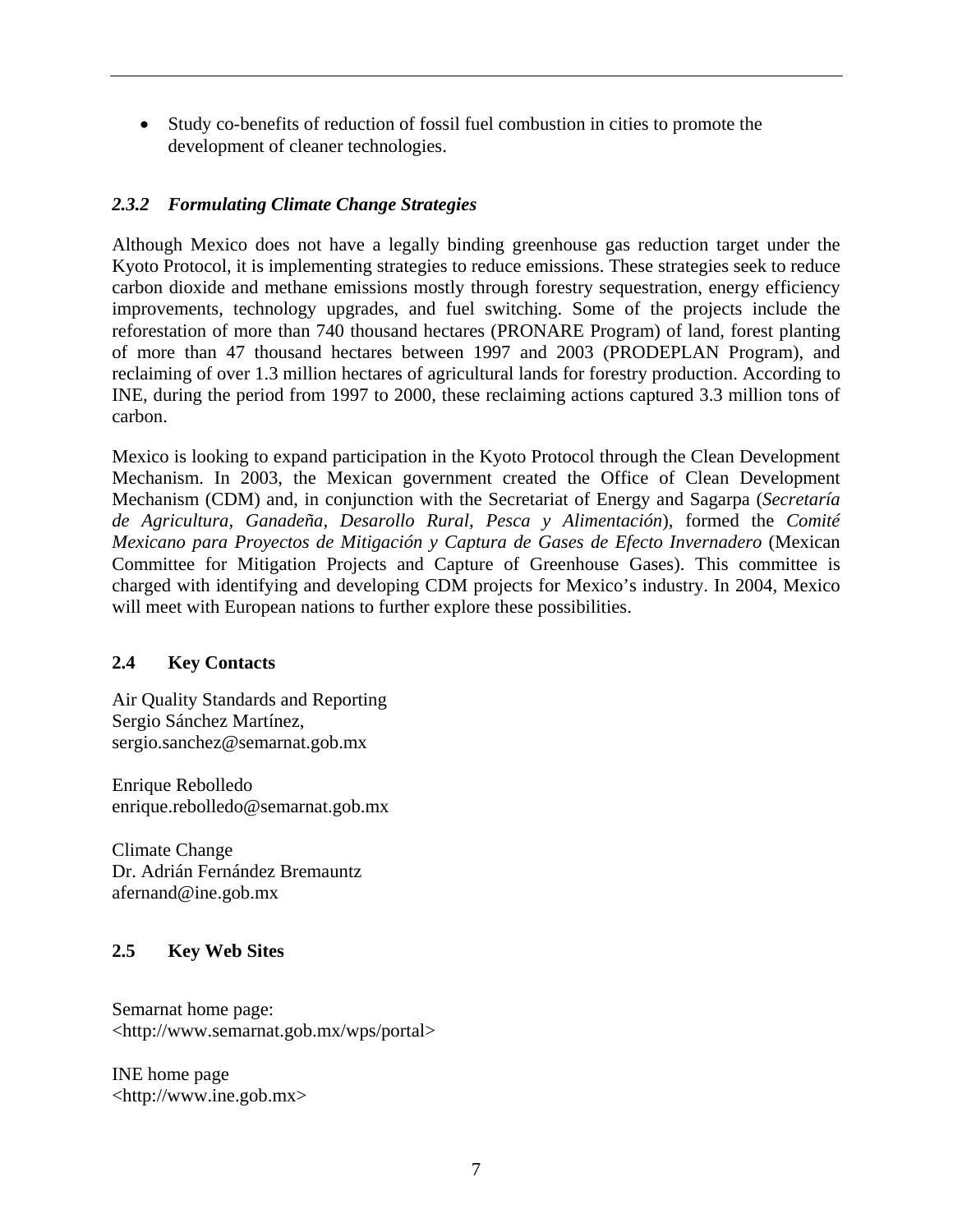Director General of Management of Air Quality and Registry of Emissions and Transference of Pollutants Home Page <http://148.233.168.204/dgca/index.shtml>

Semarnat in the Federal Register: <http://148.233.168.204/dof/index.shtml>

Secretariat of Health, Environmental Health Page <http://www.gob.mx/wb2/egobierno/Egob\_Medio\_Ambiente>

Official Mexican Standards for Ambient Air Quality <http://www.salud.gob. mx/unidades/cdi/cgi-bin/wxis/unidades/cdi/data/iah/>

Second National Communication of Mexico on Climate Change <http://unfccc.int/resource/docs/natc/mexnc2.pdf>

Integrated Program on Urban, Regional and Global Air Pollution <http://www-eaps.mit.edu/megacities/default.html>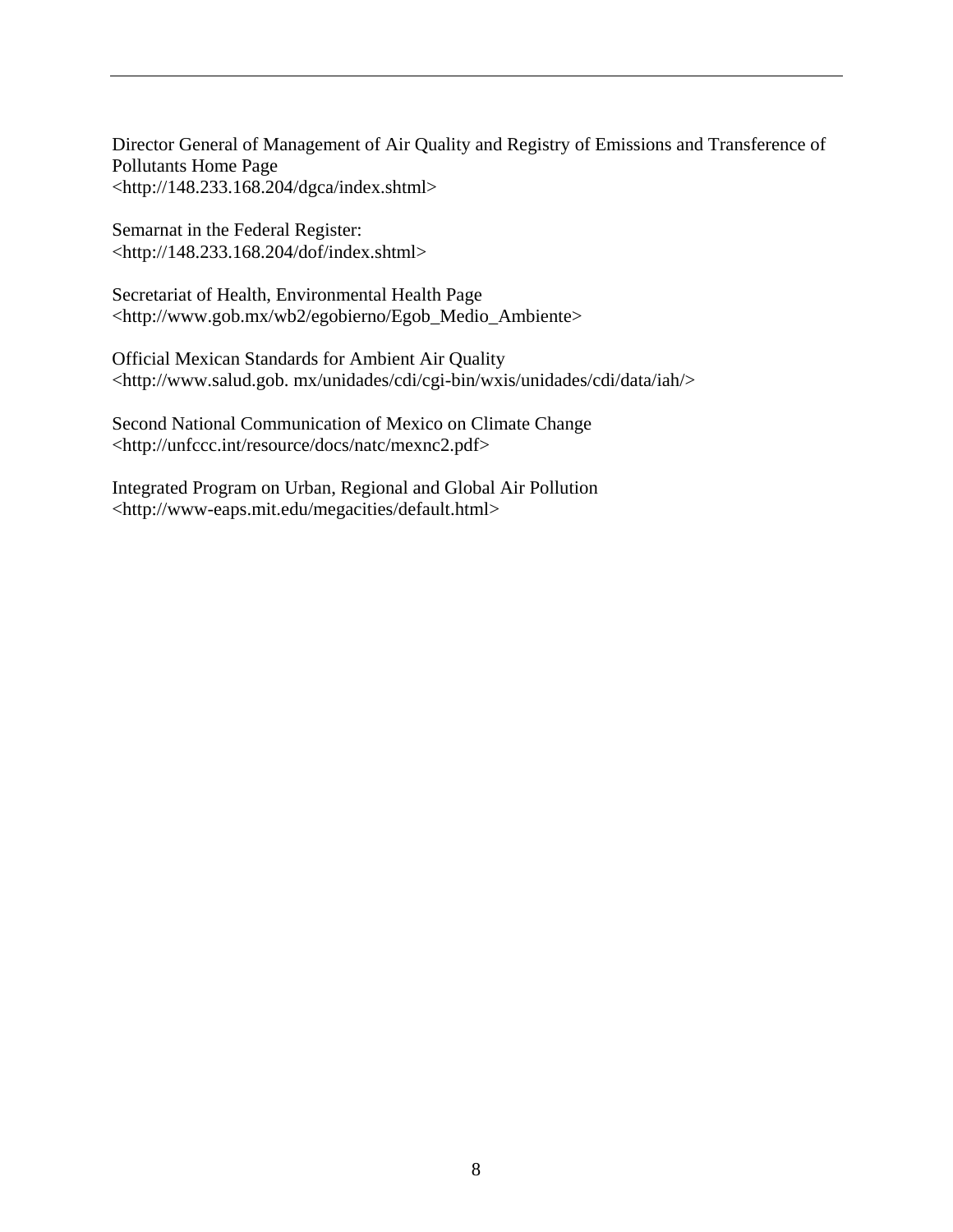# **3 United States**

The United States defines its air quality goals and objectives differently depending on the source category as well as the air pollutant in question. For example, mobile sources are generally treated differently than stationary sources. Conventional air pollutants (e.g., ozone and carbon monoxide) are treated differently than what are termed hazardous air pollutants (e.g., dioxins and mercury). The same can be said with regard to the strategies used to achieve the identified air quality objectives. These differences stem from the legal obligations established by the federal Clean Air Act, which addresses numerous air quality issues, including the establishment of air quality standards, motor vehicle emissions, hazardous air pollutants, acid rain, operating permits, stratospheric ozone, environmental enforcement, as well as other issues. As greenhouse gases are not currently regulated under the Clean Air Act, climate change goals and objectives of the US are handled differently from air pollution goals and objectives, as discussed at the end of this chapter.

The Clean Air Act provides the broad outline and authority for the regulation of air pollution. The US EPA, working with state and local governments, is responsible for implementing the Act, which involves translating general legislative language into detailed regulations. This process is often controversial, and the federal courts are sometimes asked to intervene, for example when industry or environmental advocates challenge a regulation.

The White House Office of Management and Budget is also involved in the federal regulatory process, reviewing EPA regulations and evaluating the costs and benefits of regulations promulgated by agencies across the federal government, including the EPA.<sup>9</sup>

At any time, Congress can revisit the Clean Air Act, modify its existing requirements, or create new obligations. The air quality goals and objectives adopted by Congress can be very precise (e.g., specifying the annual allowable emissions for a given industry sector) or more general in nature. For the most part, Congress does not specify the technologies or measures required to achieve the goals and objectives of the Clean Air Act, although it will often require a specific form of regulation (e.g., market-based or command-and-control).

This chapter summarizes the system of air quality and greenhouse gas goals, standards, regulations, planning and enforcement in the United States. Additional information is available in the National Research Council's 2004 report *Air Quality Management in the United States*. 10

# **3.1 Reducing Criteria Air Pollutant Emissions**

Title I of the US Clean Air Act establishes the basic regulatory structure for control of the most commonly produced air pollutants from stationary and mobile sources. Title I requires the EPA to identify pollutants that, in its judgment, endanger public health or welfare. Under this authority, the Agency has adopted standards for six pollutants: particulate matter  $(PM_{10}$ —

<u>.</u>

 $9^9$  The Clean Air Act also requires the US EPA to evaluate the benefits and costs of clean air programs. Section 812 of the Clean Air Act requires the EPA to conduct periodic, scientifically reviewed studies to assess the benefits and the costs of the entire Clean Air Act.

 $10$  <http://www.nap.edu/books/0309089328/html/>.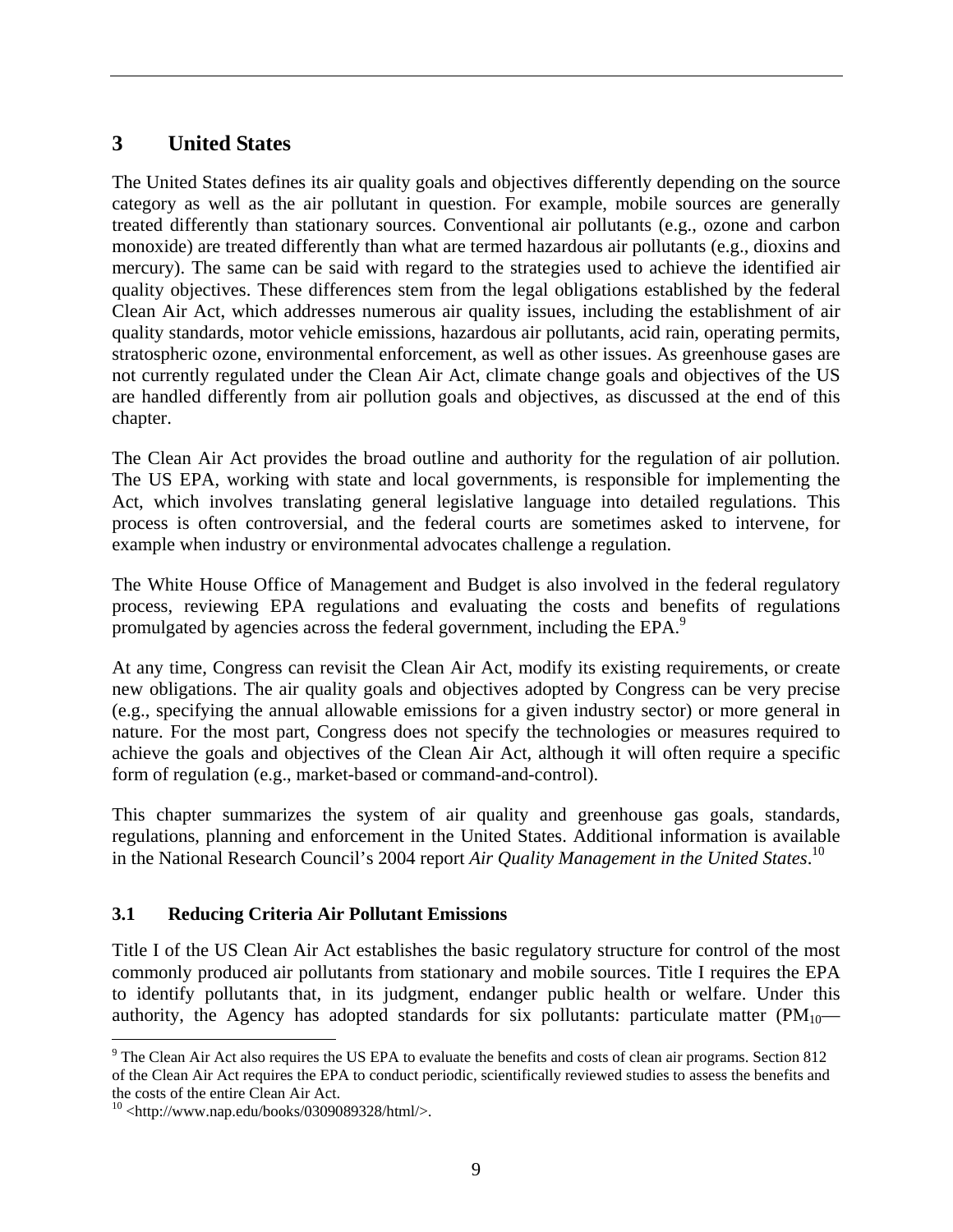particles less than 10 micrometers in diameter, and PM<sub>2.5</sub>—particles less than 2.5 micrometers in diameter), ozone  $(O_3)$ , nitrogen dioxide  $(NO_2)$ , sulfur dioxide  $(SO_2)$ , carbon monoxide  $(CO)$  and lead (Pb). These pollutants are referred to as criteria pollutants because the EPA develops a compilation of information (or "criteria") about the environmental levels and the health and environmental effects of a particular pollutant in order to establish the standards. Note that reduction of ozone is accomplished by control of its precursor pollutants, volatile organic compounds (VOCs) and nitrogen oxides  $(NO<sub>x</sub>)$ . Air toxics or hazardous air pollutants (HAPs) are not regulated through ambient air quality standards (see discussion below).

#### *3.1.2 Setting Goals and Objectives*

The goals and objectives of Title I of the US Clean Air Act are defined in terms of national ambient air quality standards or NAAQS. In order to establish these standards, the EPA Office of Research and Development National Center for Environmental Assessment evaluates peerreviewed information on the effects of criteria pollutants on human health and the environment. This information is published in a draft criteria document, which is reviewed by an independent, nongovernmental panel of scientists, called the Clean Air Scientific Advisory Committee (CASAC). The Office of Air Quality Planning and Standards (OAQPS) then prepares a "staff paper" that summarizes what is, in its view, the most important scientific information, and makes recommendations regarding the need to adjust or modify the existing standards. The Agency then undertakes a rulemaking process including rule proposal, public comment, and publication of a final rule upon signature of the Administrator. The EPA sets "primary" (to protect the public health) and "secondary" (to protect the public welfare) NAAQS for each of the criteria pollutants (see Table 3.1).

The process for establishing a primary and secondary NAAQS is based on human health and environmental criteria. With regard to a primary NAAQS, the Clean Air Act requires the establishment of "ambient air quality standards the attainment and maintenance of which in the judgment of the Administrator, based on such criteria and allowing an adequate margin of safety, are requisite to protect the public health." The Clean Air Act did not intend a NAAQS to be set based on the costs of achieving the standard. In contrast, the strategies employed to achieve a NAAQS are selected based on cost and other criteria, as discussed later in this section.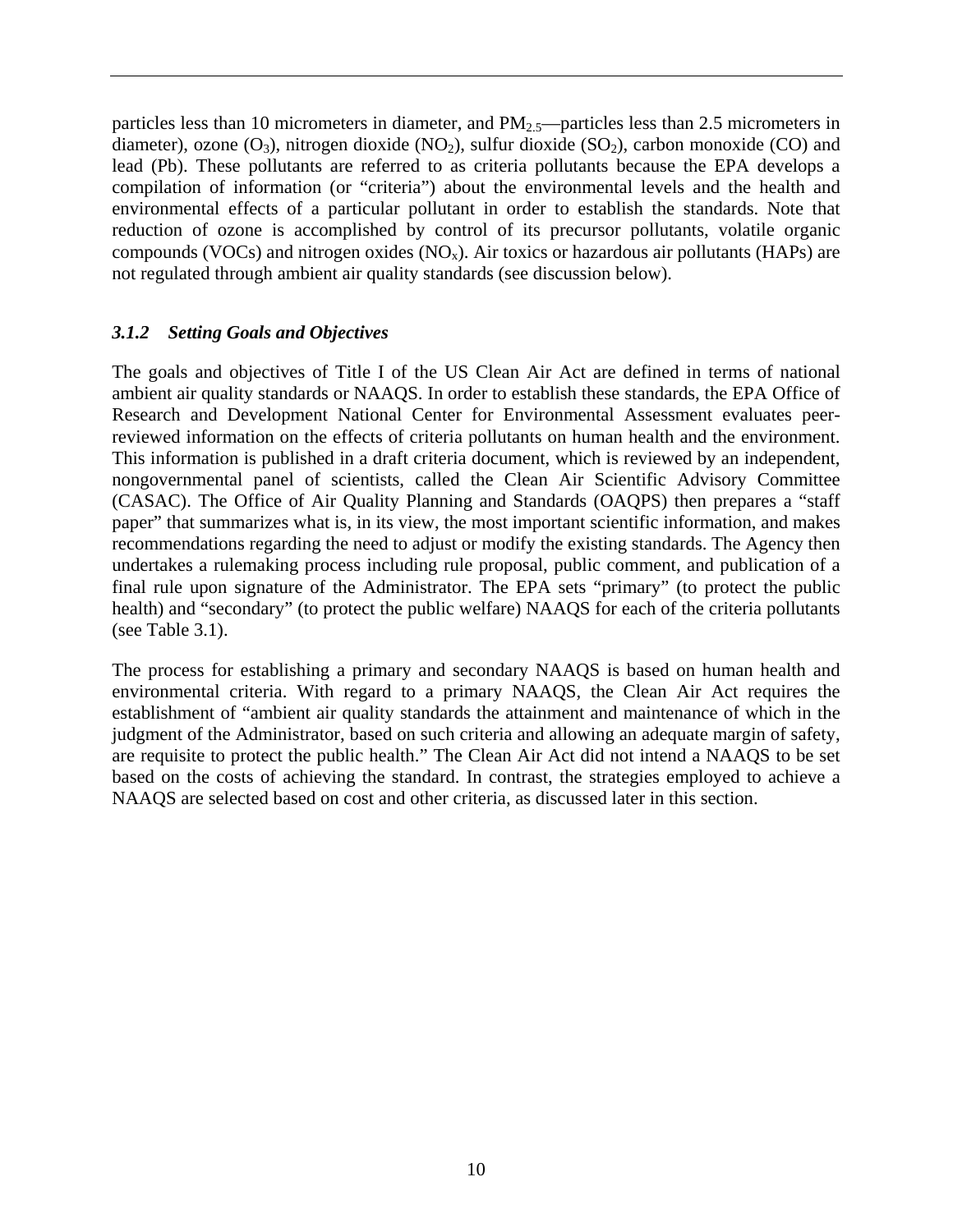| <b>Pollutant</b> | <b>Primary</b>                                         | <b>Secondary</b>                                       |
|------------------|--------------------------------------------------------|--------------------------------------------------------|
| SO <sub>2</sub>  | <b>Annual:</b> 0.030 ppm                               | $3$ -hour: 0.5 ppm                                     |
|                  | 24-hour: 0.14 ppm                                      |                                                        |
| $PM_{2.5}$       | <b>Annual:</b> 15.0 $\mu$ g/m <sup>3</sup>             | <b>Annual:</b> 15.0 $\mu$ g/m <sup>3</sup>             |
|                  | <b>24-hour:</b> 65 $\mu$ g/m <sup>3</sup>              | <b>24-hour:</b> 65 $\mu$ g/m <sup>3</sup>              |
| $PM_{10}$        | <b>Annual:</b> 50 $\mu$ g/m <sup>3</sup>               | <b>Annual:</b> 50 $\mu$ g/m <sup>3</sup>               |
|                  | <b>24-hour:</b> 150 $\mu$ g/m <sup>3</sup>             | <b>24-hour:</b> 150 $\mu$ g/m <sup>3</sup>             |
| CO               | <b>8-hour:</b> 9 ppm $(10 \text{ mg/m}^3)$             |                                                        |
|                  | <b>1-hour:</b> 35 ppm $(40 \text{ mg/m}^3)$            |                                                        |
| $Ozone*$         | <b>1-hour:</b> 0.12 ppm $(235 \mu g/m^3)$              | <b>1-hour:</b> 0.12 ppm $(235 \mu g/m^3)$              |
|                  | <b>8-hour:</b> 0.08 ppm                                | <b>8-hour</b> : $0.08$ ppm                             |
| NO <sub>2</sub>  | <b>Annual:</b> 0.053 ppm (100 $\mu$ g/m <sup>3</sup> ) | <b>Annual:</b> 0.053 ppm (100 $\mu$ g/m <sup>3</sup> ) |
| Lead             | <b>Annual:</b> 1.5 $\mu$ g/m <sup>3</sup>              | <b>Annual:</b> 1.5 $\mu$ g/m <sup>3</sup>              |

**Table 3.1: US National Ambient Air Quality Standards** 

\*The 1-hour standard will no longer apply to an area once EPA determines that the area has air quality meeting the 1-hour standard.

These air quality standards apply across the country. The Clean Air Act requires the EPA to review the standards every five years, during which the EPA determines whether new information provides a basis for revising the primary or secondary standards. For example, in July 1997 the EPA issued new NAAQS for ozone and PM. Among other things, the new primary ozone standard replaced the previous one-hour standard with an eight-hour standard designed to address longer exposure periods. The EPA also added a standard specifically for  $PM_{2.5}$  for the first time. This strengthening of the air quality standards has resulted in several areas that are now expected to not meet these national standards, particularly in the eastern United States and California.

Thus far this chapter has focused on the federal role in this process. As discussed above, the EPA; 1) identifies the pollutants that are worthy of regulation under Title I of the Clean Air Act, 2) reviews the scientific evidence on the human health and environmental effects of these criteria pollutants, 3) establishes primary and secondary standards following a public comment process, and 4) reviews these standards on a regular basis to determine if any changes are warranted. State and local officials also play an important role. Most of their responsibility involves the formulation of strategies to meet the federal standards, which is discussed later in this section. However, they also work with the EPA to identify the areas that are attaining or failing to attain the national standards by conducting air quality monitoring.

State and local authorities monitor ambient concentrations of criteria pollutants on a continuous basis with a network of air quality monitors. Based on the data collected, the states and the EPA determine if an area is meeting (or failing to meet) the federal standards. The state is then required to develop a plan to either maintain or improve its air quality. In areas attaining the standards, the focus is on *maintaining* air quality. In areas failing to attain the standards (i.e.,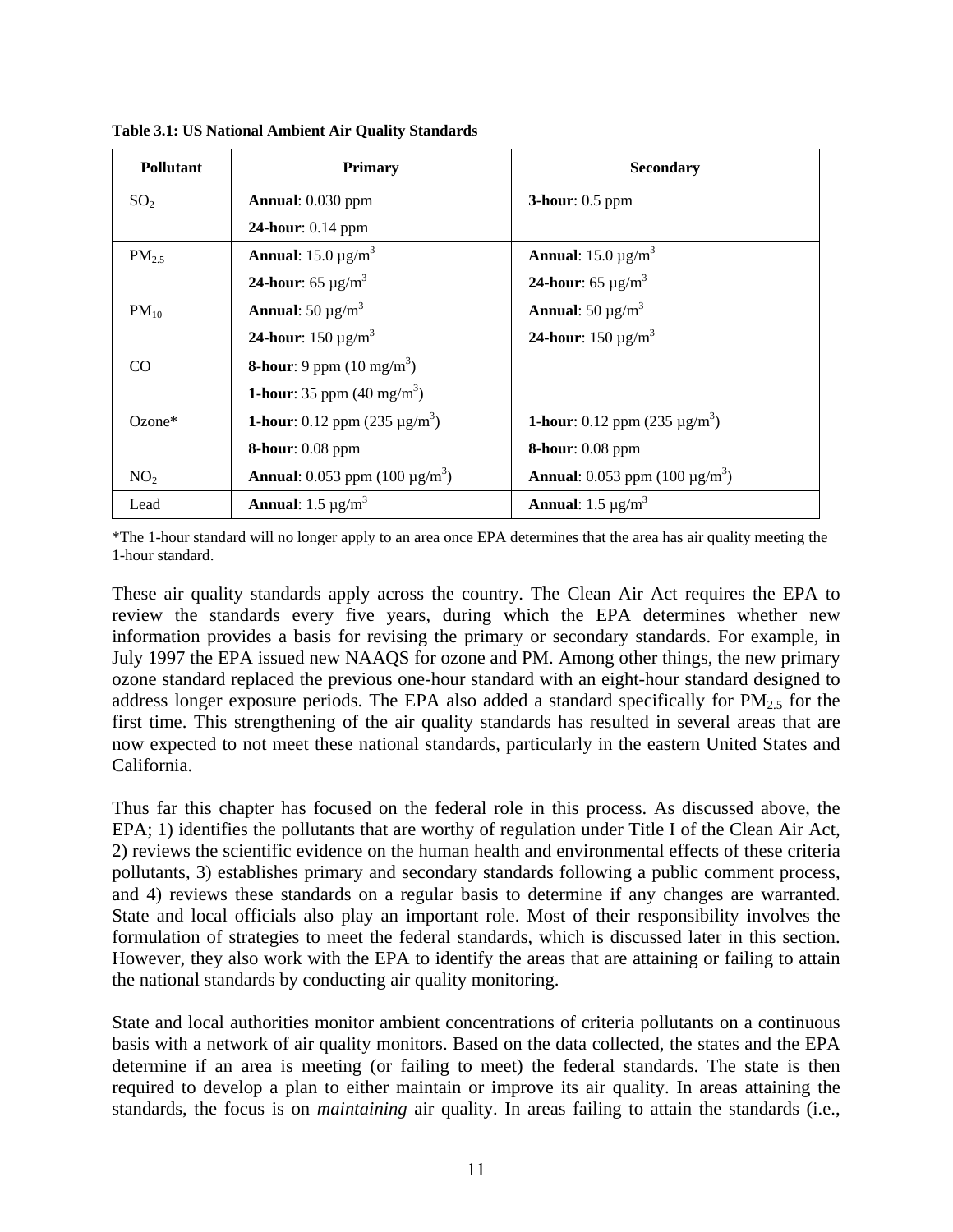nonattainment areas), the focus is on *improving* air quality, and as a result more stringent emission reduction requirements apply.

There are a number of recent initiatives and ongoing developments that are relevant to the discussion of setting goals and objectives under Title I of the Clean Air Act. These include the ongoing implementation of the revised ozone and PM NAAQS and the scientific review of these same standards. This document provides a brief update of these developments, before turning to the processes by which US policymakers develop the strategies for meeting the NAAQS.

### *3.1.3 Implementation of the Revised PM and Ozone NAAQS*

As indicated above, the EPA adopted revised standards for ozone and PM in July 1997. After adopting the standards, the rule was subjected to a protracted legal challenge, which was ultimately decided in the EPA's favor. A decision by the US Supreme Court upheld the Agency's authority to define standards to protect public health even when there is continuing scientific debate as to the appropriate level of risk and the level of pollution that ensures no significant adverse health risk (American Trucking Associations *v.* US EPA, 2001). The EPA is currently in the midst of implementing the standards. The states have now collected three years of air quality monitoring data, allowing them to recommend their attainment designations (i.e., the areas within their borders that are meeting or failing to meet the national standards). The EPA aims to make final attainment designations for PM and ozone by the end of 2004. The complete implementation schedule is summarized in Table 3.2.

| <b>Ozone NAAOS</b>                                                                                    | <b>PM NAAOS</b>                                                                                                                                                            |
|-------------------------------------------------------------------------------------------------------|----------------------------------------------------------------------------------------------------------------------------------------------------------------------------|
| Most states and tribes have recommended to the<br>EPA their attainment designations                   | By the summer of 2004, the EPA aims to finalize<br>the rule for implementing the standard                                                                                  |
| By 15 April 2004, the EPA will promulgate final<br>attainment designations                            | By December 2004, the EPA hopes to<br>promulgate final $PM2.5$ attainment designations<br>based on the most recent three years of complete<br>data available $(2001-2003)$ |
| In the 2007–2008 time frame, states must submit to<br>the EPA their plans for attaining the standards |                                                                                                                                                                            |
| Between 2007 and 2019 (or longer), states must                                                        | By December 2007, states must submit their<br>plans for attaining the standards to the EPA                                                                                 |
| attain the standards                                                                                  |                                                                                                                                                                            |
|                                                                                                       | Between 2010 and 2014, states must attain the<br>standards                                                                                                                 |

|  |  | Table 3.2: Schedule for Making Ozone and PM Attainment Designations in US |  |
|--|--|---------------------------------------------------------------------------|--|
|  |  |                                                                           |  |

# *3.1.4 Review of the Ozone and PM NAAQS*

As indicated above, the Clean Air Act requires the EPA to review the NAAQS every five years. The schedule for the revised ozone and PM NAAQS was altered because of litigation. In May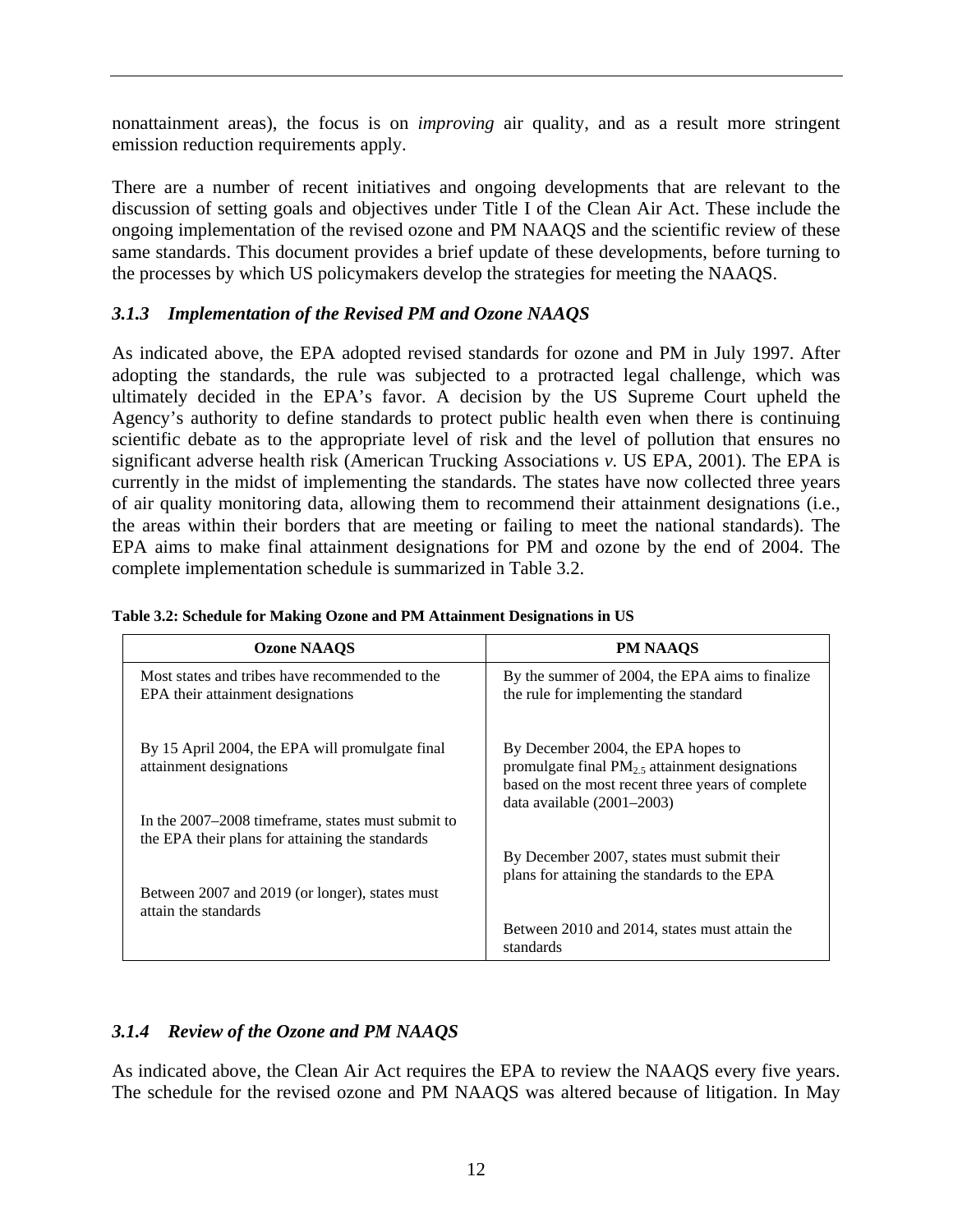2003, the EPA and a coalition of environmental groups announced the settlement of a lawsuit establishing a new schedule for the review of the existing standards. The schedule specified in this legal settlement is summarized in Table 3.3. The review of the PM NAAQS is proceeding ahead of the ozone NAAQS review. The EPA has released preliminary staff drafts and intends to issue a new PM health risk assessment late in 2004.

| <b>Ozone NAAOS</b>                                                                                                                                           | <b>PM NAAOS</b>                                                                                                                                                                                                       |
|--------------------------------------------------------------------------------------------------------------------------------------------------------------|-----------------------------------------------------------------------------------------------------------------------------------------------------------------------------------------------------------------------|
| By 20 December 2004 the EPA will issue a final<br>Criteria Document for ozone                                                                                | By 31 March 2005, the EPA will sign for publication<br>in the Federal Register a proposed rulemaking with<br>its proposed decision concerning the review for PM;<br>EPA will also propose new standards if it is then |
| By 31 March 2006, the EPA will sign for publication<br>in the Federal Register a proposed rulemaking with<br>its proposed decision concerning the review for | appropriate                                                                                                                                                                                                           |
| ozone; EPA will propose new standards if<br>appropriate                                                                                                      | By 20 December 2005, the EPA will sign the final<br>rulemaking for publication in the Federal Register                                                                                                                |
| By 20 December 2006, the EPA will sign the final<br>rulemaking for publication in the Federal Register                                                       |                                                                                                                                                                                                                       |

|  | Table 3.3: Schedule for Review and Possible Revision of the Ozone and PM NAAQS in US |
|--|--------------------------------------------------------------------------------------|
|  |                                                                                      |

# *3.1.5 Formulating Air Quality Strategies*

When it comes to formulating the strategies for achieving the NAAQS, there is a division of responsibility between the EPA and the states. In areas that are failing to meet the air quality standards, the states must develop plans for improving the air quality situation. The states embody the selected strategies into a document known as a State Implementation Plan (SIP). The EPA approves or disapproves the state plans, and has the authority to impose sanctions on noncomplying states. The Agency may devise a federal plan known as a Federal Implementation Plan (FIP) to meet the standards. States must also have programs that prevent significant deterioration of air quality in areas that are found to meet the NAAQS.

Title I of the Clean Air Act creates a tiered regulatory program for nonattainment areas for some of the criteria pollutants. For example, under the previous ozone standard, nonattainment areas were classified as marginal, moderate, serious, severe and extreme. The Act also provides for less complex tiered systems for carbon monoxide and particulate matter. This classification system is significant because it determines the control measures that states must adopt. As an area's classification increases in severity, a more stringent set of air pollution controls becomes applicable, but with more time provided to meet the standard. Some of the mandatory control measures required in ozone nonattainment areas include: low Reid vapor pressure gasoline, reformulated gasoline, vehicle inspection and maintenance programs, gasoline vapor recovery systems, alternative fueled vehicles, transportation control measures (e.g., commuter lanes), and emission standards for stationary sources.

The process followed when a SIP is drafted involves development of a statewide emissions inventory (to identify the sources of pollution), air quality modeling (to determine the pollution reductions required to meet the standards), and an analysis of the programs and policies available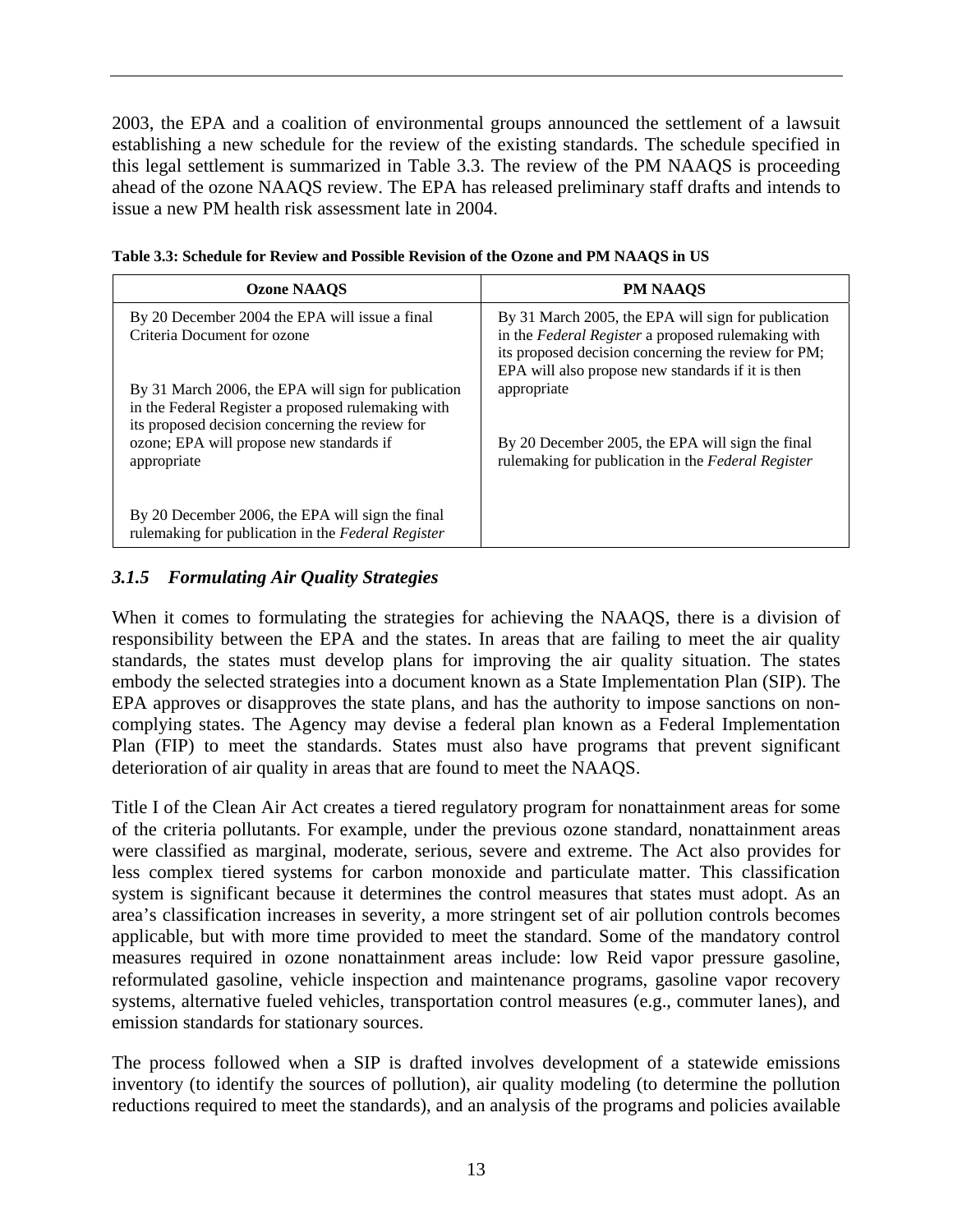for reducing criteria pollutant emissions. This evaluation typically requires several years to complete. The proposed strategies are then subjected to a formal rulemaking process, which involves publication of the proposal, public meetings, hearings, and review of public comments. Once the programs and policies have been reviewed and adopted by the state, a revised SIP is submitted to the EPA for review and approval. The SIP revision is federally enforceable after it has been approved by the Agency. The SIPs are revised and updated when new federal or state pollution control requirements are enacted, when new data improve modeling techniques, when a specific area's attainment status changes, or when an area fails to reach attainment within the timeframe allowed by the Clean Air Act.

The states are not alone in their efforts to achieve the NAAQS. The Clean Air Act establishes several important federal programs aimed at reducing criteria pollutant emissions, including the New Source Review (NSR) program, the New Source Performance Standards (NSPS), and programs aimed at reducing pollution transport. These programs are mandated by Title I of the Clean Air Act.

# *3.1.6 New Source Review and New Source Performance Standards*

Under the NSR program, anyone who seeks to construct a new stationary source that will be a major source of regulated pollutants must obtain a permit from State authorities before beginning construction. In order to obtain the permit, the owner or operator must, among other things, demonstrate that the new source will have state-of-the-art pollution control devices. The NSR program also applies to existing sources if they undergo a "modification." A major modification qualifies for NSR treatment if it is a "physical change or change in the method of operation of a major stationary source that would result in a 'significant net emissions increase' of any pollutant subject to regulation under the Act."

NSR is really two programs, with the applicable program depending on the attainment status of the area where the plant is located. The Prevention of Significant Deterioration (PSD) program applies to preconstruction permitting in areas that are in attainment or unclassifiable. Nonattainment NSR applies in areas that are in nonattainment. A source may be subject to both the PSD and the nonattainment NSR permitting requirements at a single facility if the area where it is located is classified as attainment for some pollutants but nonattainment for others. Generally, the discussion that follows lumps the PSD and nonattainment programs together in this discussion under the nomenclature "NSR."

The specific control strategies required by the NSR program depend on whether the construction activity is subject to PSD or nonattainment NSR. A PSD source must install the Best Available Control Technology (BACT). BACT standards are determined on a case-by-case basis at the time of application. The analysis incorporates review of environmental, energy and economic impacts. A nonattainment NSR source must meet the Lowest Achievable Emission Rate (LAER). LAER is determined on a case-by-case basis using the same criteria as BACT, except economic impacts are not considered. A nonattainment NSR source must also offset any emissions increases remaining after application of LAER with emissions decreases (called "offsets") from other sources that affect the nonattainment area.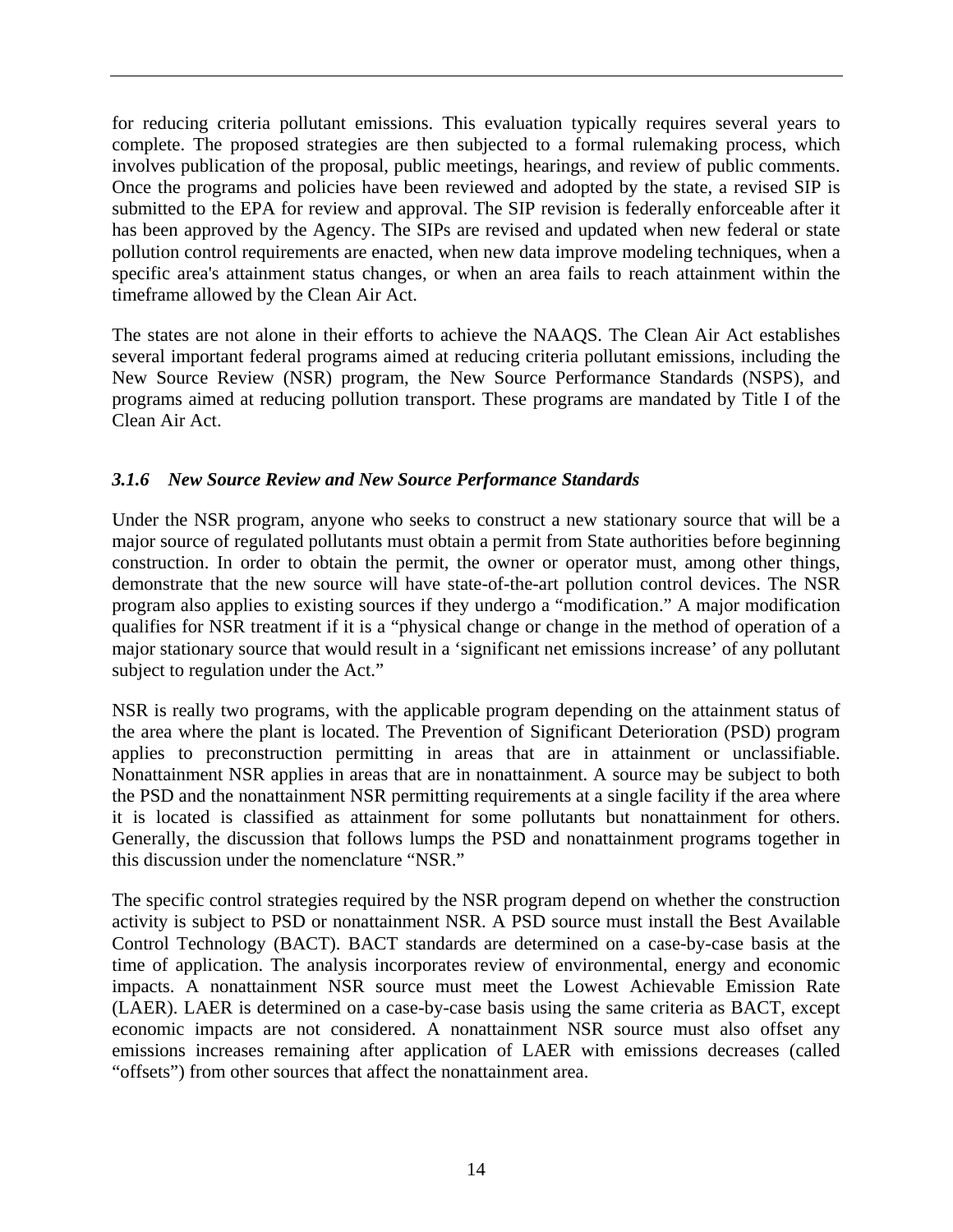The EPA maintains an online database of BACT/LAER technologies known as the RACT (Reasonably Available Control Technology)/BACT/LAER Clearinghouse or RBLC. The database is intended to assist state and local environmental officials in determining the types of controls and pollution prevention measures that have been required for different source categories and the effectiveness of these technologies. Because the database is not always up to date with the latest permitting activities, it is usually necessary to supplement the clearinghouse information.

For certain categories of major new stationary industrial sources built or modified after 1970, regardless of location, the Act requires the agency to develop nationally uniform, technologybased standards (known as New Source Performance Standards or NSPS standards) that establish emission limits for both criteria and hazardous pollutants listed in the Act. These are determined by the best "adequately demonstrated" control technology available (see Section 111 of the Clean Air Act). The NSPS standards establish the minimum level of control for covered sources. The NSR program requirements, described above, are generally more stringent because BACT and LAER are re-evaluated for every case, whereas the NSPS requirements are fixed to the date of promulgation.

# *3.1.7 Reducing Emissions from Mobile Sources and Fuels*

Under Title II of the Clean Air Act, the federal government has the primary authority to reduce emissions from mobile sources, which include automobiles, lawn mowers, diesel engines, and many other sources. The EPA has developed a full range of emissions standards, including fuel parameter controls designed to reduce emissions from these sources. For example, the EPA's Tier II program requires significant reductions in sulfur levels in gasoline and the introduction of low emitting vehicles starting in 2004. In 2007, diesel engine emission standards coupled with low sulfur diesel fuel will apply to on-highway vehicles. Similar standards have also been adopted to address nonroad diesel engines.

Additionally, the EPA is developing voluntary initiatives that also help support the introduction of technologies to reduce emissions from mobile sources. The retrofit program has been successful in working with industry, states, and nongovernmental organizations in developing local programs for the introduction of cleaner engines and low sulfur fuels. The Clean School Bus USA program is a good example of these efforts. Another voluntary program is the SmartWay Transport program in which the EPA works with the ground freight industry to reduce freight and fleet sector fuel consumption and related air pollutant emissions.

The states have a prominent role in this effort as well, especially in the area of fuel controls. In addition, California has its own authority to set mobile source emissions standards for air pollutants, provided the program meets certain criteria listed in the Clean Air Act.

### *3.1.8 Addressing Air Pollution Transport*

The Clean Air Act also provides the EPA with the authority to address transboundary air pollution. In some areas of the country, transported air pollution can be a significant contributor to local air quality problems. In these situations, state air quality officials may find it very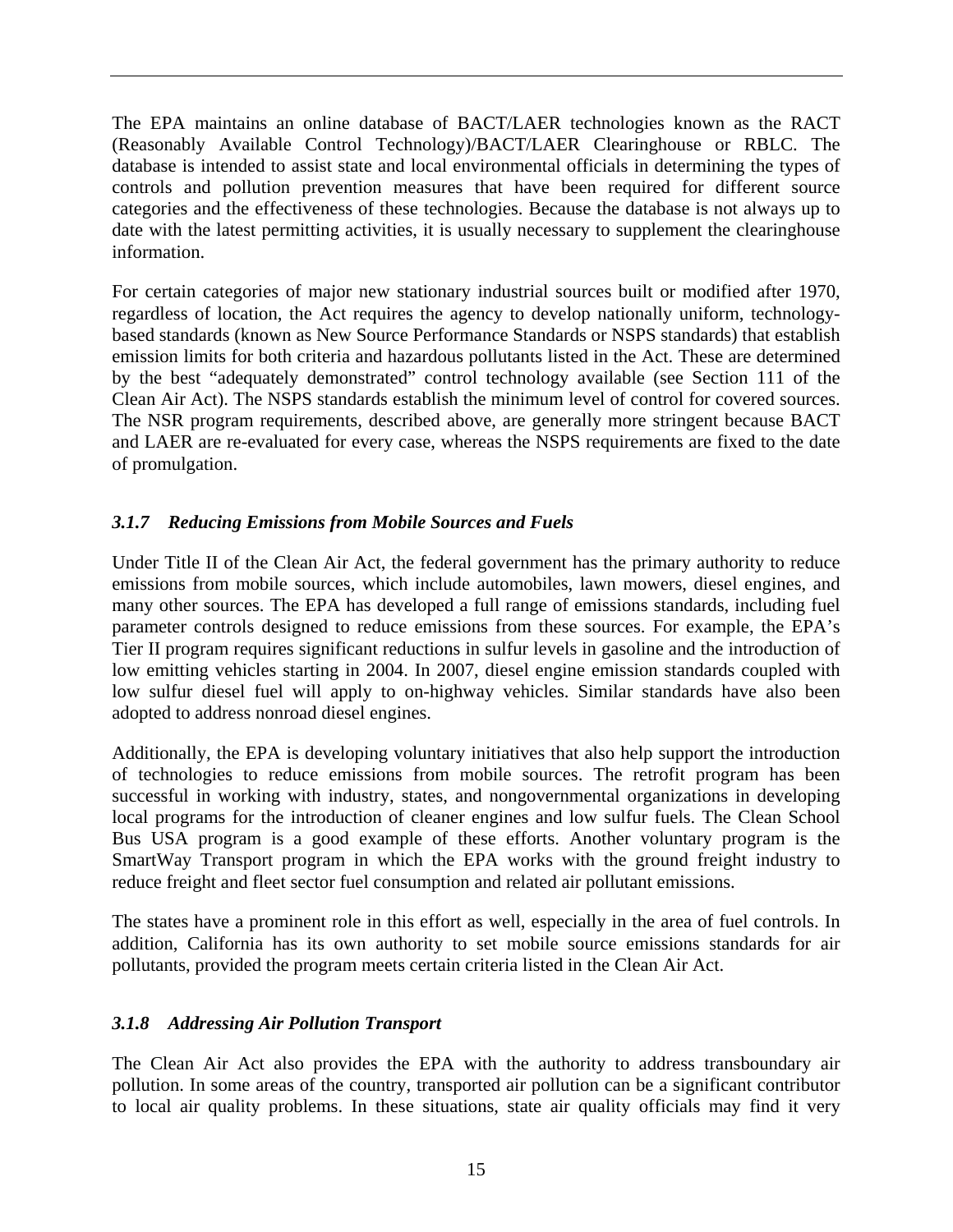difficult to meet the federal air quality standards unless something is done to address the pollution entering the state from upwind states.

Section 110 (a)(2)(D) of the Clean Air Act gives the EPA the authority to require state plans to prohibit "any source from emitting any air pollutant in amounts which will contribute significantly to nonattainment in, or interfere with maintenance by, any other State." Based on this authority, the EPA has required states in the eastern United States to reduce their summertime  $NO<sub>x</sub>$  emissions in order to address widespread nonattainment with the ozone NAAQS. This program is known as the "NO<sub>x</sub> SIP Call" (i.e., a request for states to submit SIP amendments). The  $NO<sub>x</sub>$  SIP Call requires states throughout the Eastern United States to revise their SIPs to reduce the amount of ozone that is transported downwind. Based on air quality modeling, the EPA determined the  $NO<sub>x</sub>$  emissions that states would be allowed to release to the atmosphere each year. The states then had to decide on the strategies they would use to meet these emission budgets. The Clean Air Act, under Section 110, prohibits the EPA from dictating the precise control measures that states must use. The Agency, however, was able to propose a model cap-and-trade program for power plants and other large industrial boilers (modeled after Title IV), and ultimately all of the states opted to participate because it offered the most costeffective alternative for reducing  $NO<sub>x</sub>$  emissions. Compliance with the  $NO<sub>x</sub>$  SIP Call is required beginning in May 2004.

Currently, the EPA is in the midst of developing a new rulemaking aimed at addressing the widespread nature of the fine particulate problem in the eastern US as well as noncompliance with the new 8-hour ozone standard. The Interstate Air Quality Rule proposes state emission budgets (for  $NO<sub>x</sub>$  and  $SO<sub>2</sub>$ ) based on regional scale air quality modeling, as was done previously for the  $NO<sub>x</sub>$  SIP call. The EPA has also proposed a model trading program for regulating emissions of  $NO<sub>x</sub>$  and  $SO<sub>2</sub>$  from power plants. The EPA proposed the Interstate Air Quality Rule (now known as the Clean Air Interstate Rule) in late 2003 and expects to issue a final rule in 2005. Emission reductions would be required in two phases in 2010 and 2015.

Section 126 of the Clean Air Act allows states to petition the EPA to take action to mitigate the transport of air pollutants from stationary sources located in other states. For example, eleven states (Connecticut, Delaware, Massachusetts, Maryland, Maine, New Hampshire, New Jersey, New York, Pennsylvania, Rhode Island, and Vermont) and the District of Columbia petitioned the EPA in 1997–1999, arguing that certain stationary sources in upwind states are emitting  $NO<sub>x</sub>$ emissions that contribute significantly to ozone nonattainment or maintenance problems in the petitioning state. In 2004, North Carolina filed a Section 126 petition with respect to the 8-hour ozone and fine particulate standards. Similar petitions could conceivably be filed in the future.

#### *3.1.9 The Acid Rain Program*

The Acid Rain Program, established under Title IV of the 1990 Clean Air Act Amendments, requires reductions in  $SO_2$  and  $NO_x$  emissions from power plants. The program sets a cap on the total amount of  $SO_2$  that can be emitted from power plants in the United States. It employs a capand-trade mechanism for  $SO_2$ . The program also sets emission rate limits on  $NO_x$  emissions (but not a cap) from certain coal-fired electric utility boilers. The Acid Rain Program has two phases: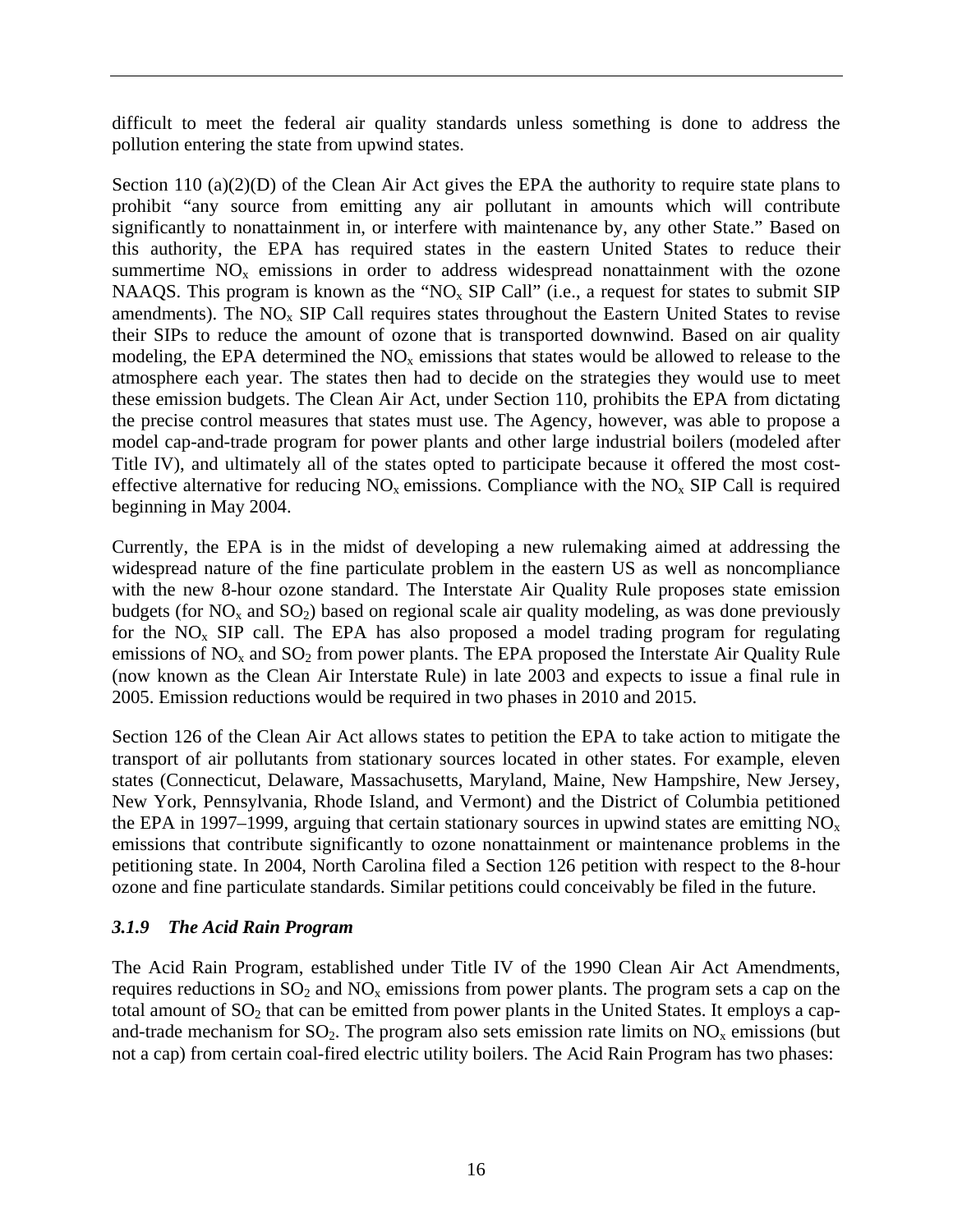- Phase I applied primarily to the largest coal-fired sources from 1995 through 1999 for  $SO_2$  and 1996 through 1999 for  $NO_x$ ;
- Phase II applies to thousands of electric generating units and became effective in 2000 for both  $SO_2$  and  $NO_x$ .

The  $SO_2$  trading program is considered by many observers to be a great success. By 2002,  $SO_2$ emissions from power plants were 41 percent lower than they were in 1980. This cap-and-trade approach establishes an annual limit on the quantity of pollution that regulated sources can release to the atmosphere. A cap-and-trade program does not specify the quantity of emissions that an individual power plant can emit; rather, it distributes allowances to affected sources in a quantity equivalent to the cap. Companies are allowed to trade allowances or bank them for future use, but at the end of each year they must hold a quantity of allowances that is equal to or greater than their actual emissions. This process encourages investment in the most cost-effective control strategies, minimizing the overall costs of the policy.

The Acid Rain Program also has helped the US address the goals established under the 1991 Canada-United States Air Quality Agreement. This agreement established a formal and flexible method of addressing transboundary air pollution. Although the initial focus of the Agreement was on acid rain, Canada and the United States recently expanded cooperative efforts to control transboundary ground-level ozone and to conduct joint analyses on transboundary particulate matter.

# *3.1.10 Addressing Visibility Improvement*

In 1999, the EPA announced a major effort to improve air quality in national parks and wilderness areas. The Regional Haze Rule calls for state and federal agencies to work together to improve visibility in 156 national parks and wilderness areas such as the Grand Canyon, Yosemite, the Great Smoky Mountains, and Shenandoah. The rule requires the states, in coordination with the EPA, the National Park Service, the US Fish and Wildlife Service, the US Forest Service, and other interested parties, to develop and implement air quality protection plans to reduce the pollution that causes visibility impairment. The first state plans for regional haze are due in the 2003–2008 timeframe. Five multi-state regional planning organizations are working together now to develop the technical basis for these plans.

### **3.2 Reducing Hazardous Air Pollutant Emissions**

The Clean Air Act establishes a very different regime for addressing emissions of hazardous air pollutants. Section 112 of the Clean Air Act authorizes the EPA to establish emissions standards for the control of hazardous air pollutants (HAPs), which are sometimes also referred to as "air toxics." The emissions standards are known as maximum achievable control technology, or MACT, standards. The Act specifies 189 such chemicals<sup>11</sup> that are known to present or are suspected of presenting a threat of adverse human health or environmental effects. The US EPA looked at a subset of 33 pollutants (including diesel particulate matter which is not on the

 $\overline{a}$  $11$  Of the original 189 chemicals listed in the 1990 Clean Air Act Amendments, the EPA has subsequently exercised its authority to delist caprolactam and in 2003 began the process of delisting methyl ethyl ketone (MEK).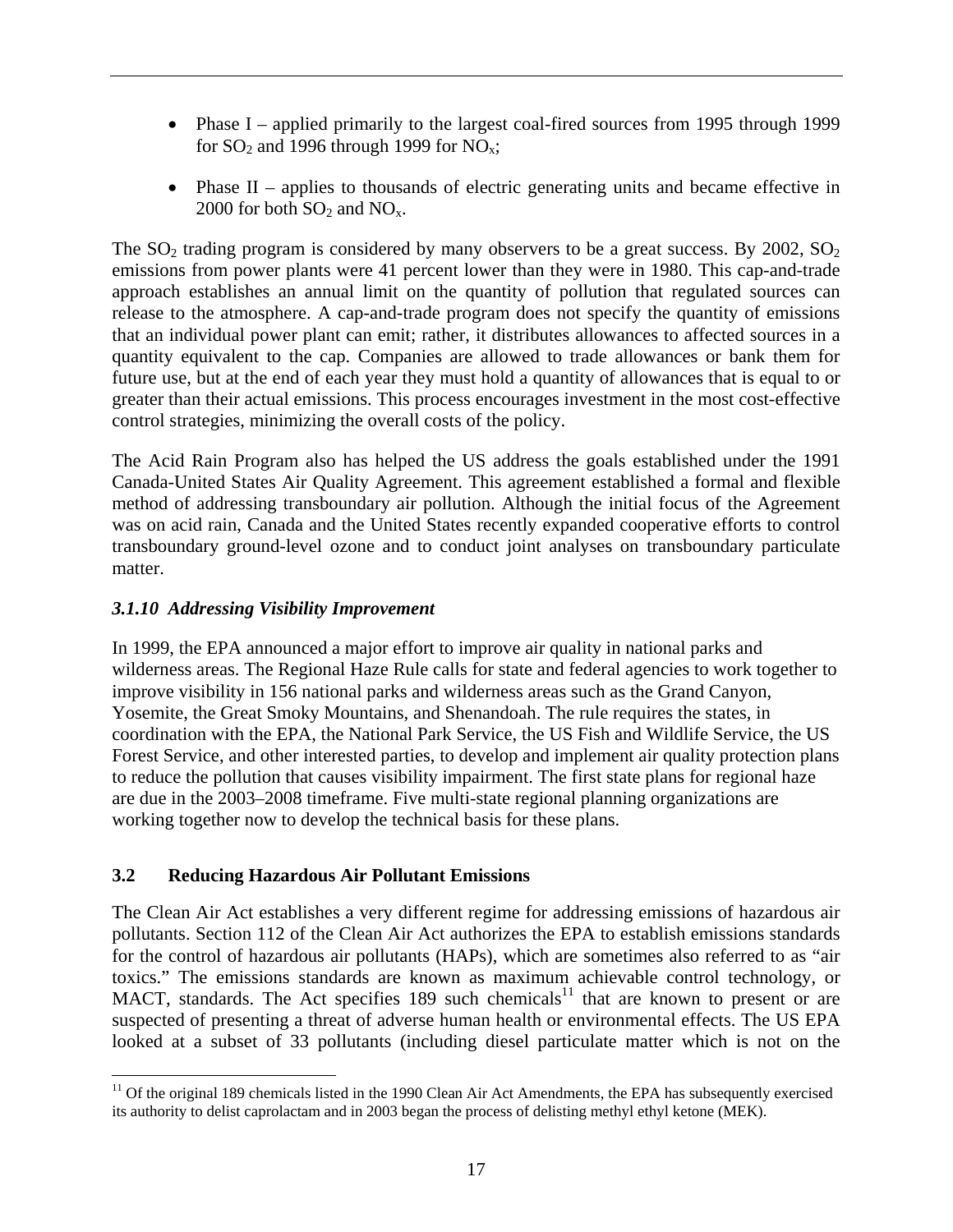section 112 HAPs list) in an assessment of air toxics at the national and regional scales. This assessment identified acrolein, benzene, chromium, and formaldehyde as among the biggest drivers for cancer risk and noncancer hazard at the national scale, and a number of other air toxics were of concern at the regional scale.

#### *3.2.1 Setting Goals and Objectives*

The 1990 Clean Air Act Amendments completely overhauled the pre-existing program for HAPs. The new Amendments shift the focus of the air toxics program from a risk-based chemical-specific approach to a source category, technology-based strategy. In contrast to its predecessor, the new section 112 in the Clean Air Act includes a statutory listing of substances presumed to require regulation, and directs the Agency to identify categories of sources that emit substantial quantities of one or more of the listed air toxics. The EPA has compiled this list of "major sources" subject to regulation. Congress defined "major source" as any stationary source or group of stationary sources at a single location and under common control that emits or has the potential to emit 10 tons per year or more of any HAP or 25 tons per year or more of any combination of HAPs. Section 112 further requires the EPA to list categories and subcategories of area sources (i.e., stationary sources that are not major) provided those sources meet one of the following statutory criteria: (1) the EPA determines that the category or subcategory of area sources presents a threat of adverse effects to human health or the environment in a manner that warrants regulation under section 112; or (2) the category or subcategory of area sources falls within the purview of section  $112(k)(3)(B)$  (see below). Once the EPA has listed a source category, whether it is a category of major sources or area sources, section 112(d) calls for the promulgation of emission standards.

Section 112 of the Clean Air Act also establishes a second phase of regulation to address risks that remain following the implementation of the MACT program, the so-called "residual risk standards." This risk-based phase requires that the EPA determine whether more stringent standards are required after application of MACT controls to protect public health and the environment. The risk-based standards would be necessary only in those instances in which the technology-based standards are not adequately protective of public health and the environment. The Clean Air Act requires that the EPA promulgate residual risk standards generally within eight years of promulgating the applicable MACT standard for any given source category.

#### *3.2.2 Formulating Hazardous Air Pollutant Strategies*

The standards for each source category, and by extension the strategies that are available to meet the standards, depend on the EPA's determination of the "MACT floor." The MACT floor for *new sources* is the level of HAP emissions control currently achieved by the best-controlled similar source. The MACT floor for *existing sources* is the average level of HAP emissions control achieved by the best performing 12 percent of the currently operating sources (or the best performing five sources in categories with fewer than 30 sources). The MACT standard may require more stringent controls than the MACT floor. These "beyond-the-floor" standards consider the cost and feasibility of more stringent controls. The MACT standard for a given source category may not, however, be less stringent than the MACT floor.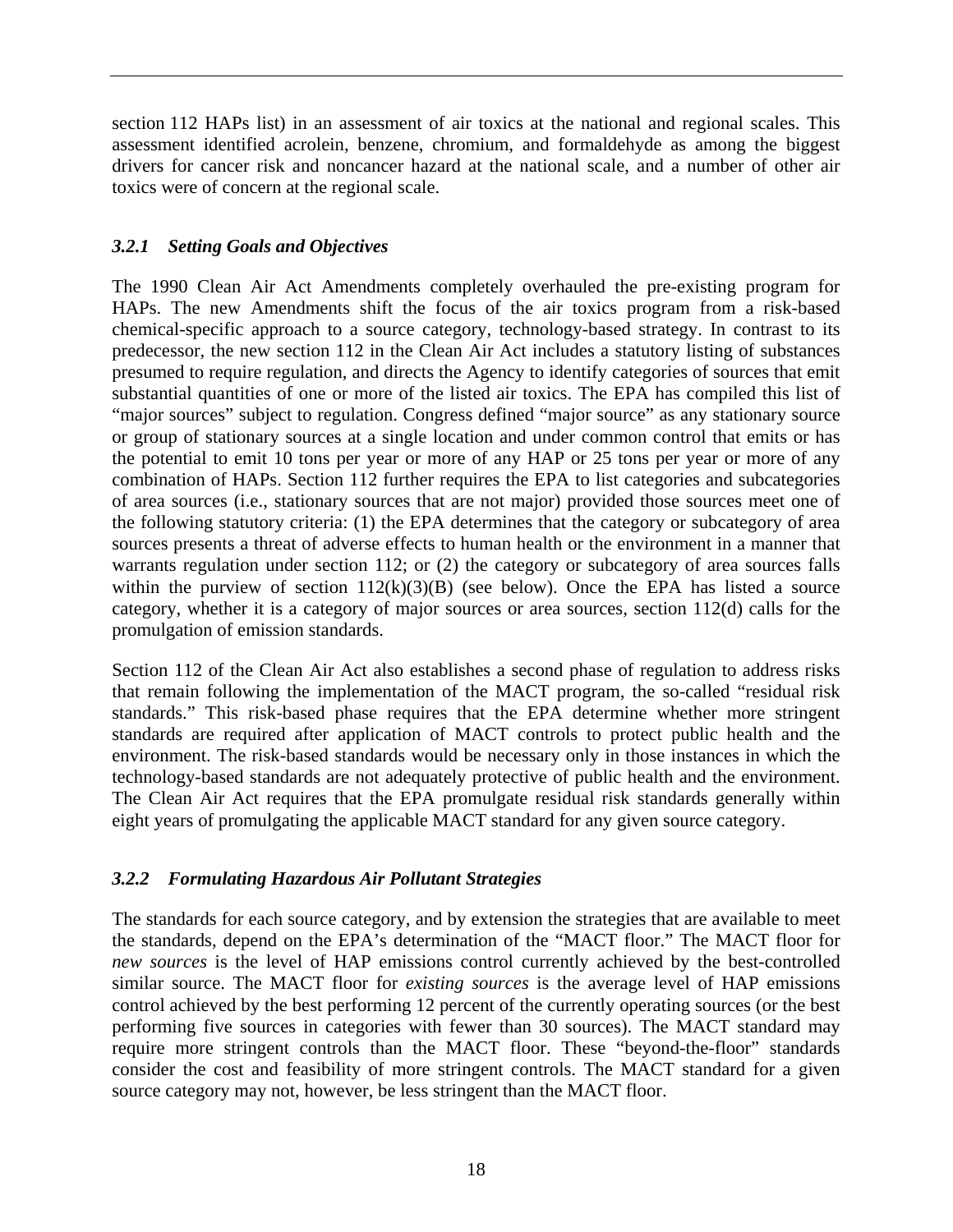The Clean Air Act required the EPA to promulgate MACT standards for all categories and subcategories of HAP emission sources (other than utility boilers) by 15 November 2000. (Standards for some source categories were actually required earlier than this.) However, the EPA entered into settlements that set later promulgation dates for some source categories. The EPA signed a number of final MACT rules by the August 2003 settlement deadline and is on schedule to sign the additional standards by its February 2004 deadline. Therefore, most of the MACT standards have now been promulgated.<sup>12</sup>

Utility steam generating sources were subject to special study. The Clean Air Act required the EPA first to determine whether regulation under section 112 is necessary. In December 2000, the EPA released its *Regulatory Finding on the Emissions of Hazardous Air Pollutants from Electric Utility Steam Generating Units*. The EPA concluded that regulation of HAPs from coal- and oilfired electric (but not natural gas-fired) utility steam generating units is necessary, and that mercury is the air toxic of most serious concern (with the National Academy of Science supporting the EPA's view regarding the toxicity of mercury). The EPA proposed national emissions standards for HAPs and standards of performance for electric utility steam generating units in late 2003. A final rule is expected to be issued in 2004. The proposed emissions standards would regulate mercury air emissions from new and existing coal-fired electric utility steam generating units and nickel air emissions from new and existing oil-fired electric utility steam generating units. In addition to the proposed emissions standards, the EPA proposed an alternative approach which would implement a cap-and-trade program using EPA's authority under section 111 of the Act. Under this program, mercury emissions from new and existing coal-fired utility steam generating units would be capped at specified nationwide levels.

In addition to regulating individual sources, Congress instructed the EPA to develop a strategy for air toxics in urban areas that includes specific actions to address the large number of smaller, area sources, and that contains broader risk reduction goals encompassing all stationary sources. The Air Toxics Strategy is the EPA's integrated framework for addressing air toxics in those urban areas by looking at stationary, mobile, and indoor source emissions. Air toxics can pose special threats in urban areas because of the large number of people and the variety of sources of toxic air pollutants, such as cars, trucks, large factories, gasoline stations, and dry cleaners. Individually, some of these sources may not emit large amounts of toxic pollutants. All of these pollution sources combined, however, can potentially pose significant health threats, particularly to sensitive subgroups such as children and the elderly. The EPA is also concerned about the impact of toxic emissions on minority and low-income communities, which are often located close to industrial and commercial urbanized areas.

The EPA also is working to address air toxics emissions from mobile sources. The Clean Air Act requires the EPA to set (and periodically revise) motor vehicle and fuel standards that reduce emissions as much as possible, given technology, cost, and other factors. The Agency has identified 21 mobile source air toxics, set gasoline toxic emission performance standards, and laid out a Technical Analysis Plan to continue to conduct research and analysis on mobile source air toxics. Based on the results of that research, the EPA is reviewing the feasibility and need for additional controls in a proposal expected in December 2004.

 $\overline{a}$ 

<sup>&</sup>lt;sup>12</sup> A list of promulgated MACT standards can be found at <http://www.epa.gov/ttn/atw/mactfnl.html>.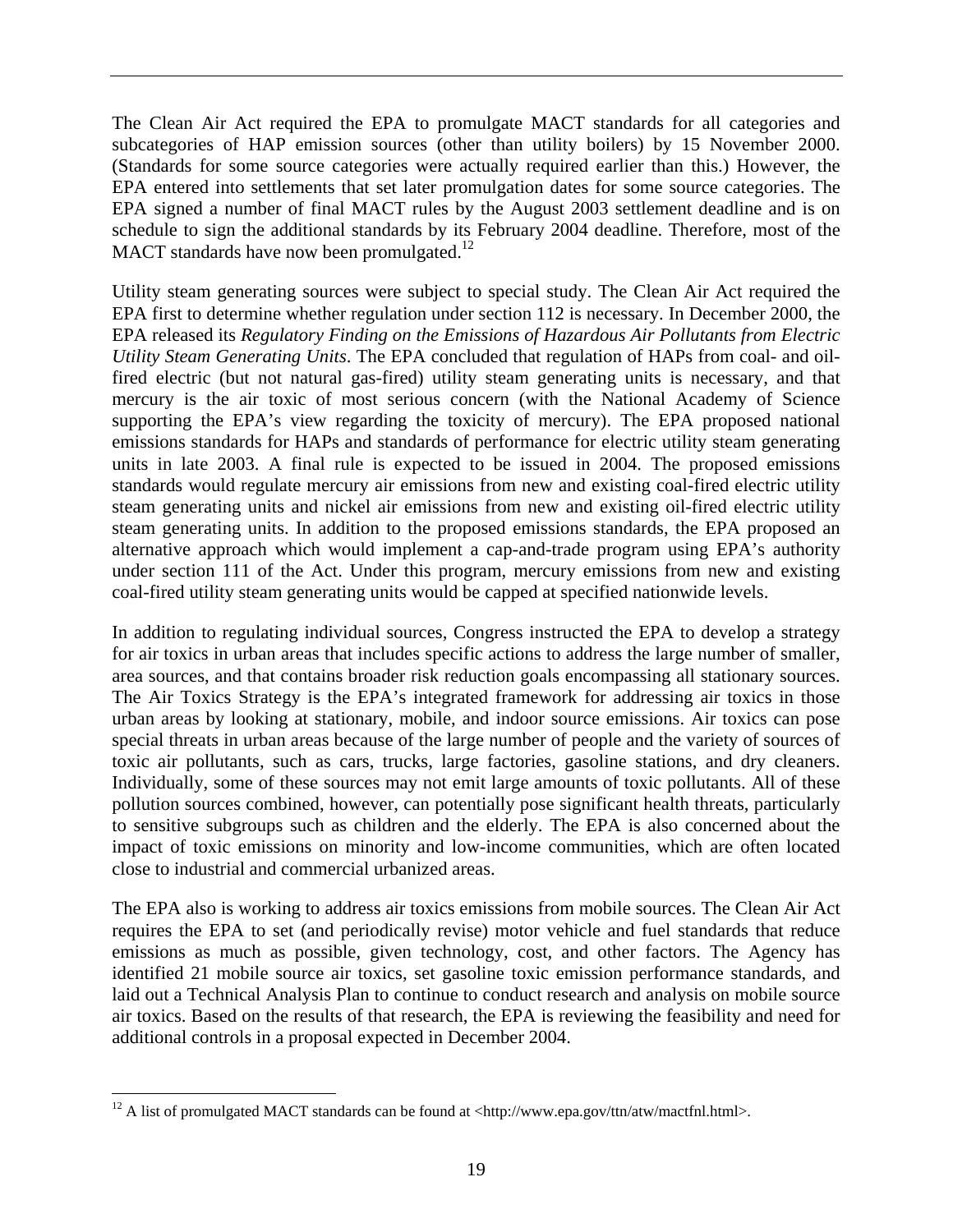Finally, it is also possible for some air toxics (such as mercury) to be transported long distances and affect distant regions of the globe. The US is working to better understand and address such problems through several internationally-focused activities. For example, the US is party to the Stockholm Convention on Persistent Organic Pollutants (POPs), in which participating governments agree to take actions to reduce or eliminate the production, use, or release of certain of these pollutants.

#### **3.3 Reducing Greenhouse Gas Emissions**

The EPA does not regulate greenhouse gas (GHG) emissions, and historically, the President of the United States has set the course of climate change policy for the country. The United States has generally emphasized voluntary measures, tax incentives, and other positive policy actions, as opposed to mandatory regulation, although a variety of regulations enacted for other policy purposes—such as the Corporate Average Fuel Economy (CAFE) program—also serve the policy goal of reducing GHG emissions. The US is party to the United Nations Framework Convention on Climate Change (UNFCCC), which identified the goal of stabilizing atmospheric GHG concentrations at a level that will prevent dangerous human interference with the climate system. The United States, however, has not pursued ratification of the Kyoto Protocol.

### *3.3.1 Setting Goals and Objectives*

Following a Cabinet level review of the climate change issue, the United States announced a goal of cutting US carbon intensity—the ratio of carbon emissions to gross domestic product (GDP)—8 percent over 10 years, from an estimated 183 metric tons per \$1 million in GDP in 2002 to 151 metric tons by 2012. The US is pursuing this goal through a range of voluntary, mandatory, and incentive-based programs.

### *3.3.2 Formulating Climate Change Strategies*

While the United States is not pursuing the Kyoto Protocol, the US is engaging the international community both through multilateral and bilateral activities. Multilaterally, the US remains actively engaged in, and provides funding for, the UNFCCC and the Intergovernmental Panel on Climate Change. The United States also leads major research and development projects for other energy sources, including the Generation IV International Forum, which is developing the nextgeneration nuclear systems, and the International Thermonuclear Experimental Reactor (ITER), to develop the potential for fusion energy. Since June 2001, the United States has engaged in bilateral partnerships with Australia, Canada, China, seven Central American countries (Belize, Costa Rica, El Salvador, Guatemala, Honduras, Nicaragua, and Panama), the European Union, India, Italy, Japan, New Zealand, Republic of Korea, the Russian Federation and South Africa on issues ranging from climate change science to energy and sequestration technologies to policy approaches. Taken together, these bilateral agreements include countries that account for over 70 percent of global GHG emissions. Two of the most notable international initiatives of the US are the International Partnership for the Hydrogen Economy to accelerate the global transition to a hydrogen economy and the Hydrogen Fuel Initiative*.* The Carbon Sequestration Leadership Forum, which seeks to develop new cost-effective technologies to capture and store emissions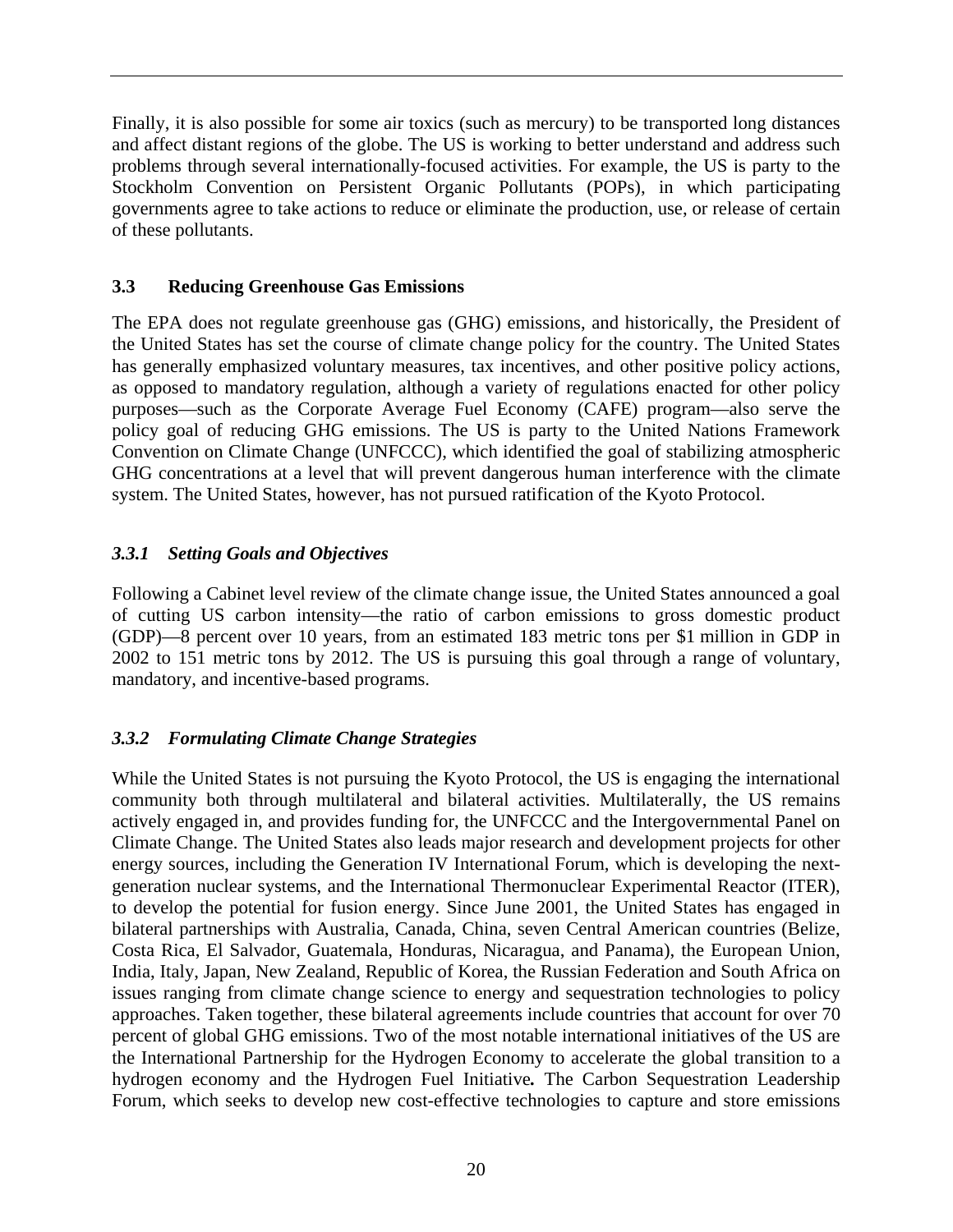from utilizing coal and other fossil fuels and the related US FutureGen Initiative is an international effort among governments and private sector partners to create the world's first coal-based, zero emissions electricity and hydrogen power plant. This project is designed to dramatically reduce air pollution and capture and store greenhouse gas emissions.

Federal government agencies administer nearly 60 different voluntary programs to encourage energy efficiency, agricultural practices, and GHG reductions. For example, the EPA has a series of voluntary government/industry partnership programs that promote voluntary actions to reduce GHG emissions. Significant EPA initiatives include the Climate Leaders and SmartWay Transport Programs. Climate Leaders is a voluntary industry and government partnership that encourages companies to develop long-term comprehensive climate change strategies and set GHG emissions reduction goals. As of January 2004, 54 corporations have joined the Climate Leaders program and 20 of those have already announced voluntary reduction goals. SmartWay Transport is a voluntary partnership between various freight industry sectors and the EPA that establishes incentives for fuel efficiency improvements and greenhouse gas emissions reductions. By 2012, this initiative aims to reduce between 33 and 66 million metric tons of carbon dioxide emissions and up to  $200,000$  tons of  $NO<sub>x</sub>$  emissions per year.

Another US government and industry partnership is the Department of Energy's Climate VISION (Voluntary Innovative Sector Initiatives: Opportunities Now) program. Climate VISION involves 12 industry sectors, representing 90 percent of US industrial GHG emissions, that have made commitments to reduce their GHG intensity over the next decade and, in some cases, beyond.

The Department of Energy also manages the Voluntary Greenhouse Gas Reporting program (commonly referred to as the 1605(b) program), which is the main federal program for reporting reductions in GHG emissions. The program began in 1994 and is currently undergoing extensive revisions to improve the accuracy, reliability, and verifiability of reported emissions and emissions reductions. The DOE, the EPA, and other federal agencies have established programs to encourage companies, trade associations and other nongovernmental organizations to take voluntary actions to reduce, sequester, or avoid greenhouse gas emissions. For example, industry participants in the DOE's "Climate VISION" program and the EPA's Climate Leaders program have made voluntary commitments to reduce GHG emissions or emissions intensity by a specified amount, and to monitor and report on their progress. The US intends to use the 1605(b) program to document, where possible, the progress of participants in these voluntary Federal programs. Additional reporting, however, may be required for other specific voluntary Federal programs in order to provide distinct benefits to program participants.

The US Congress also has increased its activity on the climate change issue significantly over the last few years also. During its consideration of energy policy measures over the past several years, Congress has considered voluntary and mandatory GHG reporting programs, efficiency standards for consumer and commercial appliances, automobile fuel economy standards, tax incentives for low-emitting or non-emitting sources of energy and energy-efficient equipment, and regulatory controls on GHG emissions, either for a particular sector (electric power) or the economy as a whole.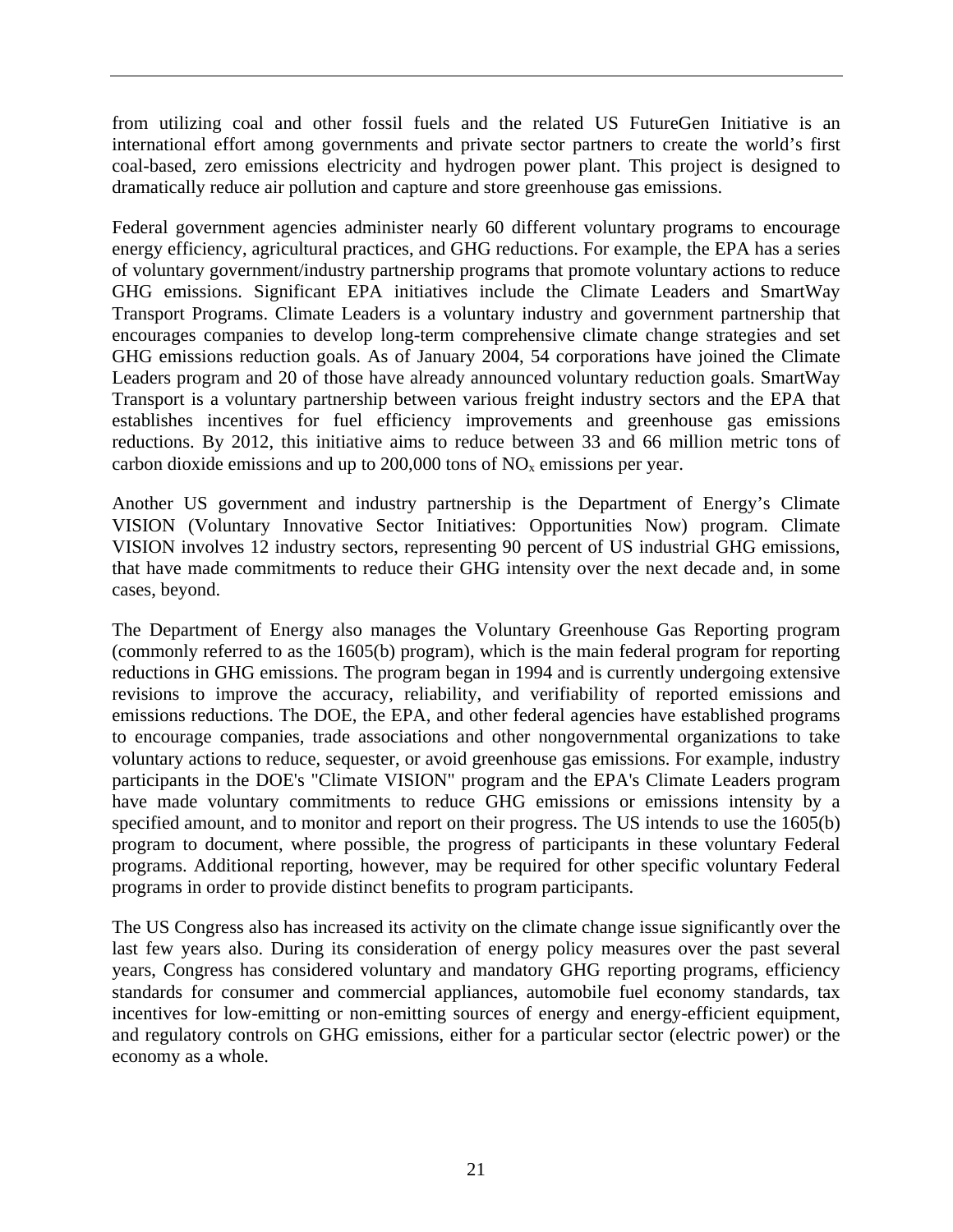Also in the US, many governments at the regional and state levels have enacted their own climate change policies and regulations, ranging from renewable energy portfolio requirements and tax incentives for energy-efficient technologies to voluntary GHG registries and GHG emissions reduction goals.

#### **3.4 Key Contacts**

Ozone NAAQS David McKee (919) 541-5288 mckee.dave@epa.gov

PM NAAQS Mary Ross (919) 541-5170 ross.mary@epa.gov

RACT/BACT/LAER Clearinghouse Joe Steigerwald or Bob Blaszczak Steigerwald.Joe@epamail.epa.gov or Blaszczak.Bob@epa.gov

Utility Mercury Reduction Rule Bill Maxwell (919) 541-5430 maxwell.bill@epa.gov

Interstate Air Quality Rule (now the Clean Air Interstate Rule) Scott Mathias – general (919) 541-5310 mathias.scott@epa.gov

> Howard Hoffman – legal (202) 564-5582 hoffman.howard@epa.gov

Norm Possiel – air quality modeling (919) 541-5692 possiel.norm@epa.gov

Ron Ryan – statewide inventories (919) 541-4330 ryan.ron@epa.gov

Doug Solomon – air quality analysis (919) 541-4132 solomon.douglas@epa.gov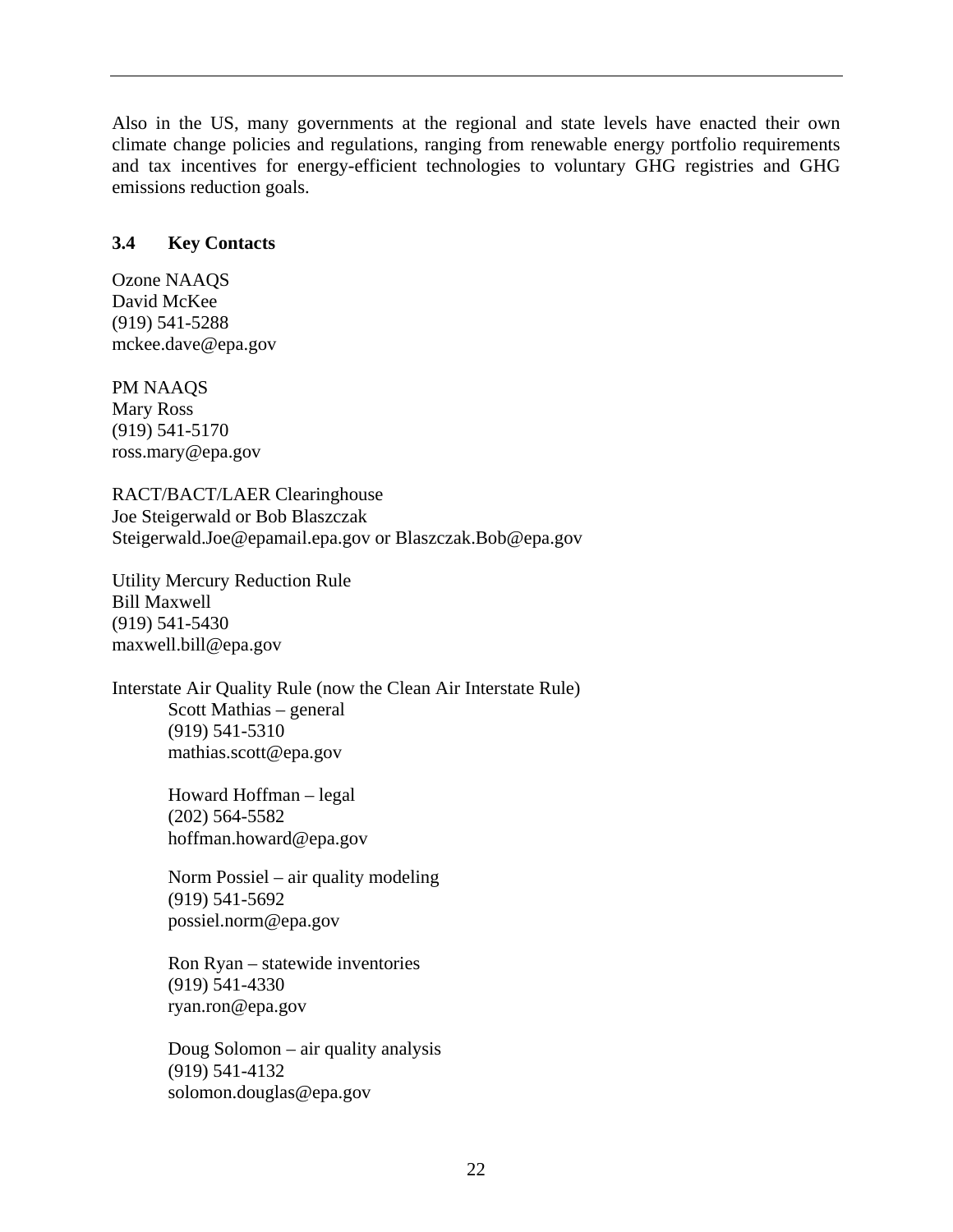Kevin Culligan – EGU cost analyses, emissions inventories and budgets (202) 343-9172 culligan.kevin@epa.gov

Sam Waltzer – model cap and trade programs (202) 343-9175 waltzer.sam@epa.gov

Linda Chappell – regulatory impact analyses (919) 541-2864 chappell.linda@epa.gov

New Source Review Lynn Hutchinson (919) 541-5795 hutchinson.lynn@epa.gov

Climate Change Reid Harvey (202) 343-9429 Harvey.Reid@epamail.epa.gov

#### **3.5 Key Web Sites**

EPA Homepage www.epa.gov

EPA Office of Air and Radiation <http://www.epa.gov/oar/>

EPA Office of Transportation and Air Quality <http://www.epa.gov/otaq>

EPA's National Ambient Air Quality Standards <http://www.epa.gov/ttn/naaqs/>

The Clean Air Act <http://www.epa.gov/air/oaq\_caa.html>

EPA's Clean Air Markets Division – Emission Trading <http://www.epa.gov/airmarkt/trading/index.html>

Technology Transfer Network Clean Air Technology Center RACT/BACT/LAER Clearinghouse <http://cfpub1.epa.gov/rblc/htm/bl02.cfm>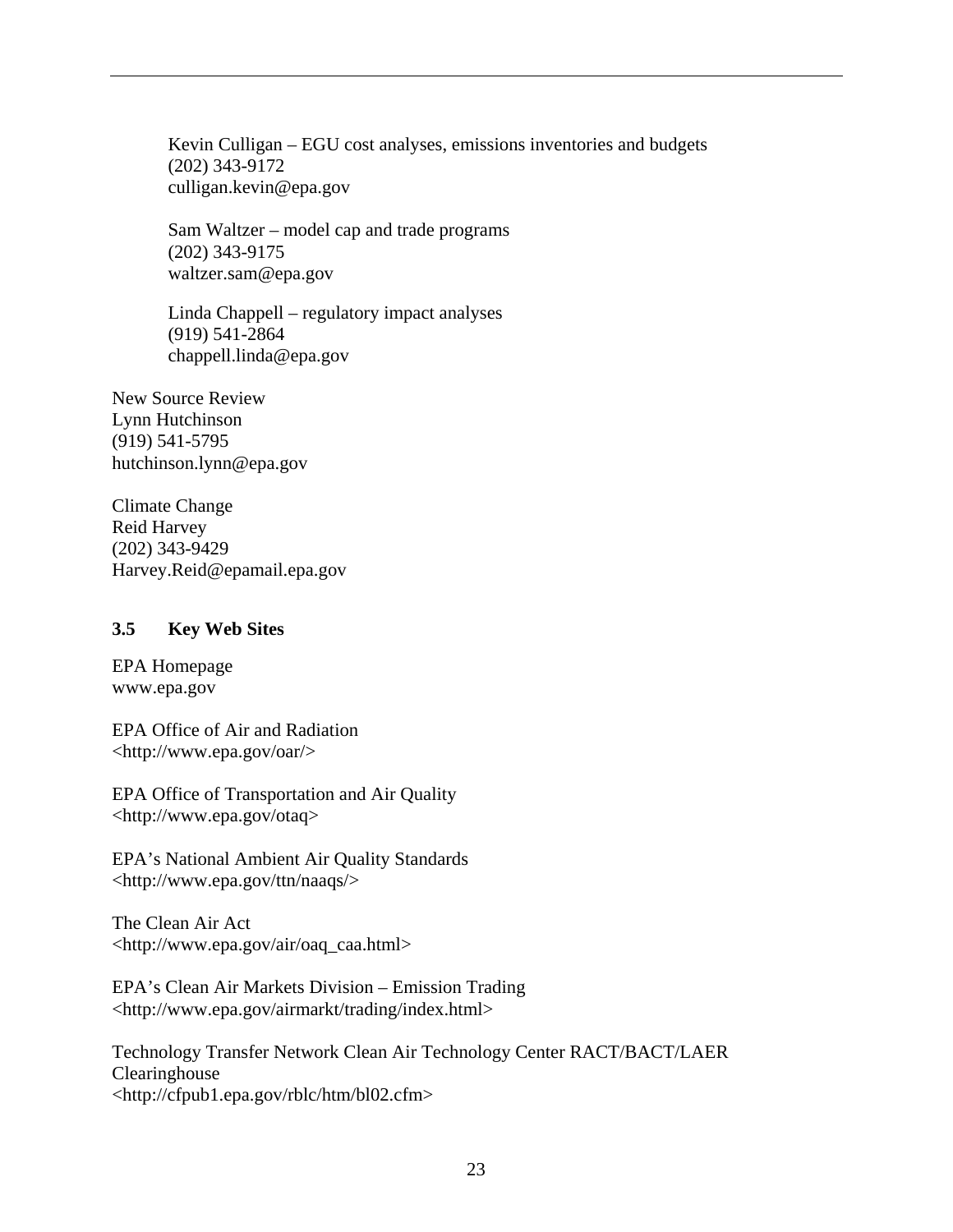EPA's Utility Mercury Reductions Rule <http://www.epa.gov/mercury/actions.htm>

EPA's Interstate Air Quality Rule <http://www.epa.gov/interstateairquality/>

EPA's Global Warming Web Site <http://yosemite.epa.gov/oar/globalwarming.nsf/content/index.html>

DOE's Climate VISION Web Site <http://www.climatevision.gov>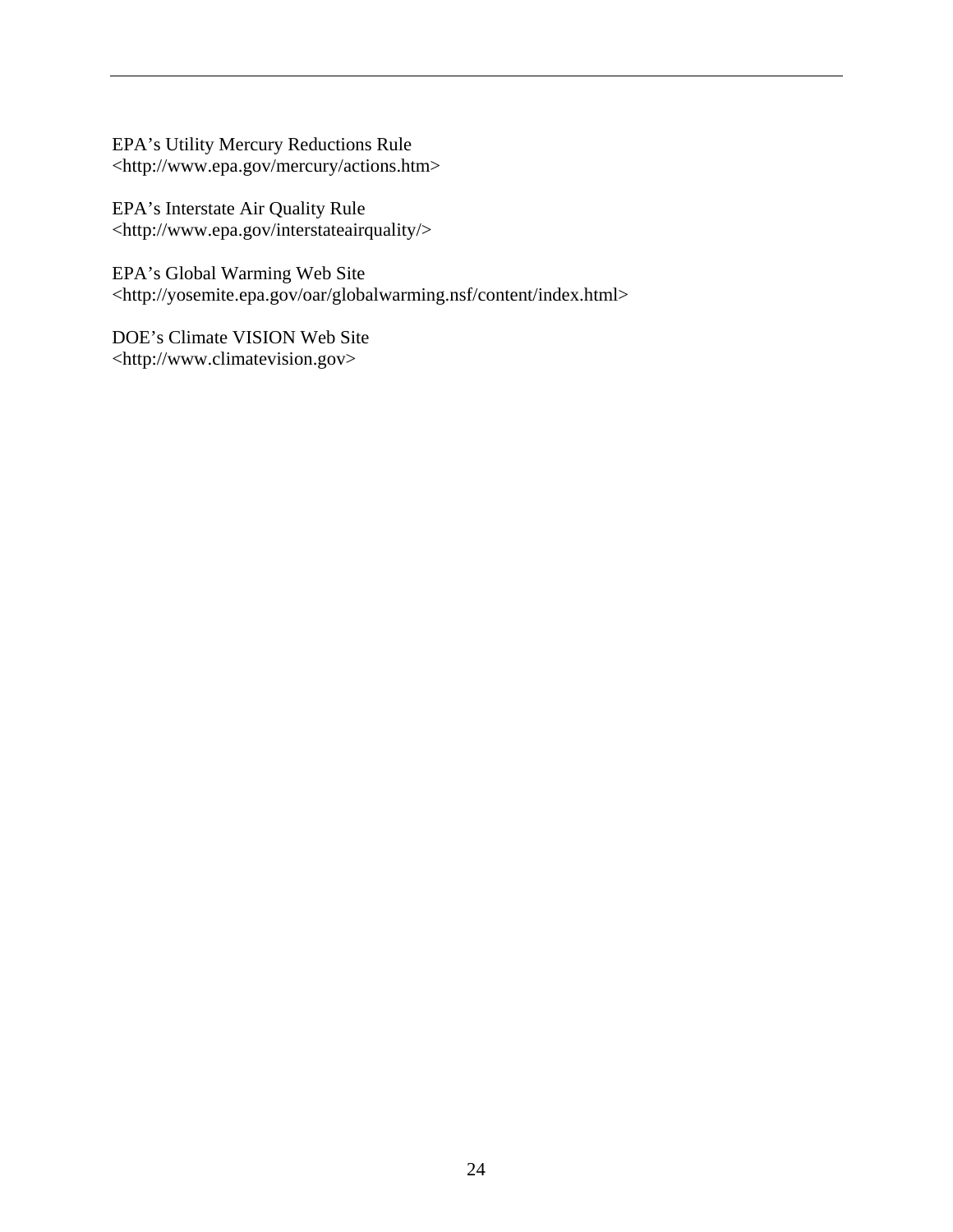## **4 Bibliography**

#### *Canada*

- Canadian Council of Ministers of the Environment. 5–6 June 2000. Canada-wide Standards for Particulate Matter (PM) and Ozone. Endorsed by the CCME Council of Ministers.
- Canadian Council of Ministers of the Environment. 6 June 2000. Joint Initial Actions to Reduce Pollutant Emissions that Contribute to Particulate Matter and Ground-level Ozone.
- Canadian Council of Ministers of the Environment. 9 June 2003. Notice on a Canada-wide Standard for Mercury Emissions from Coal-fired Power Plants.
- Canadian Environmental Protection Act, 1999. 4 November 1999. In: *The Canada Gazette* Part III.
- Environment Canada. March 2000. A Guide to the Canadian Environmental Protection Act, 1999.
- Environment Canada. March 2000. The New Canadian Environmental Protection Act The New CEPA and Fuels and Engine Emissions.
- Environment Canada. August 2003. The New Canadian Environmental Protection Act Identifying Risk Management Tools for Toxic Substances under CEPA 1999.

#### *México*

- Secretariat of the Environment and Natural Resources. Sustainable Development and New Environmental Policy in Mexico.
- Secretariat of the Environment and Natural Resources. 28 January 1988. General Law of Ecological Balance and Environmental Protection. In: *The Federal Official Gazette*.
- Reglamento De La Ley General Del Equilibrio Ecologico Y La Proteccion Al Ambiente En Materia De Prevencion y Control De La Contaminacion de la Atmosfera (Air Regulation). 25 November 1998. In: *The Federal Official Gazette*.
- Secretariat of the Environment and Natural Resources. National Program of Environment and Natural Resources 2001–2006. First Edition 2001, ISBN: 968-817-503-X.
- Proaire 2002–2010. Secretariat of the Environment and Natural Resources, et al. February 2002. The Program to Improve the Quality of the Air in the Metropolitan Zone of the Valley of México (2002–2010). [In Spanish: Programa para Mejorar la Calidad del Aire de la Zona Metropolitana del Valle de México 2002–2010.]

#### *United States*

- Quarles, John and Lewis, William H., Jr. 1990. The New Clean Air Act: A Guide to the Clean Air Program as Amended in 1990.
- US Environmental Protection Agency. 18 July 1997. National Ambient Air Quality Standards for Particulate Matter; Final Rule. In: *Federal Register* Vol. 62, No. 138.
- US Environmental Protection Agency. 18 July 1997. National Ambient Air Quality Standards for Ozone; Final Rule. In: *Federal Register* Vol. 62, No. 138.
- US Environmental Protection Agency. 20 December 2000. Regulatory Finding on the Emissions of Hazardous Air Pollutants from Electric Utility Steam Generating Units. In: *Federal Register* Vol. 65, No. 245.
- US Environmental Protection Agency. May 2002. The National-Scale Air Toxics Assessment. <http://www.epa.gov/ttn/atw/nata/index.html>.
- US Environmental Protection Agency. 31 July 2003. Proposed Rule for Implementation of the 8-Hour Ozone NAAQS Draft Regulatory Text.